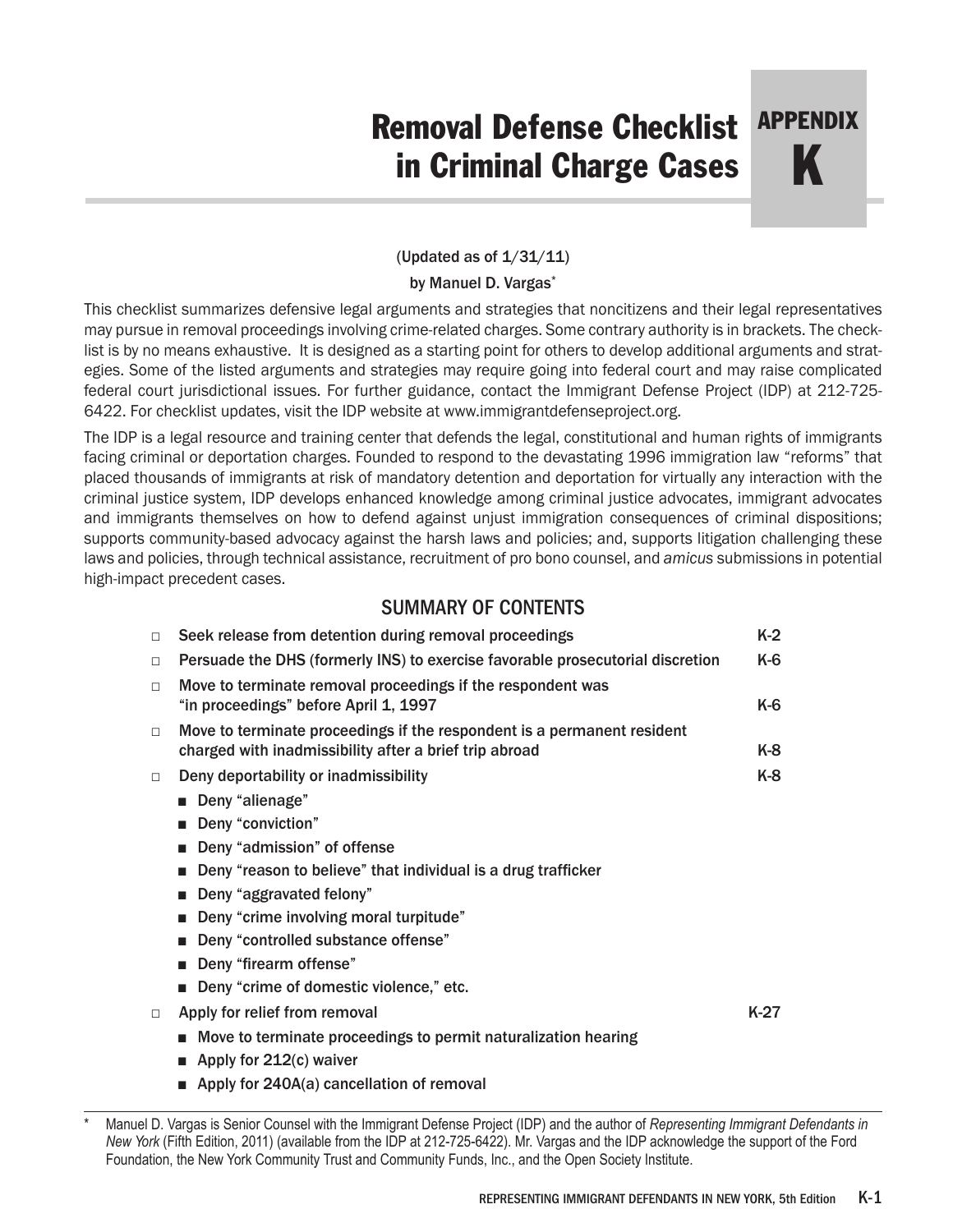- Apply for 240A(b) cancellation of removal / suspension of deportation
- Apply for adjustment of status
- Apply for 212(h) waiver of inadmissibility
- Apply for 209(c) waiver of inadmissibility
- Apply for asylum
- Apply for withholding of removal
- Apply for relief under Torture Convention
- Apply for voluntary departure in lieu of a removal order
- □ Raise estoppel or constitutional or international law arguments K-39
- □ Pursue post-conviction relief or other non-immigration remedies K-42
- $\Box$  Seek release from detention after removal order  $\Box$  K-43

# **CHECKLIST**

# $\Box$  Seek release from detention during removal proceedings

In general, under the Immigration and Nationality Act (INA), a noncitizen detained by the Department of Homeland Security (DHS) may be released on bond or conditional parole pending completion of removal proceedings. See INA 236(a) (2). After the initial DHS custody determination of the local district director, which is supposed to be based on whether the noncitizen has shown that he or she would not pose a danger to the community or be a risk of flight, see 8 C.F.R. 236.1(c) (8), a detainee may seek a redetermination by requesting a bond hearing before an Immigration Judge. See 8 C.F.R. 1236.1(d) (1). However, if the district director had determined that the noncitizen should not be released or has set of bond of \$10,000 or more, and an Immigration Judge orders release on bond or otherwise, the DHS may obtain an automatic stay of the order if the DHS files a notice of intent to appeal the custody redetermination within one business day of issuance of the order, and the DHS files the notice of appeal with the Board of Immigration Appeals (BIA) within 10 business days of the Immigration Judge's decision. See 8 C.F.R. 1003.19(i)(2) and 1003.6(c)(1). Some detainees have been able successfully to challenge this automatic stay provision in federal court on constitutional grounds. See *Zavala v. Ridge*, 310 F. Supp.2d 1071 (N.D. Ca. 2004); *Ashley v. Ridge*, 288 F.Supp.2d 662 (D.N.J. 2003); *Uritsky v. Ridge*, 286 F. Supp.2d 842 (E.D. Mich. 2003); *Bezmen v. Ashcroft*, 245 F. Supp.2d 446 (D.Conn 2003); *Almonte-Vargas v. Ellwood,* 2002 U.S.Dist. LEXIS 12387 (E.D.Pa. 2002). However, the DHS has issued regulations effective November 1, 2006 limiting the duration of the automatic stay to 90 days after the DHS files its notice of appeal, subject to the authority of the DHS to seek a discretionary stay pursuant to 8 C.F.R. 1003.19(i)(1) to stay the Immigration Judge's order in the event the BIA does not issue a decision on the custody appeal within the period of the automatic stay. See 8 C.F.R. 1003.6(c) (4)&(5). A detainee charged with inadmissibility may request a parole determination from the DHS. See INA 212(d) (5) (A); 8 C.F.R. 212.5.

As amended by the Illegal Immigration Reform and Immigrant Responsibility Act of 1996 (IIRIRA), however, the INA now provides that a noncitizen who is deportable or inadmissible by reason of having committed an offense covered under certain deportability and inadmissibility grounds shall be subject to mandatory detention after release from criminal custody, i.e., detention without any statutory right to seek release on bond or under parole pending completion of removal proceedings. See INA 236(c) (1) (listing grounds of criminal deportability and inadmissibility covered by this new policy of mandatory detention). Under the statute, an individual may be released only if release "is necessary to provide protection to a witness, a potential witness, a person cooperating with an investigation into major criminal activity, or an immediate family member or close associate of a witness, potential witness, or person cooperating with such an investigation." INA 236(c) (2). Denial of the right to seek release on bond or under parole may be challenged before the immigration authorities or in federal court on various statutory and constitutional grounds:

 $\checkmark$  The government has not charged the detainee with an offense that fits within any of the mandatory detention criminal deportability or inadmissibility grounds. Certain criminal deportability or inadmissibility grounds are not subject to mandatory detention under INA 236(c) (1). Examples include INA 237(a) (2) (E) (Crimes of domestic violence, stalking, or violation of protection order, crimes against children), or offenses charged under INA 237(a) (2) (A) (i) (Crimes of moral turpitude) for which the person has not been sentenced to a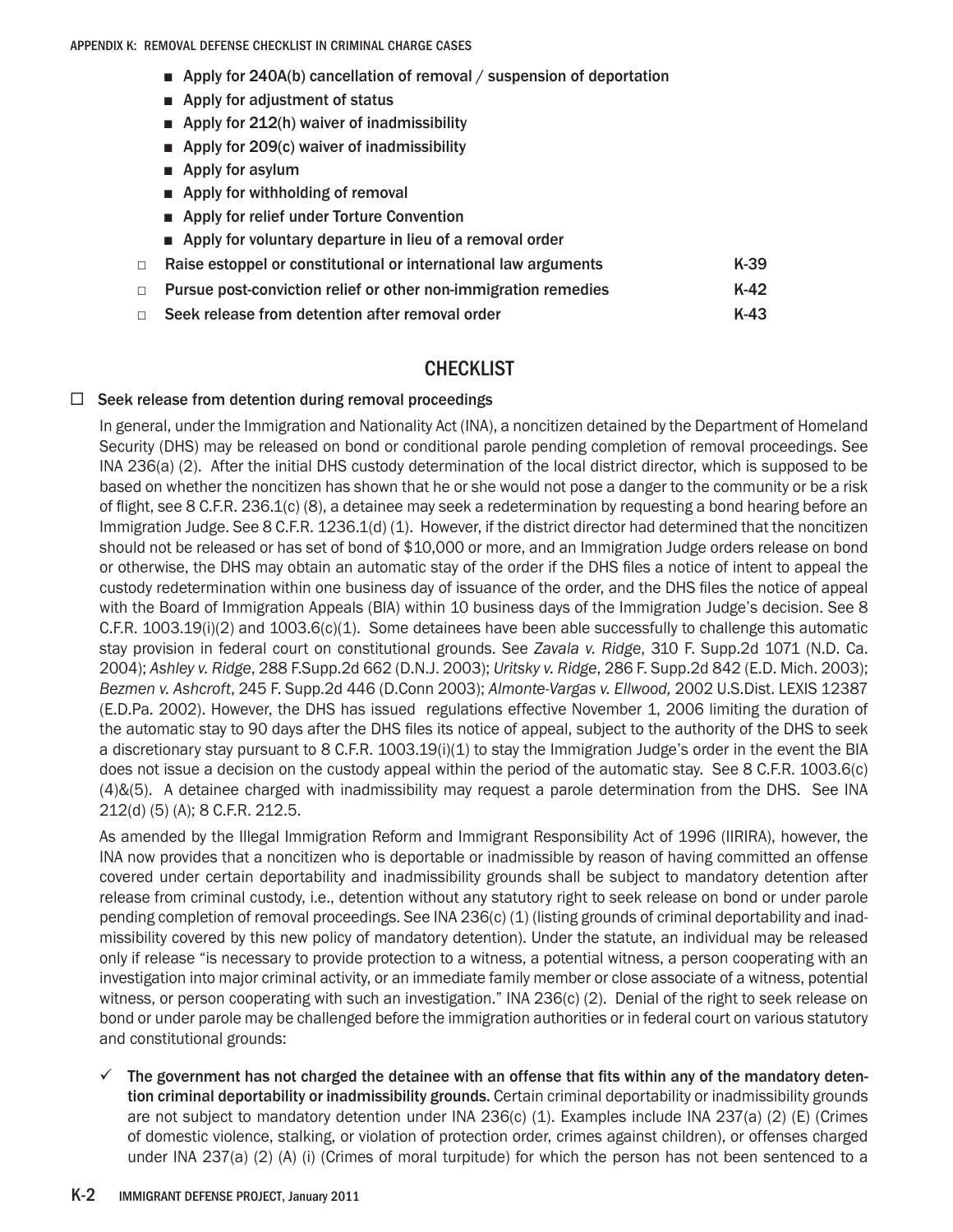term of imprisonment of at least one year. Some federal courts have held that the notice to appear must charge a person with removability based on one of the mandatory detention grounds before the person may be detained pursuant to INA 236(c) (1). See, e.g., Alikhani v. Fasano, 70 F. Supp. 2d 1124 (S.D. Cal. 1999) (finding that offense for which petitioner was found deportable determined whether individual was entitled to a bond hearing or subject to mandatory deportation); cf. Alvarez-Santos v. INS, 332 F.3d 1245, 1253 (9th Cir. 2003); Yousefi v. INS , 260 F.3d 318, 325 (4th Cir. 2001); Xiong v. INS, 173 F.3d 601, 608 (7th Cir. 1999); Choeum v. INS, 129 F.3d 29, 40 (1st Cir. 1997) (cases in which the courts of appeals have held that the criminal bar to judicial review is only implicated when a person actually was ordered removed on the basis of the covered deportability or inadmissibility ground); [but see Matter of Kotliar, 24 I&N Dec. 124 (BIA 2007) (individual need not be charged with the ground that provides the basis for mandatory detention in order to be considered an alien who "is deportable" under that ground); Fernandez v. AG, 257 F.3d 1304, 1309-10 (11th Cir. 2001); Lopez-Elias v. Reno, 209 F.3d 788, 793 (5th Cir. 2000)]. In addition, even if the DHS (formerly INS) charges a deportability or inadmissibility ground that is covered by INA 236(c) (1), an individual who has an argument that the deportability/inadmissibility charge is incorrect may raise the argument in the context of an Immigration Judge hearing held pursuant to the BIA decision in Matter of Joseph, 22 I&N Dec. 799 (BIA 1999) (lawful permanent resident immigrant is not "properly included" with a mandatory detention category if the government is "substantially unlikely to establish at the merits hearing, or on appeal, the charges that would otherwise subject the alien to mandatory detention"). See below "Deny deportability or inadmissibility." In addition, if an Immigration Judge finds that an individual is not deportable or inadmissible, and the DHS invokes the automatic stay provision in 8 C.F.R. 1003.19(i) (2), the detainee may challenge such application of the automatic stay provision on constitutional grounds. See Uritsky v. Ridge, 286 F. Supp.2d 842 (E.D. Mich. 2003).

- $\checkmark$  The detainee may not be charged with inadmissibility after a brief trip abroad. If the person is a lawful permanent resident charged with inadmissibility after a brief trip abroad, the individual may challenge the DHS' (formerly INS') determination that he or she is subject to inadmissibility review in the context of a federal court *habeas corpus* challenge to detention pending completion of the inadmissibility review. See, e.g., *Made v. Ashcroft*, Civil No. 01-1039 (D. N.J. 2001); [but see *Tineo v. Ashcroft*, 350 F.3d 382 (3d Cir. 2003)]. In addition, if the returning lawful permanent resident immigrant is charged with inadmissibility based on a criminal conviction prior to April 1, 1997 (IIRIRA general effective date), the person may be able to argue that he or she is not subject to inadmissibility review based on the law in effect prior to IIRIRA. Cf. *Olatunji v. Ashcroft*, 387 F.3d 383 (4th Cir. 2004). For a discussion of such statutory arguments, see generally below "Move to terminate proceedings if the respondent is a permanent resident charged with inadmissibility after a brief trip abroad." Finally, detention without an individualized bond or parole hearing of an individual returning from a trip abroad may also be challenged on constitutional equal protection grounds, see *Francis v. INS*, 532 F.2d 268 (2d Cir. 1976) (violation of equal protection arises if a noncitizen is penalized under the immigration laws based upon the fortuity of departure from the United States), as well as under the Constitution's due process and excessive bail clauses (see subsection below entitled "Mandatory detention is unconstitutional"); see generally below "Raise estoppel or constitutional or international law arguments."
- $\checkmark$  The detainee was released from criminal custody prior to October 8, 1998. IIRIRA stated that INA 236(c) mandatory detention applies to "individuals released after [the end of a 1-year or 2-year transitional period]." IIRIRA § 303(b) (2). That transitional period ended on October 8, 1998. Thus, at the very least, as the Board of Immigration Appeals (BIA) and the DHS (formerly INS) have agreed, INA 236(c) should not be applied in cases where the individual placed in removal proceedings was released from criminal custody prior to October 8, 1998. See *Matter of Adeniji*, 22 I&N Dec. 1102 (BIA 1999) (INA 236(c) does not apply to noncitizens whose most recent release from custody by an authority other than the INS (now DHS) occurred prior to the expiration of the Transition Period Custody Rules). A sentence to probation or other non-physical restraint after October 8, 1998 does not count as a release from custody triggering mandatory detention. See *Matter of West*, 22 I&N Dec. 1405 (BIA 2000).
- The detainee was released from criminal custody after October 8, 1998 but the detainee's criminal conviction or offense pre-dated IIRIRA. Even if the detainee was released after October 8, 1998, the individual may argue that INA 236(c) mandatory detention does not apply when his or her criminal conviction or conduct occurred prior to IIRIRA's general effective date of April 1, 1997. Cf. *Montero v. Cobb*, 937 F.Supp. 88 (D.Mass. 1996) (finding that mandatory detention provisions in predecessor AEDPA statute did not apply retroactively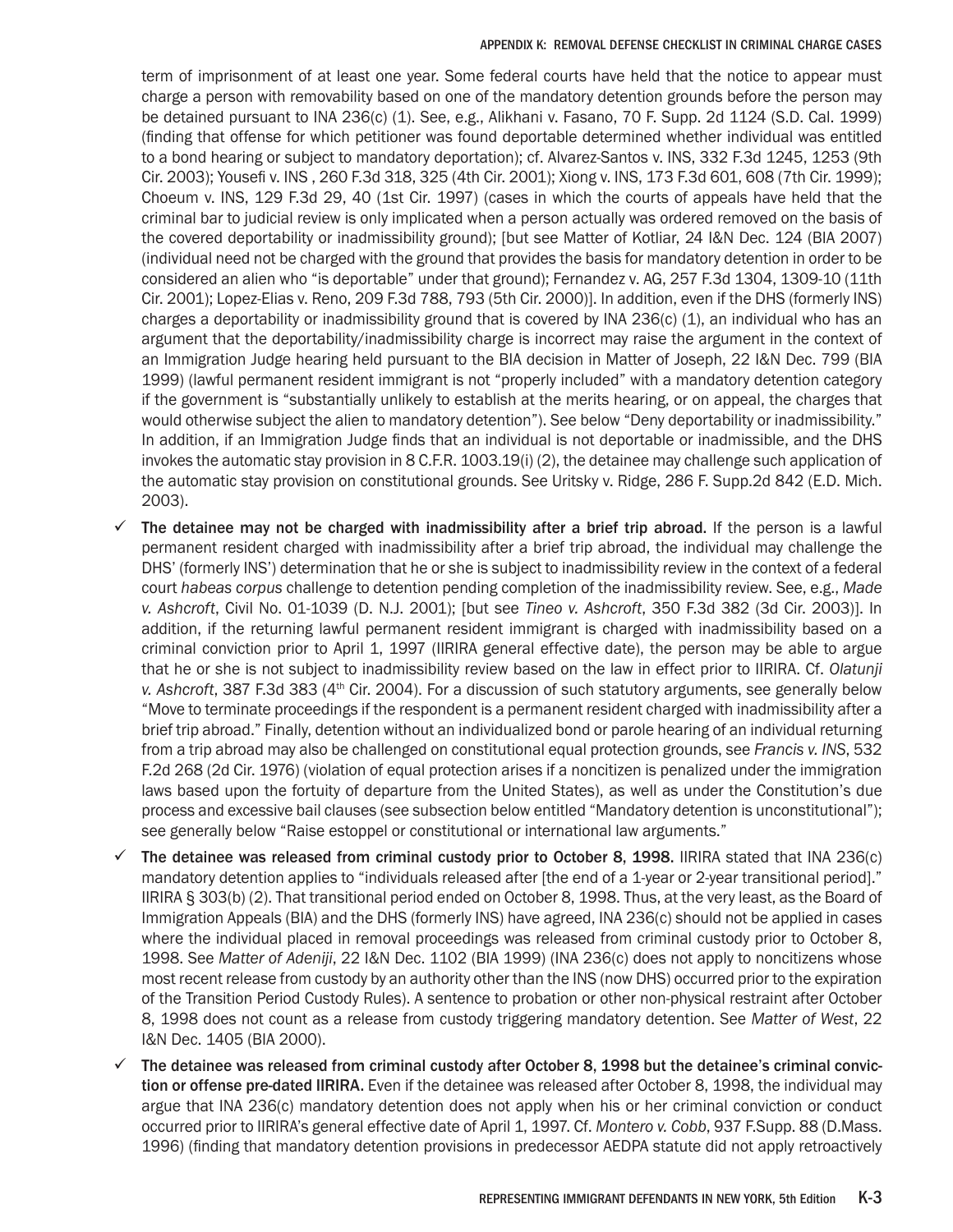in the absence of clear Congressional intent). IIRIRA did not include any statement that INA 236(c) should be applied retroactively in cases based on pre-IIRIRA convictions or conduct. All the statute provided is that INA 236(c) applies to "individuals released after [October 8, 1998]." IIRIRA § 303(b) (2). In *Landgraf v. USI Film Products*, 511 U.S. 244 (1994), the Supreme Court held that, absent an explicit statement of legislative intent to apply a new law to past events, a statute should apply prospectively only. Recently, the Supreme Court made clear that this presumption against retroactivity applies to immigration legislation; in fact, the Court applied the presumption to another IIRIRA provision that, like IRRIRA § 303, lacked any explicit statement of retroactive legislative intent in cases based on past events. See *Immigration and Naturalization Service v. St. Cyr*, 533 U.S. 289 (2001) (holding that IIRIRA § 304(b) — eliminating a pre-IIRIRA right to apply for a discretionary waiver of deportation — could not be applied retroactively to pre-IIRIRA plea agreements absent a clear indication from Congress that it intended such a result).

- The detainee was released from criminal custody after October 8, 1998 but for a reason other than the conviction that falls within a mandatory detention ground. Even if the detainee was released after October 8, 1998, the individual should not be subject to INA 236(c) mandatory detention if the release from non-DHS custody related to an arrest/conviction that does not fall within a mandatory detention ground. See *Matter of Garcia-Arreola*, 25 I&N Dec. 267 (BIA 2010) (overruling *Matter of Saysana*, 24 I&N Dec. 602 (BIA 2008), which had earlier found that INA 236(c)(1) does not support limiting the non-DHS custodial setting solely to criminal custody tied to the basis for detention under that section); *Saysana v. Gillen*, 590 F.3d 7 (1st Cir. 2009) (reversing BIA decision in *Matter of Saysana*); *Ortiz v. Napolitano*, 667 F. Supp. 2d 1108 (D. Ariz. 2009); *Mitchell v. Orsino*, U.S. Dist. LEXIS 71908, 2009 WL 2474709 (S.D.N.Y 2009)("Petitioner's release from custody after the effective date of § 1226(c) for a nonremovable offense does not make him subject to mandatory detention under the statute."); *Garcia v. Shanahan*, 615 F.Supp.2d 175 (S.D.N.Y 2009) ("The mandatory detention provision cannot be retroactively applied to aliens who were released from custody for removable offenses prior to October 9, 1998 - even if they are later released from custody for a nonremovable offense.").
- The detainee was not in criminal custody when arrested by the DHS (formerly INS). Even if the detainee was released after October 8, 1998, the individual may argue that INA 236(c) mandatory detention does not apply when he or she was not detained immediately after release from criminal custody. Detention is required "when the alien is released, without regard to whether the alien is released on parole, supervised release, or probation, and without regard to whether the alien may be arrested or imprisoned again for the same offense." INA 236(c) (1). The "when released" language indicates that detention is not required of an individual who was not in criminal custody when arrested by the DHS (formerly INS). For example, an individual may argue that this "when released" language means that mandatory detention should not apply to an individual who was not sentenced to imprisonment, or who was sentenced to imprisonment but was not taken into custody by the DHS at the time the person was released from criminal custody but rather was taken into custody by the DHS at some subsequent point. See *Louisaire v. Muller*, *2010 U.S. Dist. LEXIS 129193* (S.D.N.Y. 2010); *Monestime v. Reilly*, *2010 U.S. Dist. LEXIS 35344 (S.D.N.Y. 2010); Khodr v. Adduci*, 2010 U.S. Dist. LEXIS 22754 (E.D.Mich. 2010) ("Because the statute is clear that the detention must be immediate, the Court will not defer to the BIA's interpretation to the contrary."); *Scarlett v. U.S. Dept of Homeland Security*, U.S. Dist. LEXIS 2864, 2009 WL 2025336 (W.D.N.Y. 2009) ("Applying that analysis to the instant case, petitioner's detention was not authorized by 8 U.S.C. § 1226(c) because petitioner was released from incarceration nearly eighteen months prior to his immigration detention"); *Waffi v. Loiselle*, 527 F. Supp.2d 480 (E.D. Va. 2007) (found that the mandatory detention statute did not apply to an alien such as the detainee, who was taken into immigration custody well over a month after his release from state custody); *Bromfield v. Clark,* U.S. Dist. LEXIS 10077, 2007 WL 527511 (W.D.Wash. 2007) (concluding that the "when the alien is released" requires aliens to be detained at the time of release from state custody); *Boonkue v. Ridge*, 2004 WL 1146525, 2004 U.S. Dist. LEXIS 9648 (D.Or. 2004), *Quezada-Bucio v. Ridge*, 317 F. Supp.2d 1221 (W.D.Wash. 2004); *Alikhani v. Fasano*, 70 F. Supp.2d 1124 (S.D. Cal. 1999); *Aguilar v. Lewis*, 50 F. Supp.2d 539 (E.D. Va. 1999); *Alwaday v. Beebe*, 43 F. Supp.2d 1130 (D. Or. 1999); *Pastor-Camarena v. Smith*, 977 F. Supp. 1415 (W.D. Wash. 1997); see also dissenting opinion of BIA member Rosenberg in *Matter of Rojas*, 23 I&N Dec. 117 (BIA 2001); [but see majority opinion in *Matter of Rojas*, 23 I&N Dec. 117 (BIA 2001) ("A criminal alien who is released from criminal custody after the expiration of the Transition Period Custody Rules is subject to mandatory detention pursuant to section 236(c) … even if the alien is not immediately taken into custody by the Immigration and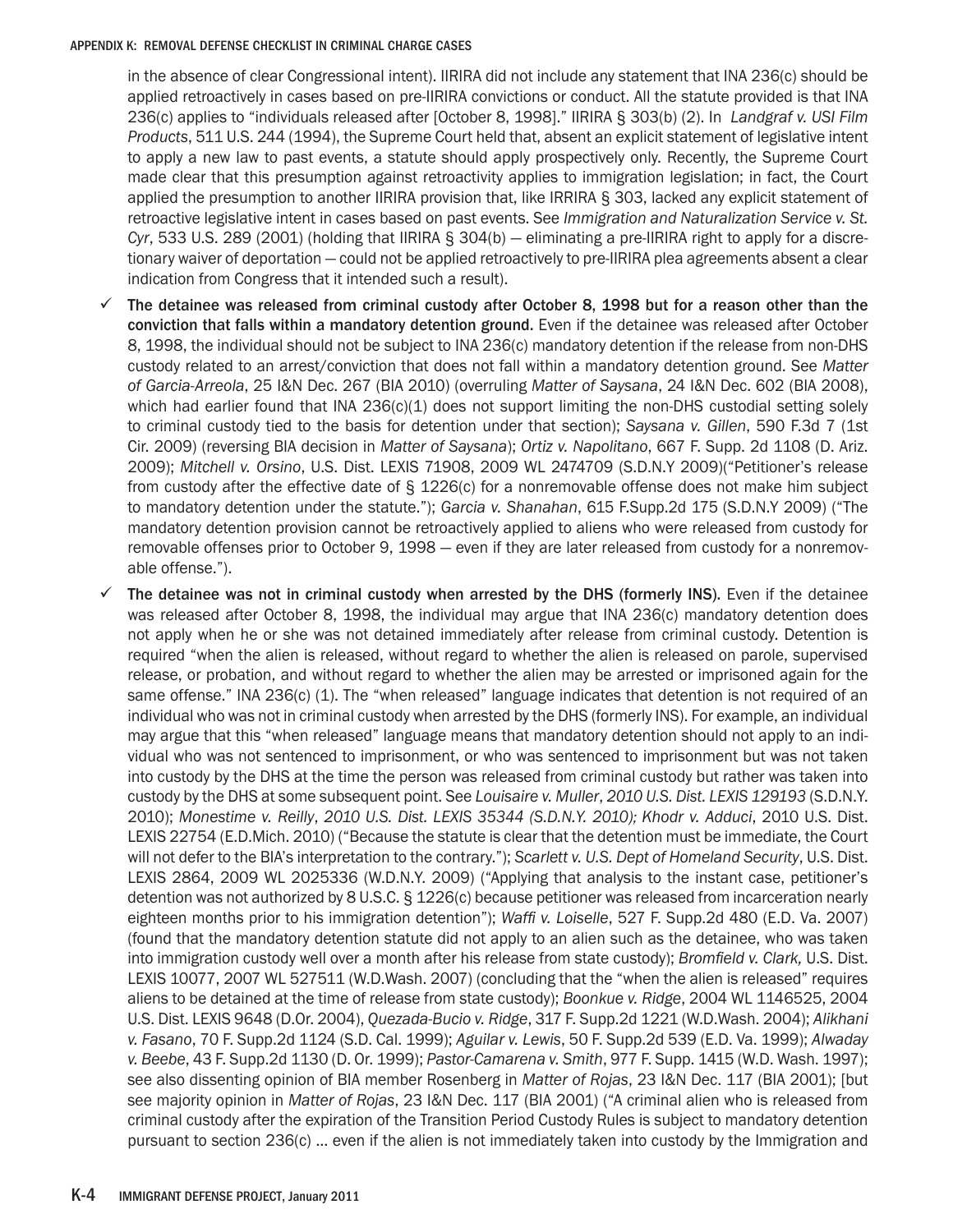Naturalization Service when released from incarceration."); see also *Matter of Kotliar*, 24 I&N Dec. 124 (BIA 2007)(individual apprehended at home while on probation for criminal convictions is subject to mandatory detention].

- If the detainee is contesting removability or applying for relief from removal, mandatory detention is unconstitutional. Prior to April 29, 2003, many noncitizens had successfully argued that detention of noncitizens without the right to an individualized bond hearing pending completion of removal proceedings deprived individuals of their liberty in violation of substantive and procedural due process, or in violation of the Eighth Amendment excessive bail clause. See, e.g., *Kim v. Ziglar*, 276 F.3d 523 (9th Cir. 2002); *Welch v. Ashcroft*, 293 F.3d 213 (4th Cir. 2002); *Hoang v. Comfort*, 282 F.3d 1247 (10th Cir. 2002); *Patel v. Zemski*, 275 F.3d 299 (3d Cir. 2001); [but see *Parra v. Perryman*, 172 F.3d 954 (7th Cir. 1999) (where detainee had conceded deportability)]. On April 29, 2003, however, the Supreme Court reversed the Ninth Circuit decision in *Kim v. Ziglar* and held that the government may detain classes of immigrants without conducting individualized bond hearings. *Demore v. Kim*, 538 U.S. 510 (2003). Nevertheless, the Supreme Court's decision was premised on a finding that the petitioner in *Kim* conceded removability. Cases where the person is challenging removability, or is seeking relief from removal, may be distinguished from the Supreme Court's holding in *Kim* on that basis. See, e.g., *Gonzalez v. O'Connell*, 355 F.3d 1010 (7<sup>th</sup> Cir. 2004) (*Kim* "left open the question of whether mandatory detention under § 1226(c) is consistent with due process when a detainee makes a colorable claim that he is not in fact deportable"); *Uritsky v. Ridge*, 2003 U.S. Dist. LEXIS 17698 (E.D. Mich. 2003); see also below "Deny deportability or inadmissibility" and "Apply for relief from removal;" see also Beth Werlin, "Practice Advisory — Mandatory Detention after *Kim v. Demore*" (American Immigration Law Foundation, Washington, D.C., August 29, 2003), available at <www.ailf.org>.
- If detention is or may be prolonged or indefinite, mandatory detention is unconstitutional. The Supreme Court upheld mandatory detention in *Demore v. Kim* relying, in part, on a finding that "not only does detention have a definite termination point, in the majority of cases it lasts for less than [] 90 days." The Court did so to avoid conflict with its earlier decision in *Zadvydas v. Davis*, 533 U.S. 678 (2001) (striking down government indefinite detention of noncitizens following completion of removal proceedings), in which the Court held that individuals with final orders of removal could validly be detained for only six months. 533 U.S. at 701. Cases where the length of detention has exceeded, or is likely to exceed, such time periods may be distinguished from *Demore* on that basis. See *Demore* at 1722 (Kennedy, J., concurring) (explaining Justice Kennedy's understanding that the majority opinion may allow a challenge to detention when, for example, there has been unreasonable delay by the DHS, formerly INS); *Casas-Castrillon v. DHS*, 535 F.3d 942 (9<sup>th</sup> Cir. 2008) ("Because the prolonged detention of an alien without an individualized determination of his dangerousness or flight risk would be "constitutionally doubtful," we hold that § 1226(a) must be construed as *requiring* the Attorney General to provide the alien with such a hearing"); *Tijani v. Willis*, 430 F.3d 1241 (9<sup>th</sup> Cir. 2005) ("Despite the substantial powers that Congress may exercise in regard to aliens, it is constitutionally doubtful that Congress may authorize imprisonment of [two years and four months'] duration for lawfully admitted resident aliens who are subject to removal"); Ly v. Hansen, 351 F.3d 263 (6<sup>th</sup> Cir. 2003) (construing the statute to include a reasonable time limitation in bringing a removal proceeding to conclusion without an individualized bond hearing); *Monestime v. Reilly*, 2010 U.S. Dist. LEXIS 35344 (S.D.N.Y. 2010) *("*at more than eight months in ICE detention, Monestime has crossed both the *Demore* and *Zadvydas* thresholds"*); Flores-Powell v. Chadbourne*, 2010 U.S. Dist. LEXIS 913 (D.Mass. 2010); *Vongsa Senkeo v. Horgan*, 2009 U.S. Dist. LEXIS 109899 (D.Mass 2009); *Bourguignon v. McDonald*, 667 F. Supp. 2d 175 (D.Mass 2009) ("[P]eriod of time that Petitioner has already been held goes far beyond anything contemplated by *Demore*, exceeding two years so far"); *Duhaney v. U.S.D.H.S.*, 2009 U.S. Dist. LEXIS 90348 (M.D.Pa. 2009); *Occelin v. District Director*, 2009 U.S. Dist. LEXIS 51444 (M.D.Pa. 2009); *Scarlett v. U.S. Dept of Homeland Security*, 2009 U.S. Dist. LEXIS 2864 (W.D.N.Y. 2009) ("petitioner's detention [of over five years] has far exceeded the parameters of the 'brief' or 'limited' period of time which the United States Supreme Court deemed constitutional in *Demore v. Kim*"); *Parlak v. Baker*, 374 F. Supp. 2d 551 (E.D.Mich. 2005); *Fuller v. Gonzales*, 2005 U.S. Dist. LEXIS 5828 (D. Conn. 2005) ("Although *Kim* held that the desire to ensure an alien's presence at future proceedings and the desire to protect the community provide sufficient justification for a short mandatory detention, the sufficiency of that justification decreases as the length of incarceration increases"); *Uritsky v. Ridge*, 286 F. Supp.2d 842 (E.D. Mich. 2003); see also Beth Werlin, "Practice Advisory — Mandatory Detention after *Kim v. Demore*" (American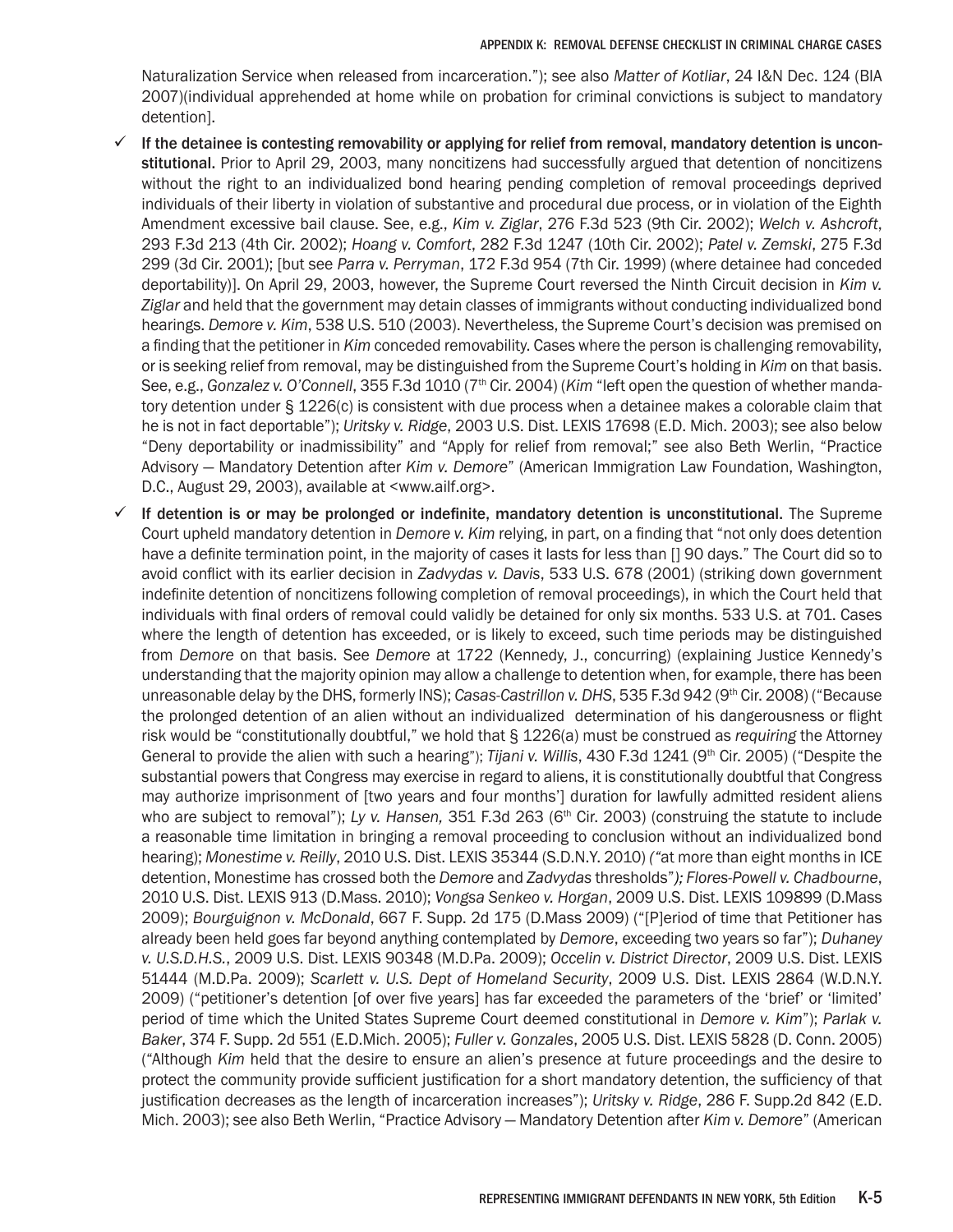Immigration Law Foundation, Washington, D.C., August 29, 2003), available at www.ailf.org; see also below "Raise estoppel or constitutional or international law arguments."

# $\Box$  Persuade the DHS (formerly INS) to exercise favorable prosecutorial discretion

In a particularly sympathetic case, one should always consider whether it might be possible to persuade the DHS (formerly INS) to exercise favorable prosecutorial discretion, i.e., to decline to file charges or to move to dismiss charges already brought. In the past, persuading the INS (now DHS) to exercise such prosecutorial discretion has been difficult, if not impossible. Since the enactment of the Antiterrorism and Effective Death Penalty Act of 1996 (AEDPA) and IIRIRA, however, the INS had been under some pressure to exercise such discretion in particularly compelling cases. In a January 2000 letter responding to twenty-eight members of Congress who had inquired about INS use of prosecutorial discretion to ameliorate certain harsh consequences, the Justice Department acknowledged that the INS has discretion with respect to both the initiation and the termination of removal proceedings and that it was working on developing additional guidance for its officers "in cases with the potential for extreme hardship." Letter of Assistant Attorney General Robert Raben to twenty-eight U.S. Congresspersons, dated January 19, 2000; see also Memorandum entitled "Prosecutorial Discretion" for All OPLA Chief Counsel, dated October 24, 2005, available via the Internet at <http://www.aila.org/content/fileviewer. aspx?docid=19310&link id=145122>; Memorandum of INS Commissioner Doris Meissner, dated November 17, 2000, available via the Internet at <http://uscis.gov/graphics/lawsregs/handbook/discretion.pdf>; *Reno v. American-Arab Anti-Discrimination Committee*, 525 U.S. 471, 119 S. Ct. 936, n.8 (1999) ("At each stage [of the deportation process] the Executive has discretion to abandon the endeavor"). When a DHS (formerly INS) official needs to be persuaded that the DHS has authority to exercise such favorable discretion, the following regulatory or administrative provisions may be cited:

- $\checkmark$  DHS (formerly INS) authority to cancel a Notice to Appear (NTA) for a removal hearing when the NTA has not yet been filed with the Office of the Immigration Judge. See 8 C.F.R. 239.2(a). According to regulations, this authority may be exercised where the NTA was "improvidently issued," or where "[c]ircumstances of the case have changed after the notice to appear was issued to such an extent that continuation is no longer in the best interest of the government." 8 C.F.R. 239.2(a) (6)&(7). These two grounds appear to give the agency wide latitude to exercise prosecutorial discretion if it is so inclined. See also *Matter of Bahta*, 22 I&N Dec. 1381 (BIA 2000) (finding that the INS (now DHS) retains prosecutorial discretion to decide whether or not to commence removal proceedings against a respondent subsequent to the enactment of IIRIRA).
- $\checkmark$  DHS (formerly INS) authority to move to dismiss removal proceedings when the NTA has already been filed with the Office of the Immigration Judge. See 8 C.F.R. 239.2(c). This authority may also be exercised in the circumstances described in 8 C.F.R. 239.2(a) (6)&(7) (see authority to cancel a Notice to Appear above).
- $\checkmark$  DHS (formerly INS) authority to defer action or otherwise decline to pursue proceedings against a particular individual. See former INS Operating Instruction 242.1(a) (22) (describing authority to defer action). According to the INS internal administrative directive which provided for deferred action, the INS could consider "sympathetic factors which, while not legally precluding deportation, could lead to unduly protracted deportation proceedings," or "because of a desire on the part of the administrative authorities or the courts to reach a favorable result, could result in a distortion of the law with unfavorable implications for future cases," or "because of the sympathetic factors in the case, a large amount of adverse publicity will be generated which will result in a disproportionate amount of Service time being spent on responding to such publicity or justifying actions." Id. While this Operating Instruction was rescinded in 1997, the INS apparently continued to exercise such discretion. See Letter of Assistant Attorney General Robert Raben to twenty-eight U.S. Congresspersons, dated January 19, 2000; see also *Reno v. American-Arab Anti-Discrimination Committee*, 525 U.S. 471, 119 S. Ct. 936, n.8 (1999). The DHS (formerly INS) may also exercise such discretion.

# $\Box$  Move to terminate removal proceedings if the respondent was "in proceedings" before April 1, 1997

IIRIRA's transition rules provide that the general rule is that the new IIRIRA removal rules shall not apply in the case of an alien who is "in exclusion or deportation proceedings before the Title III-A effective date [April 1, 1997]." See IIRIRA § 309(c) (1). Thus, if a noncitizen currently in removal proceedings has any argument that he or she was in deportation or exclusion proceedings before April 1, 1997, and the individual would be better off in such pre-IIRIRA proceedings (e.g., eligible to apply for INA 212(c) relief if the person was in proceedings before April 24, 1996 — see below "Apply for relief from removal — Apply for 212(c) waiver"; see also 8 C.F.R. 212.3(g)), IIRIRA § 309(c) (1) provides support for a motion to terminate removal proceedings.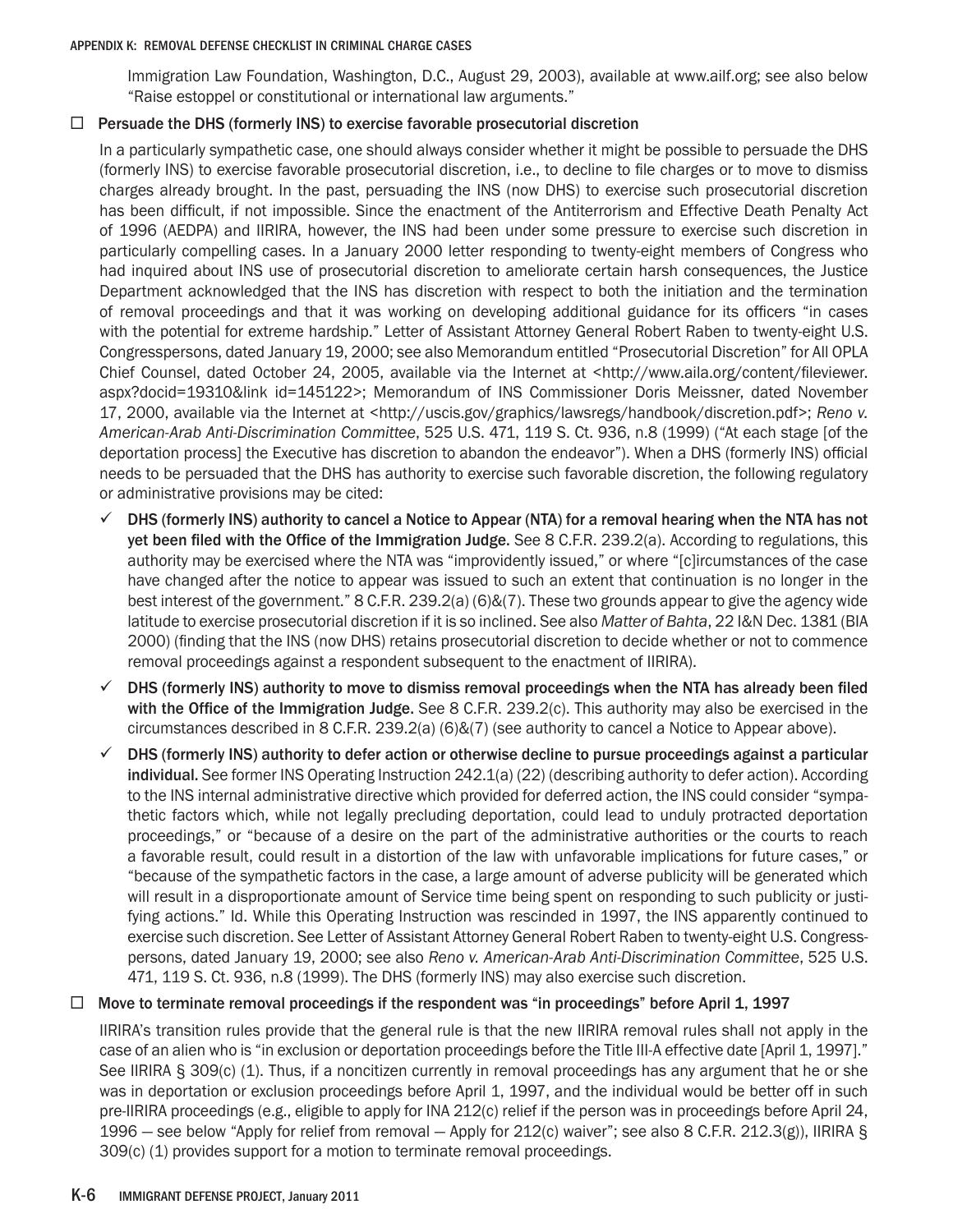Examples of cases where a noncitizen has an argument that he or she was in proceedings "before" April 1, 1997 are the following:

- $\checkmark$  Filing of Charging Document Prior to April 1, 1997. According to regulations, proceedings "commence" when the INS (now DHS) files a charging document with the Immigration Court. 8 C.F.R. 1003.14(a). Thus, a noncitizen was clearly in proceedings before April 1, 1997 if the INS filed with an Immigration Court a Form I-221 Order to Show Cause (relating to deportation proceedings) or a Form I-122 Notice to Alien Detained for Hearing by an Immigration Judge (relating to exclusion proceedings) prior to that date. Even if the prior proceedings were suspended (e.g., administratively closed) or terminated without entry of an order of deportation or exclusion (e.g., *Fleuti* termination) before April 1, 1997, the noncitizen should be considered to have been "in proceedings before" that date. If the prior proceedings were administratively closed, they were never formally terminated and are technically still pending. And if the prior proceedings were terminated before April 1, 1997, one can point out that the original language of the IIRIRA general transitional rule applied to aliens in proceedings "as of" April 1, 1997, but that the words "as of" were replaced by Congress with the word "before" in a technical correction passed a few days after enactment of IIRIRA. See P.L. 104-302, 110 Stat. 3656. The plain meaning of the new language covers noncitizens in proceedings anytime "before" April 1, 1997, and not only those in proceedings "as of" that date. Cf. *Matter of Saelee*, 22 I&N Dec. 1258 (BIA 2000) (concurring opinion of Board Member Filppu).
- Service or Issuance of Charging Document Prior to April 1, 1997. Even if the INS (now DHS) did not file the pre-IIRIRA charging document with the Immigration Court prior to April 1, 1997, and instead filed a Notice to Appear for IIRIRA removal proceedings on or after April 1, 1997, federal courts have found that INS (now DHS) service or issuance of a charging document is sufficient to consider a case to be pending as of the date of service or issuance. See *Lyn Quee de Cunningham v. U.S. Atty. Gen.*, 335 F.3d 1262 (11<sup>th</sup> Cir. 2003); *Alanis-Bustamante v. Reno*, 201 F.3d 1303 (11th Cir. 2000) (held that proceedings had begun prior to IIRIRA and AEDPA when the INS had previously served an Order to Show Cause and lodged a detainer against the noncitizen); accord *Wallace v. Reno*, 194 F.3d 279 (1st Cir. 1999) (service of order to show cause sufficient to demonstrate pendency of deportation proceeding when AEDPA enacted); *Woo v. Reno*, 200 F.R.D. 516 (D.Ct. Md. 2000) (issuance and service of order to show cause prior to April 1, 1997); *Pena-Rosario v. Reno*, 83 F. Supp.2d 349, 363 (E.D.N.Y. 2000) ("Since Pena-Rosario was served with an order to show cause before enactment of the 1996 amendments, his case was pending then."); *Dunbar v. INS*, 64 F. Supp.2d 47, 52 (D.Conn. 1999); cf. Saqr v. Holder, 580 F.3d 414 (6<sup>th</sup> Cir. 2009) ("[T]his Court is persuaded by the Eleventh and First Circuits that removal proceedings begin when an alien is served with a Notice to Appear."). These courts have chosen not to apply the 8 C.F.R. 1003.14(a) regulatory definition of when proceedings "commence," i.e., when the INS (now DHS) files a charging document with the Immigration Court. As the First Circuit stated in *Wallace*: "In this case we are not concerned with the INS' internal time tables, starting points, due dates, and the like but with the judicial question of retroactivity. This questions turns on considerations unrelated to the purpose of INS regulations. … From *this* standpoint, we think that when an order to show cause is served on the alien, the deportation process has effectively begun." 194 F.3d at 287. [But see *Arenas-Yepez v. Gonzalez*, 421 F.3d 111 (2d Cir. 2005) (in footnote 5, distinguishing *Wallace* and other cases as cases involving criminal aliens, suggesting that the Second Circuit Court might follow *Wallace* in a case involving a criminal alien); *Dipeppe v. Quarantillo*, 337 F.3d 326 (3d Cir. 2003); *Armendariz-Montoya v. Sonchik*, 291 F.3d 1116 (9th Cir. 2002); *Deleon-Holguin v. Ashcroft*, 253 F.3d 811 (5th Cir. 2001); *Asad v. Reno*, 242 F.3d 702 (6th Cir. 2001); and *Morales-Ramirez v. Reno*, 209 F.3d 977 (7th Cir. 2000) (all requiring filing of charging document with the Immigration Court to find proceedings commenced)].
- Detention at Port of Entry and Parole Prior to April 1, 1997. In addition to citing the analogous case law in section 2 above, a noncitizen in this situation can point to the analysis of the U.S. Court of Appeals for the Second Circuit in *Henderson v. INS* in which the court took a broad view of when sufficient INS (now DHS) activity has occurred such that a noncitizen could be considered to be "in proceedings" on the effective date of a Congressional enactment. See *Henderson v. INS*, 157 F.3d 106 (2nd Cir. 1998). In that decision, the Second Circuit determined that one of the petitioners (Guillermo Mojica) in that case was "in exclusion proceedings" on the date of enactment of the Antiterrorism and Effective Death Penalty Act of 1996 (AEDPA) even though the INS had not yet filed a charging document with the Immigration Court. Id. at 130 n.30. The Second Circuit found it sufficient that the INS had detained Mr. Mojica at an airport port of entry and then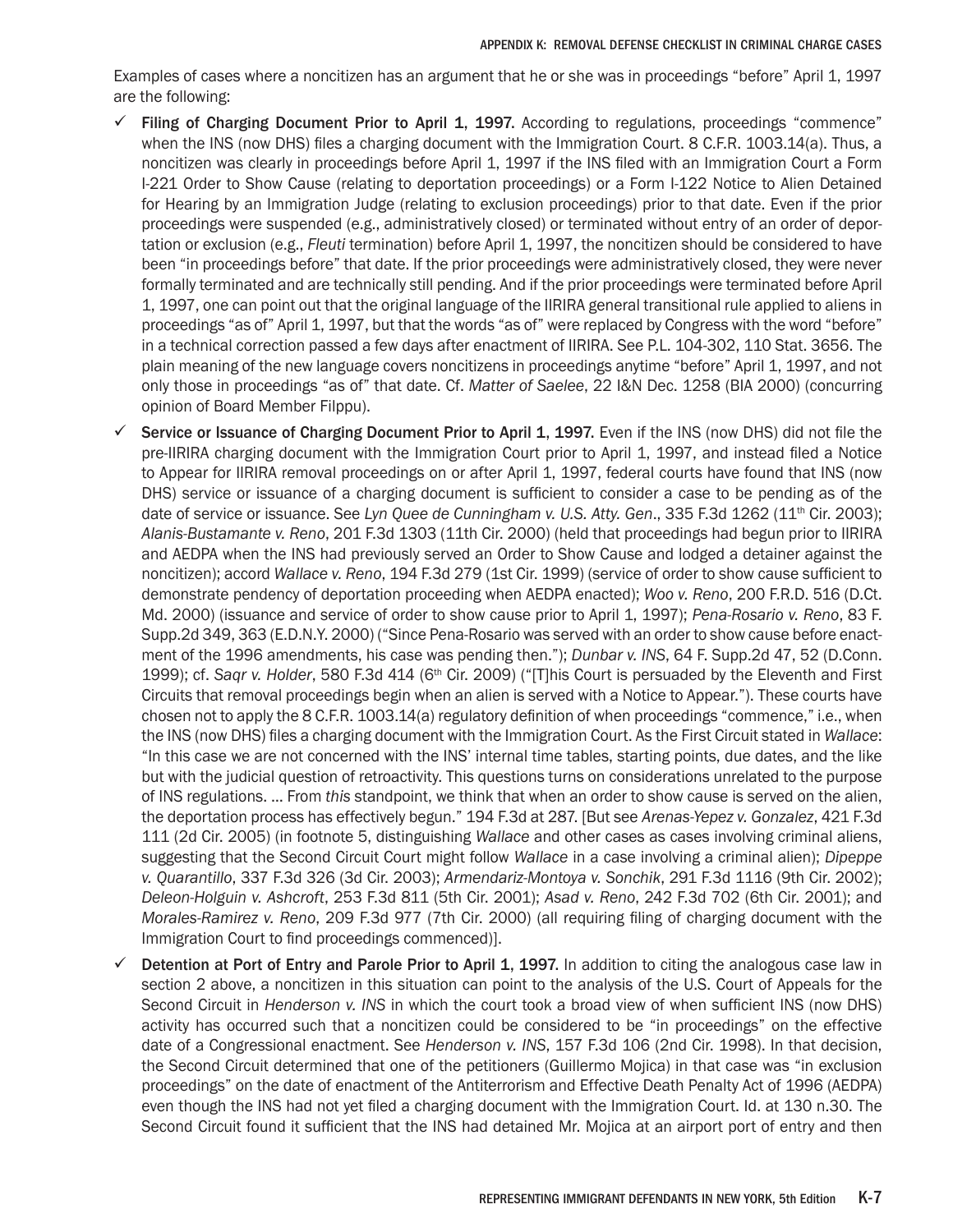paroled him into the country pending deferred inspection. Id. at 11[; but see *Morales-Ramirez v. Reno*, 209 F.3d 977 (7th Cir. 2000)].

 $\checkmark$  Other Initiation of Process of Deportation Prior to April 1, 1997. A noncitizen may make an argument that he or she was "in proceedings" before April 1, 1997 whenever the INS (now DHS) has in some way initiated the process of subjecting the individual to exclusion or deportation proceedings prior to that date. [But see *Thom v. Ashcroft*, 369 F.3d 158 (2d Cir. 2004) (deportation proceedings may not be deemed to have begun with the issuance of a detainer notice alone)]. In the alternative, a noncitizen against whom the INS (now DHS) had initiated the process of subjecting the noncitizen to exclusion or deportation proceedings prior to April 1, 1997 can argue that the agency should be estopped from now pursuing removal proceedings, or may argue that DHS/INS initiation of removal proceedings after delaying formally commencing proceedings prior to April 1, 1997 led to a denial of the noncitizen's due process rights. Cf. *Singh v. Reno*, 182 F.3d 504 (7th Cir. 1999) (INS foot-dragging in completing deportation proceedings until petitioner no longer statutorily eligible for relief stated the basis of a substantial constitutional due process claim); see also below "Raise estoppel or constitutional or international law arguments." Yet another way of raising this claim is to argue that there is no rational basis for subjecting the noncitizen to removal proceedings when similarly situated individuals were placed in pre-IIRIRA proceedings, thus violating his or her constitutional right to equal protection of the laws. See below "Raise Estoppel or Constitutional Arguments."

# $\Box$  Move to terminate proceedings of a lawful permanent resident charged with inadmissibility after a brief trip abroad

The Immigration and Nationality Act provides that the grounds of inadmissibility apply only to those applying for a visa outside the United States or seeking admission to the United States. See INA § 212(a). As amended by IIRIRA, the Act further provides that a lawful permanent resident "shall not" be regarded as seeking an admission into the United States unless, *inter alia*, the noncitizen has committed an offense identified in section 212(a) (2) (criminal inadmissibility grounds). The mandatory "shall not" language of this provision precludes application of the grounds of inadmissibility unless one of the exceptions applies. The provision, however, does not contain any such mandatory language requiring that, if one of the exceptions applies, the noncitizen "shall" be subject to admissibility review. This is significant because prior Supreme Court precedent held that a returning lawful permanent resident is not subject to admissibility review upon return from an "innocent, casual, and brief" trip abroad that was not meant to be "meaningfully interruptive" of his or her lawful admission status. See *Rosenberg v. Fleuti*, 374 U.S. 449 (1963). Therefore, although the Board of Immigration Appeals has rejected the argument that the *Fleuti* doctrine still applies after IIRIRA, see *Matter of Collado-Munoz*, 21 I&N Dec. 1061 (BIA 1997), it may be possible to persuade a federal court to find that a lawful permanent resident immigrant is not subject to the grounds of inadmissibility if the individual's departure was brief, casual, and innocent. See *Richardson v. Reno*, 994 F. Supp. 1466, 1471 (S.D. Fla. 1998), reversed and vacated on other grounds, 162 F.2d 1338 (11th Cir. 1998); see also dissenting opinion of Board member Rosenberg in *Matter of Collado-Munoz*, 21 I&N Dec. at 1067-68; [but see *Vartelas v. Holder*, 620 F.3d 108 (2d Cir. 2010); *Camins v. Gonzales*, 500 F.3d 872 (9th Cir. 2007); *Malagon de Fuentes v. Gonzales,* 462 F.3d 498, 501 (5th Cir. 2006); *Olatunji v. Ashcroft*, 387 F.3d 383, 395-96 (4th Cir. 2004); *Tineo v. Ashcroft*, 350 F.3d 382, 2003 U.S. App. LEXIS 24430 (3d Cir. 2003)]. In addition, if the returning lawful permanent resident immigrant is charged with inadmissibility based on a criminal conviction prior to April 1, 1997 (IIRIRA general effective date), the person may argue that, even if it is true that IIRIRA eliminated the *Fleuti* doctrine, this IIRIRA amendment may not be applied retroactively at least to a conviction involving a pre-4/1/97 agreement to plead guilty because there is no clear statement of such Congressional intent. See *Camins v. Gonzales*, 500 F.3d 872 (9<sup>th</sup> Cir. 2007); *Olatunji v. Ashcroft*, 387 F.3d 383 (4<sup>th</sup> Cir. 2004); [but see *Vartelas v. Holder*, 620 F.3d 108 (2d Cir. 2010)]. Finally, a returning permanent resident may argue that it violates the Fifth Amendment's due process clause to subject a returning resident to admissibility review if his or her departure was not a meaningful interruption of previously conferred lawful admission status in the United States. See below "Raise estoppel or constitutional arguments — Substantive Due Process."

# $\Box$  Deny deportability or inadmissibility

In the post-IIRIRA era, when relief from removal is statutorily unavailable in many cases, it becomes more important than ever to contest DHS (formerly INS) charges of deportability or inadmissibility. Keep in mind that, if the respondent has been lawfully admitted to the United States, the burden of proof is on the DHS (formerly INS) to establish deportability by "clear and convincing evidence." See INA 240(c) (3) (A); see also *Woodby v. INS*, 385 U.S. 276 (1966) (enunciating "clear, unequivocal and convincing" evidence standard). Also keep in mind that,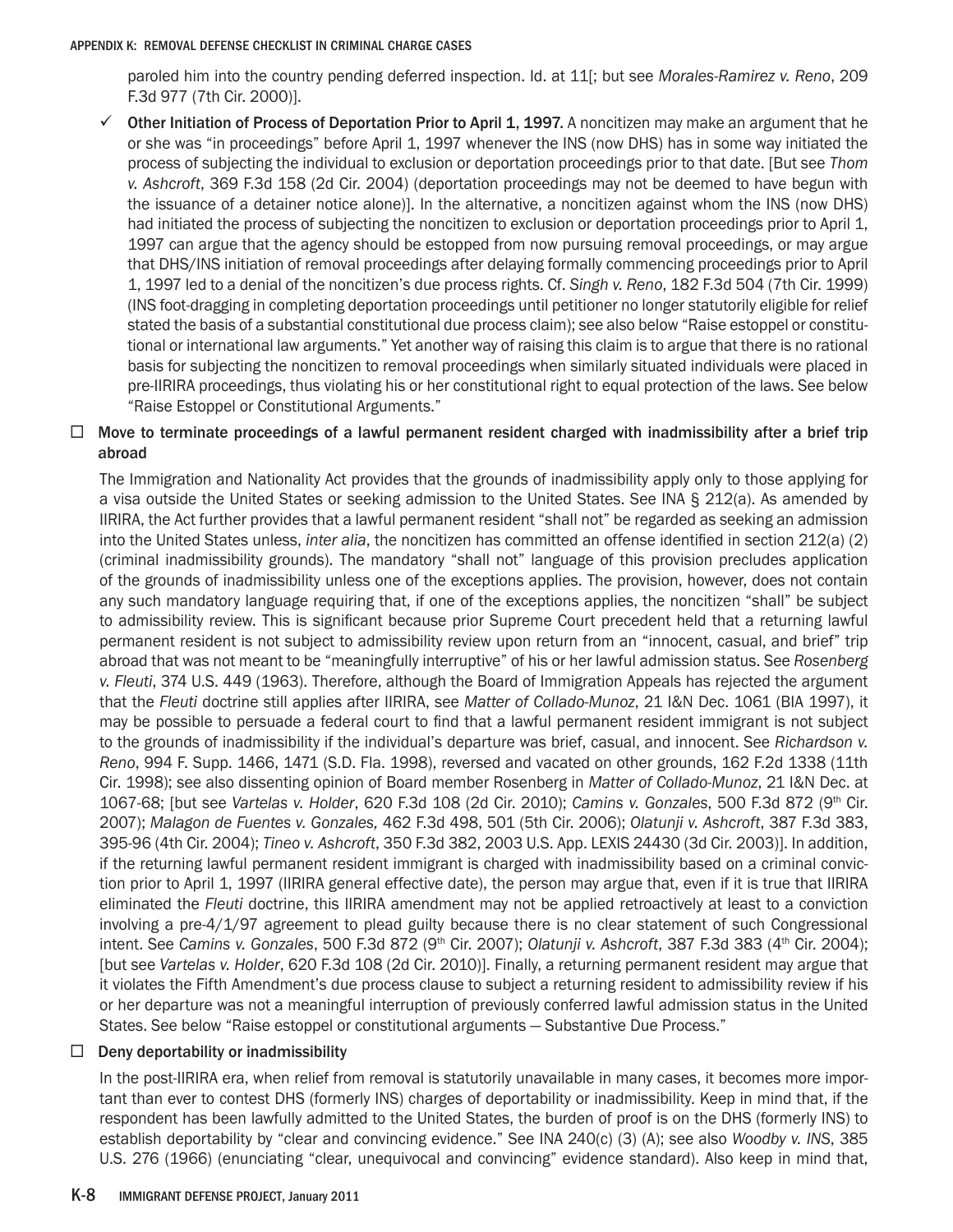while the burden of proof is generally on the applicant to establish admissibility, see INA 240(c) (2) (A),  $& 291$ , the burden has been held to shift to the INS (now DHS) to prove inadmissibility in the case of a lawful permanent resident returning from a trip abroad. See, e.g., *Matter of Huang*, 19 I&N 749 (BIA 1988); see also 8 C.F.R. 240.8(c).

- Deny "alienage"
	- $\checkmark$  Where individual is a U.S. citizen by birth in United States, including Puerto Rico, the U.S. Virgin Islands, and Guam. See INA 301(a)&(b), 302, 304-307 (in addition, note that prior citizenship laws no longer in the statute may apply to certain individuals).
	- $\checkmark$  Where individual acquired citizenship by birth outside United States to citizen parent(s). See INA 301(c) (d) (e)&(g), 301a, 303 (in addition, note that prior citizenship laws no longer in the statute may apply to certain individuals).
	- $\checkmark$  Where individual derived citizenship by naturalization of parent(s) while individual was a minor. See INA 320 (effective February 27, 2001) (note that prior citizenship laws — including former INA 320 and 321 — no longer in the statute may apply to certain individuals).
	- $\checkmark$  Where individual naturalized as a citizen by applying for and being sworn in as a U.S. citizen. See INA 310 et al.
	- $\checkmark$  Where individual is a U.S. national, even if not a U.S. citizen. See INA 101(a) (3) (defining an "alien" as "any person not a citizen or a national of the United States") and 101(a) (22) (defining a "national" as "(A) a citizen of the United States, or (B) a person who, though not a citizen of the United States, owes permanent allegiance to the United States"). It may be possible to argue that an individual is a national if the individual has previously taken formal steps to declare allegiance to the United States. See *United States v. Morin*, 80 F.3d 124 (4th Cir. 1996) (finding that an individual who was a permanent resident alien of the United States and who had previously applied for U.S. citizenship was a U.S. national); see also *Hughes v. Ashcroft*, 255 F.3d 752 (9th Cir. 2001) and *Oliver v. INS*, 517 F.2d 426 (2d Cir. 1975) (cases rejecting nationality claims but leaving open the possibility that the result might have been different had the petitioner in each case previously begun the process of applying for U.S. citizenship); [but see *Matter of Navas-Acosta*, 23 I&N Dec. 586 (BIA 2003); *Fernandez v. Keisler,* 502 F.3d 337 (4th Cir. 2007) ("Because the BIA's interpretation of the INA's definition of 'national of the United States' is not 'arbitrary, capricious, or manifestly contrary to the statute, *Chevron,* … we must defer to it in this case, *Morin* notwithstanding."); *Abou-Haidar v. Gonzales,* 437 F.3d 206 (1<sup>st</sup> Cir. 2006) (holding that a naturalization application cannot confer national status on an alien because one can become a U.S. national only by birth or full naturalization); *Marquez-Almanzar v. INS*, 418 F.3d 210 (2d Cir. 2005) (rejecting claim that one becomes national by pledging allegiance to the U.S. prior to service in the U.S. military); Sebastian-Soler v. U.S.A.G., 409 F.3d 1280 (11<sup>th</sup> Cir. 2005); U.S. v. *Jimenez-Alcala*, 353 F.3d 858 (10<sup>th</sup> Cir. 2003) (correcting jury instruction stating that a person becomes a national merely by submitting an application for U.S. citizenship); *Salim v. Ashcroft*, 350 F.3d 307 (3d Cir. 2003) (rejecting claim that one becomes national merely by submitting an application for U.S. citizenship and registering for selective service); *Perdomo-Padilla v. Ashcroft*, 333 F.3d 964 (9<sup>th</sup> Cir. 2003) (rejecting claim that one becomes a national merely by submitting an application for U.S. citizenship)].
	- $\checkmark$  Where the DHS (formerly INS) is unable to prove alienage. See 8 C.F.R. 240.8 ("In the case of a respondent charged as being in the United States without being admitted or paroled, the Service [now DHS] must first establish the alienage of the respondent").

■ Deny "conviction"

Most of the criminal grounds of deportability require a "conviction." In addition, while most of the criminal grounds of inadmissibility do not require a conviction, the DHS (formerly INS) in practice usually also has relied on a criminal court "conviction" when charging inadmissibility. As a result of IIRIRA, the Immigration and Nationality Act now provides that a criminal disposition may be considered a conviction for immigration purposes in the following two circumstances: (1) a *formal judgment of guilt* of the alien has been *entered* by a court, or (2) *adjudication of guilt has been withheld*, but a judge or jury has found the alien guilty or the alien has entered a plea of guilty or *nolo contendere* or has admitted sufficient facts to warrant a finding of guilt, and the judge has ordered some form of punishment, penalty, or restraint on the alien's liberty to be imposed. See INA § 101(a) (48) (A), added by IIRIRA § 322. The Board of Immigration Appeals has broadly interpreted this new definition to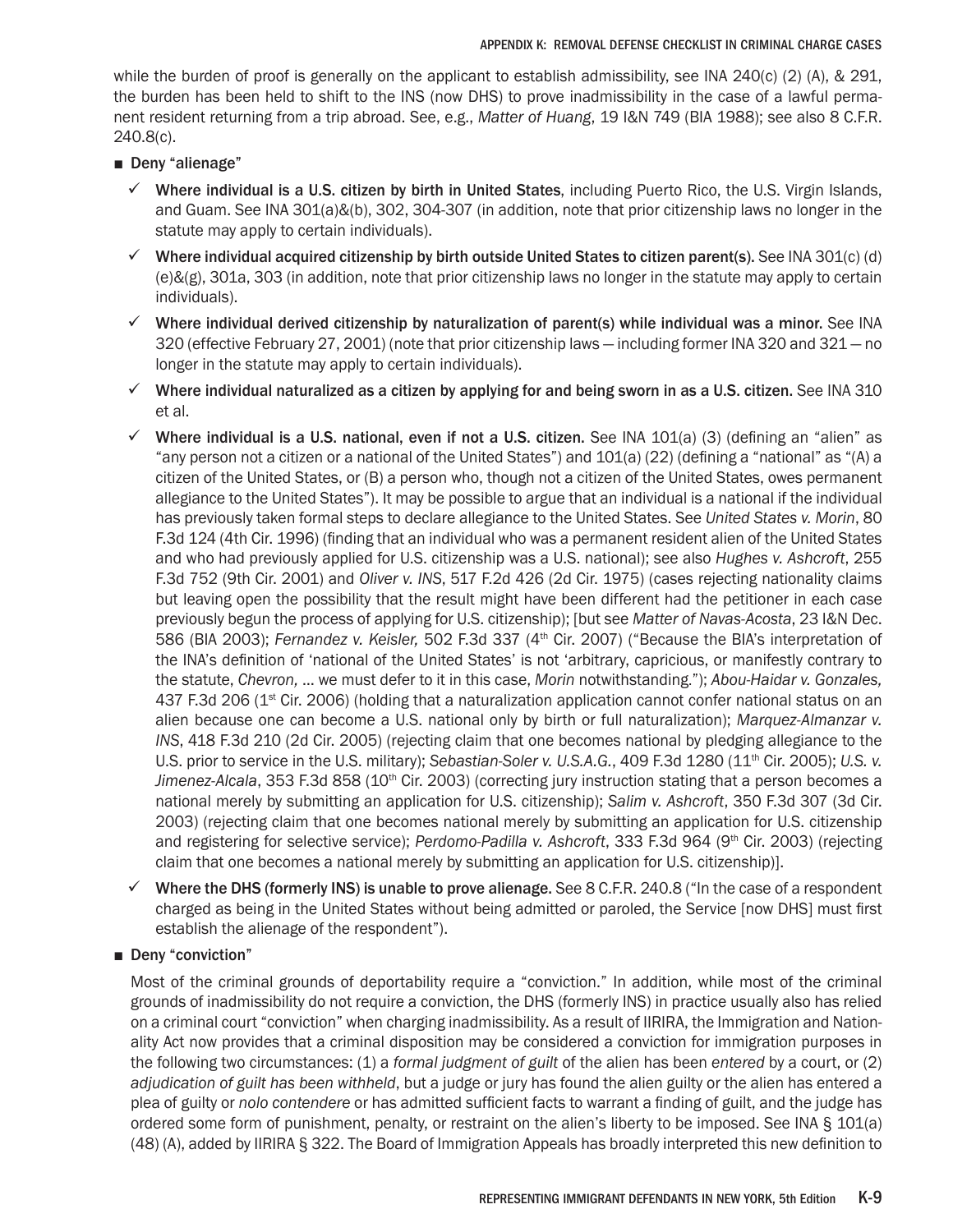find that no effect is to be given in immigration proceedings to a state action that purports to expunge, dismiss, cancel, vacate, discharge, or otherwise remove a guilty plea or other record of guilt or conviction by operation of a state rehabilitative statute. *Matter of Roldan-Santoyo*, 22 I&N Dec. 512 (BIA 1999) (giving no effect to vacatur of drug guilty plea under Idaho withholding of adjudication statute). Immigrants and their advocates should be aware that the removal order in *Roldan-Santoyo* was later vacated by the U.S. Court of Appeals for the Ninth Circuit in *Lujan-Armendariz v. INS*, 222 F.3d 728 (9th Cir. 2000) (holding that first-time drug possession offense expunged under state law is not a conviction by analogy to the Federal First Offender Act — see discussion below), but *Lujan-Armendariz* is a binding precedent only within the Ninth Circuit. See *Matter of Salazar-Regino*, 23 I&N Dec. 223 (BIA 2002). In fact, as a result of the new definition and *Roldan-Santoyo*, the DHS (formerly INS) seems to be taking the position that *any* criminal case disposition where there is some finding or admission of guilt is automatically and irrevocably transformed into a conviction for immigration purposes.

- $\checkmark$  The disposition of the criminal case is not an entry of a formal judgment of guilt, nor a withheld adjudication meeting the required elements of the IIRIRA "conviction" definition. Despite its seemingly broad *Roldan-Santoyo* interpretation of the IIRIRA definition of conviction, the Board of Immigration Appeals has found that some dispositions involving a finding or admission of "guilt" may not be convictions for immigration purposes. For example, after *Roldan-Santoyo*, the Board held that a New York State youthful offender adjudication, which involves the immediate vacatur of a guilty plea conviction in certain cases involving young defendants and its substitution by a youthful offender finding, is not a conviction for immigration purposes. See *Matter of Devison-Charles*, 22 I&N Dec. 1362 (BIA 2000, INS motion for reconsideration denied 2001) ("The adjudication of a person determined to be a … youthful offender is not a conviction *ab initio*, nor can it ripen into a conviction at a later date"). Thus, certain "guilty plea" dispositions that cannot be classified as neither a formal judgment of guilty, nor a withholding of adjudication of guilt, may be distinguished from the deferred adjudications at issue in *Roldan-Santoyo* (Idaho withholding of adjudication statute), and *Matter of Punu*, 22 I&N Dec. 224 (BIA 1998) (Texas deferred adjudication statute). Moreover, for a deferred adjudication disposition to come within the IIRIRA definition, it must involve a sufficient finding of guilt. See *Crespo v. Holder*, 2011 U.S. App. LEXIS 502, \_\_ F.3d \_\_ (4th Cir. 2011) ("Subsection (i) specifies five sufficient findings: a finding of guilt by a judge or jury (i.e., a trial), a plea of guilt, a plea of no contest, or an admission *by the alien* of facts sufficient to find guilt. As Crespo correctly notes, *none* of these five possibilities occurred in his case because neither a judge nor a jury found him guilty after a trial and he did not plead guilty or no contest or admit to any facts, let alone facts sufficient to warrant a finding of guilt.").
- The disposition of the criminal case is analogous to a federal disposition that is not considered a conviction of a crime under federal law. Certain federal dispositions are specifically precluded from being deemed criminal convictions. Examples are adjudications under the Federal First Offender Act, 18 U.S.C. 3607 (relating to expungements of first-time simple possession drug offenses), and the Federal Juvenile Delinquency Act, 18 U.S.C. 5031 (relating generally to violations of law committed by a person prior to his 18th birthday). Thus, based on constitutional equal protection requirements, one may argue that a noncitizen whose first-time drug possession offense is expunged under state or foreign law should similarly not be deemed convicted for immigration purposes. See *Jimenez-Rice v. Holder*, 597 F.3d 952 (9<sup>th</sup> Cir. 2010) (first-time offender whose state conviction of using or being under the influence of a controlled substance is subsequently expunged under state law is eligible for the same immigration treatment as those convicted of simple drug possession whose convictions are expunged under the Federal First Offender Act); *Ramirez-Altamirano v. Mukasey*, 563 F.3d 800 (9th Cir. 2009) (applying *Lujan-Armendariz* to individual's expunged state conviction for possession of drug paraphernalia used only for unlawfully injecting or smoking certain controlled substances); *Lujan-Armendariz v. INS*, 222 F.3d 728 (9th Cir. 2000) (holding that first-time drug possession offense expunged under state law is not a conviction by analogy to the Federal First Offender Act); *Dillingham v. INS*, 267 F.3d 996 (9th Cir. 2001) (applying same principle to a foreign conviction); see also *Gradiz v. Gonzales*, 490 F.3d 1206, 1208 (10th Cir. 2007)(agreeing with *Luhan-Armendariz* in dicta); see also below "Raise estoppel or constitutional or international law arguments — Equal Protection;" [but see *Matter of Salazar-Regino*, 23 I&N Dec. 223 (BIA 2002) (declining to follow *Lujan-Armendariz* in cases arising outside of the Ninth Circuit); W*ellington v. Holder*, 623 F.3d 115 (2d Cir. 2010); *Estrada v. Holder,* 560 F.3d 1039 (9th Cir. 2009) (FFOA relief is not available when the person whose conviction is expunged has violated a condition of probation); *Ballesteros v. Ashcroft*, 452 F.3d 1153 (10<sup>th</sup> Cir. 2006); *Resendiz-Alcaraz v. U.S. Atty. Gen.*, 383 F.3d 1262 (11th Cir. 2004); *Madriz-Alvarado v. Ashcroft*, 383 F.3d 321,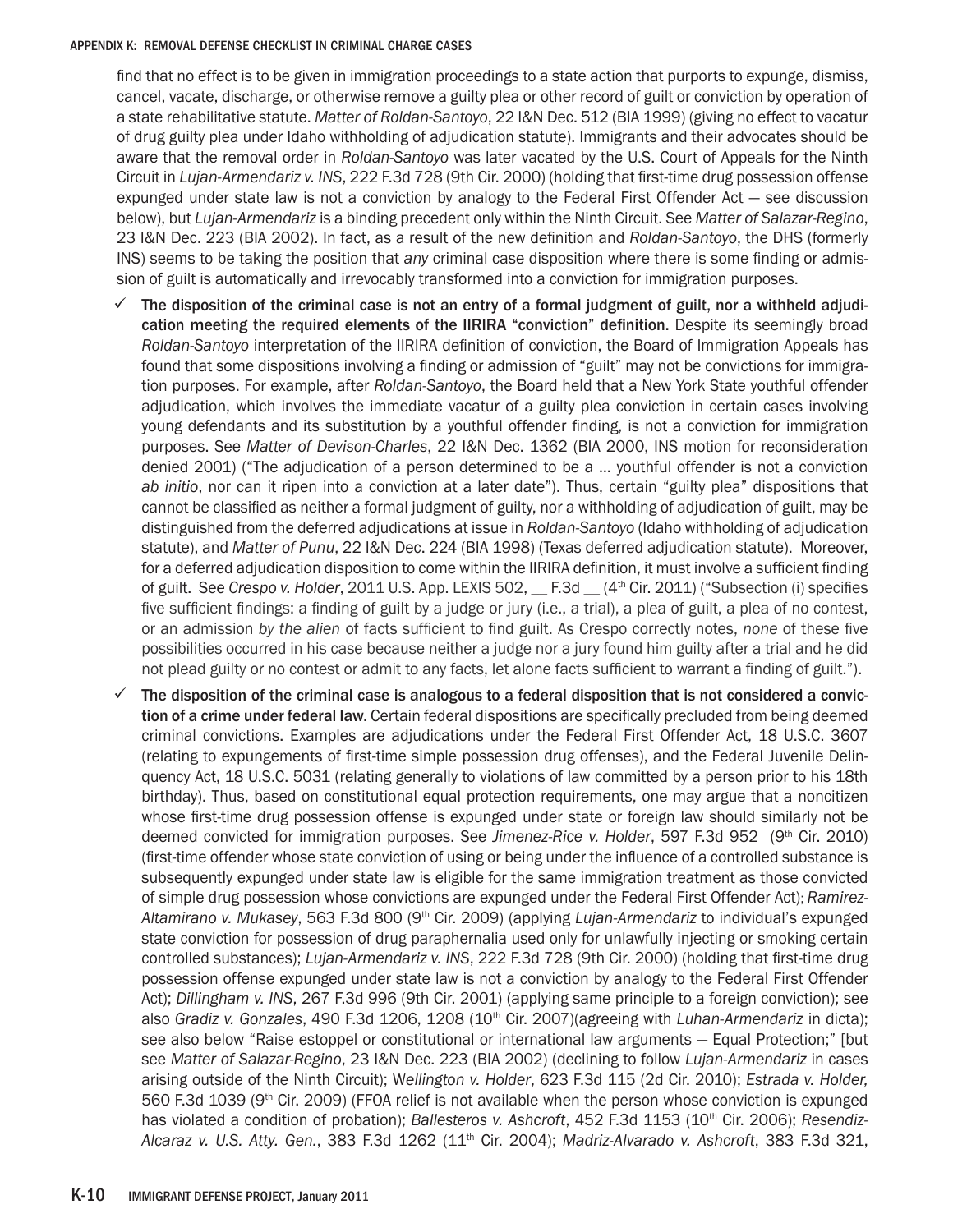328-31 (5th Cir. 2004); *Acosta v. Ashcroft*, 341 F.3d 218 (3d Cir. 2003); *Gill v. Ashcroft*, 335 F.3d 574 (7th Cir. 2003); *Vazquez-Velezmoro v. United States INS*, 281 F.3d 693 (8th Cir. 2002)]. Likewise, it may be possible to argue that a noncitizen who committed a state or foreign offense under the age of 18 would have been adjudicated as a juvenile delinquent under federal law and therefore should not be considered to have been convicted of a crime. See *Matter of Devison-Charles*, 22 I&N Dec. 1362 (BIA 2000, INS motion for reconsideration denied 2001) (holding that a New York State youthful offender adjudication is not a conviction as it corresponds to a determination of juvenile delinquency under the Federal Juvenile Delinquency Act); *Matter of Ramirez-Rivero*, 18 I&N Dec. 135 (BIA 1981) ("It is well-settled that an act of juvenile delinquency is not a conviction for a crime within the meaning of our immigration laws"); [but see *Singh v. U.S. Atty. Gen.*, 561 F.3d 1275 (11th Cir. 2009) (adopting the readings of the First, Ninth and Second Circuits in *Vieira-Garcia*, *Vargas-Hernandez*, and *Savchuk*); *Savhcuk v. Mukasey*, 518 F.3d 119 (2d Cir. 2008) (irrelevant that the alien was not yet 18 when he committed grand larceny offense as the conviction was a formal adjudication of guilt under 8 U.S.C. § 1101(a)(48)(A)); *Vargas-Hernandez v. Gonzales*, 497 F.3d 919, 923 (9th Cir. 2007) (conviction for voluntary manslaughter committed at the age of 16 constitutes a conviction under INA § 101(a)(48)(A) even if the conviction qualified for treatment under the Federal Juvenile Delinquency Act); *Uritsky v. Gonzales*, 399 F.3d 728 (6<sup>th</sup> Cir. 2005) (Michigan "youthful trainee" disposition counts as conviction for immigration purposes); *Vieira-Garcia v. INS*, 239 F.3d 409 (1st Cir. 2001); see also *Wallace v. Gonzales*, 463 F.3d 135, 139 & n.4 (2d Cir. 2006) (New York State youthful offender adjudication may be considered as adverse discretionary factor)].

The disposition of the criminal case is not final. If a conviction relied upon by the DHS (formerly INS) is on direct appeal, the individual should present evidence of such to defeat the DHS (formerly INS) charge and, if the person is in DHS custody, he or she should be released because the conviction is not yet final. See *Pino v. Landon, 349 U.S. 901 (1955) (per curiam), <i>rev'g Pino v. Nicols, 215 F.2d 237 (1<sup>st</sup> Cir. 1954) ("On* the record here we are unable to say that the conviction has attained such finality as to support an order of deportation within the contemplation of [former section] 241 of the Immigration and Nationality Act."); *Paredes v. AG*, 528 F.3d 196 (3d Cir. 2008) ("'[A] conviction does not attain a sufficient degree of finality for immigration purposes until direct appellate review of the conviction has been exhausted or waived.'"); *Walcott v. Chertoff*, 517 F.3d 149, 154 (2d Cir. 2008) ("conviction was not deemed final for immigration purposes until July 1, 1998, when direct appellate review of it was exhausted"); *United States v. Garcia-Echaverria*, 374 F.3d 440, 445 (6<sup>th</sup> Cir. 2004) ("To support an order of deportation, a conviction must be final.") (citation omitted); *Grageda v. United States INS*, 12 F.3d 919, 921 (9th Cir. 1993) ("[a] criminal conviction may not be considered by an IJ until it is final" and a conviction is not final until an alien has "'exhausted the direct appeals to which he is entitled.'") (quoting *Morales-Alvarado v. INS*, 655 F.2d 172, 174 (9th Cir. 1981)); *Marino v. INS*, 537 F.2d 686 (2d Cir. 1976); *Aguilera-Enriquez v. INS,* 516 F.2d 565 (6th Cir.1975); *Will v. INS*, 447 F.2d 529 (7th Cir. 1971); see also majority opinion in *Matter of Cardenas-Abreu*, 24 I&N Dec. 795, 798 (BIA 2009) (reviewed the IIRIRA definition of "conviction" and the legislative history and stated that "a forceful argument can be made that Congress intended to preserve the longstanding requirement of finality for direct appeals as of right in immigration law."), as well as dissenting opinion of Board Member Greer joined by 5 other Board Members, id. at 811-823, and concurring opinion of Board Member Grant, id. at 802-803 (both of which opinions determined, as a general matter, that a direct appeal as of right precludes negative immigration consequences of a conviction unless and until the appeal is dismissed and the conviction becomes final). Although there are indications that some members of the Board of Immigration Appeals believe the IIRIRA definition of "conviction" means that finality is no longer required, see concurring opinion of Board Member Pauley joined by Board Member Cole in *Matter of Cardenas-Abreu*, 24 I&N Dec. at 803-811 (BIA 2009), a requirement of finality is still Board precedent. See *Matter of Ozkok*, 19 I&N Dec. 546 at n.7 (BIA 1988) ("It is well established that a conviction does not attain a sufficient degree of finality for immigration purposes until direct appellate review of the conviction has been exhausted or waived."); *Matter of Punu*, 22 I&N Dec. 224 (BIA 1998) (concurring and dissenting opinion of Board member Rosenberg) (finality a separate requirement from "conviction" for immigration purposes); compare with *Paredes v. AG*, 528 F.3d 196 (3d Cir. 2008) (pendency [of post-conviction motions or other forms of collateral attack] does not vitiate finality, unless and until the convictions are overturned as a result of the collateral motions); [but see *Puello v. BCIS*, 511 F.3d 324 (2d Cir. 2007); *Garcia-Maldonado v. Gonzales*, 491 F.3d 284 (5th Cir. 2007); *United States v. Saenz-Gomez*, 472 F.3d 791 (10th Cir. 2007); *Abiodan v. Gonzales*, 461 F.3d 1210, 1213 (10th Cir. 2006); *Montenegro v.Ashcroft* , 355 F.3d 1035 (7th Cir.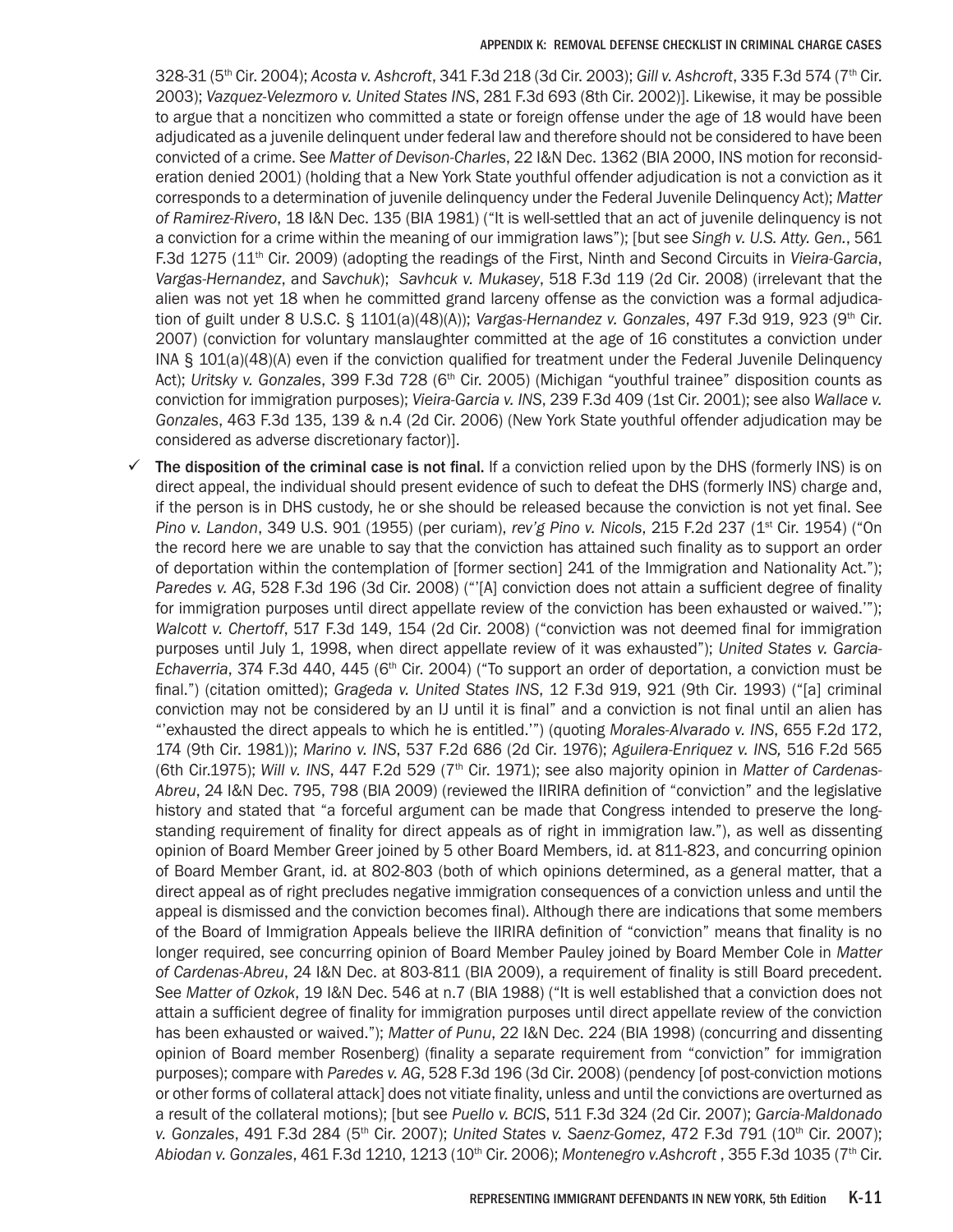2003); *Griffiths v. INS*, 243 F.3d 45 (1st Cir. 2001); *Moosa v. INS*, 171 F.3d 994 (5th Cir. 1999) ("There is no indication that the finality requirement imposed by *Pino*, and this court, prior to 1996, survives the new definition of "conviction" found in IIRIRA § 322(a)")].

The criminal conviction has been vacated. If a conviction has been vacated on legal or constitutional grounds, that vacatur should be respected by the immigration authorities. See *Matter of Adamiak*, 23 I&N Dec. 878 (BIA 2006) (conviction vacated for failure of the trial court to advise the alien defendant of the possible immigration consequences of a guilty plea is no longer a valid conviction for immigration purposes); *Matter of Rodriguez-Ruiz*, 22 I&N Dec. 1378 (BIA 2000) ("We will … accord full faith and credit to this state court judgment [vacating a conviction under New York state law]"); *Matter of Sirhan*, 13 I&N Dec. 592, 600 (BIA 1970) ("[W]hen a court … vacates an original judgment of guilt, its action must be respected); *Matter of O'Sullivan*, 10 I&N Dec. 320 (BIA 1963). In *Rodriguez-Ruiz*, the Board distinguished the New York State statute under which Mr. Rodriguez-Ruiz' conviction was vacated from an expungement statute or other rehabilitative statute. Thus, it may be important for an individual whose conviction has been vacated to show that the vacatur is based on legal error in the underlying criminal proceedings as opposed to an expungement or other rehabilitative statute. See *Matter of Pickering*, 23 I&N Dec. 621 (BIA 2003) (held that a conviction vacatur was ineffective to eliminate its immigration consequences since the "quashing of the conviction was not based on a defect in the conviction or in the proceedings underlying the conviction, but instead appears to have been entered solely for immigration purposes."). However, some federal courts, including the Sixth Circuit in reversing *Matter of Pickering*, have put the burden on the government to show that the vacatur was solely to avoid adverse immigration consequences or other rehabilitative reasons, as opposed to legal defect. See *Pickering v. Gonzales*, 454 F.3d 525, (6th Cir. 2006); see also *Bakarat v. Holder*, 2010 U.S. App. LEXIS 19213, \_\_ F.3d \_\_ (6th Cir. 2010) (following prior Sixth Circuit decision in *Pickering*  and finding that BIA improperly placed burden on immigrant, and distinguishing *Sanusi* by observing that, in *Sanusi*, the state court filings were included as part of the administrative record, and thus, there was a factual basis for the BIA to conclude that the conviction at issue was vacated for rehabilitative or immigration reasons.); *Nath v. Gonzales,* 467 F.3d 1185, 1188-89 (9th Cir. 2006) (held that the DHS has the burden of showing that a vacated conviction remains valid for immigration purposes); *Cruz-Garza v. Ashcroft*, 396 F.3d 1125 (10<sup>th</sup> Cir. 2005) (government failed to show that Utah conviction reduced to lesser non-AF offense continued to be conviction of higher level AF offense for immigration purposes as reduction could have been based upon consideration of matters leading up to the conviction, not based upon post-conviction, rehabilitative events); *Sandoval v. INS*, 240 F.3d 577 (7th Cir. 2001) (Illinois state court re-sentencing constituted a vacatur relating to violation of a fundamental statutory or constitutional right in the underlying criminal proceedings rather than involving a state rehabilitative scheme); but compare with *Sanusi v. Gonzales*, 474 F.3d 341 (6th Cir. 2007) (distinguished prior Sixth Circuit decision in *Pickering* to find that it would not give effect to Arkansas vacatur where state court *coram nobis* petition and the state court order failed to provide the evidence from which it may be reasonably inferred that the writ was granted on any recognized legal ground); *Rumierz v. Gonzales*, 456 F.3d 31 (1<sup>st</sup> Cir. 2006) (alien failed to show that the Vermont state court vacated the conviction based on a defect in the underlying criminal proceedings.); *Murillo-Espinoza v. INS*, 261 F.3d 771 (9th Cir. 2001) (Arizona setting aside of conviction upon successful completion of probation constituted an expungement for rehabilitative purposes and therefore the underlying criminal disposition remains a conviction for immigration purposes); *Mugalli v. Ashcroft*, 258 F.3d 52 (2d Cir. 2001) (New York State granting of a certificate of relief from civil disabilities involves a state rehabilitation statute and therefore the underlying criminal disposition remains a conviction for immigration purposes); *Herrera-Inirio v. INS*, 208 F.3d 299 (1st Cir. 2000) (a Puerto Rico dismissal of charges, based solely on rehabilitative goals and not on the merits of the charge or on a defect in the underlying criminal proceedings, does not vitiate the original admission of guilt); and *United States v. Campbell*, 167 F.3d 94 (2d Cir. 1999) (dealing with a Texas vacatur of a conviction in the context of illegal reentry sentencing). The Fifth Circuit has, in dicta, indicated that any vacated conviction remains a conviction for immigration purposes. See *Renteria-*Gonzalez v. Ashcroft, 322 F.3d 804 (5<sup>th</sup> Cir. 2002), as amended on denial of rehearing en banc (2003); but see *Gaona-Romero v. Gonzales*, 2007 U.S. App. LEXIS 19911 (5th Cir. 2007)(on motion for rehearing and at the request of the government, vacating prior panel decision and remanding the case to the BIA so that the government could withdraw charge of removability based on vacated drug conviction); *Discipio v. Ashcroft*, 417 F.3d 448 (5<sup>th</sup> Cir. 2005) (vacating prior decision published at 369 F.3d 472, which had found that a conviction vacated because of procedural and substantive errors remained a conviction for immigration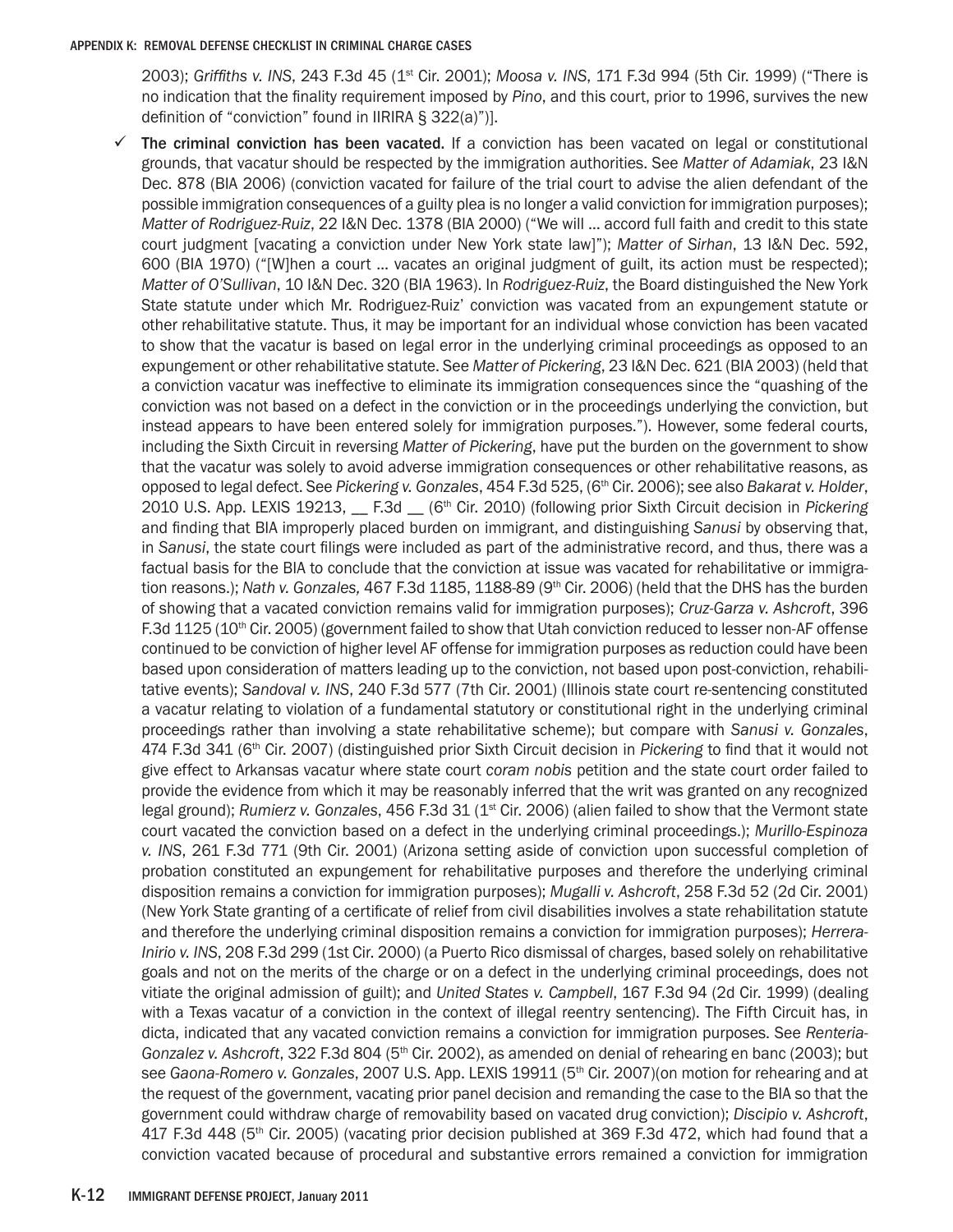purposes under *Renteria-Gonzalez*, after the government filed a motion seeking vacatur of the prior Fifth Circuit decision and a remand for agency to decide the case under *Matter of Pickering*).

 $\checkmark$  Documentary evidence is insufficient to establish conviction of the charged offense. When the DHS (formerly INS) offers its documentary proof of a criminal conviction, the practitioner should make sure it satisfies legal requirements. See 8 C.F.R. 1003.41 (listing documents that "shall be admissible as evidence in proving a criminal conviction"); see also INA 240(c) (3) (B) (listing documents that "shall constitute proof of a criminal conviction" in proceedings under IIRIRA). And, even where the legal requirements are met, one can still argue that the evidence does not meet the DHS' (formerly INS') burden of proof. See, e.g., *Cheuk Fung S-Yong v. Holder*, 578 F.3d 1169 (9th Cir. 2009) (rejecting immigration judge's reliance on Yong's admissions and an unidentified "conviction document" to determine that Yong's conviction was a controlled substance offense under the INA); *Francis v. Gonzales*, 442 F.3d 131 (2d Cir. 2006) (Jamaican police report insufficient to prove conviction for purposes of establishing deportability); *United States v. Navidad-Marcos*, 367 F.3d 903 (9<sup>th</sup> Cir. 2004) (holding that district court improperly relied solely on an abstract of a California judgment as proof that defendant had entered a guilty plea in state court to the specific charge of sale and transportation of methamphetamine); *Dashto v. INS*, 59 F.3d 697, 701 (7th Cir. 1995) (holding that clerk's certified "statement of conviction" that crime was a firearm offense, without more, did not satisfy INS' burden of proof)[; but see *Rosales-Pineda v. Gonzales*, 452 F.3d 627 (7th Cir. 2006) (holding that rap sheet was sufficient proof to establish ineligibility for relief since government does not have burden of proving ineligibility for relief by clear and convincing evidence as it does when it must establish deportability)].

### ■ Deny "admission" of offense

Certain inadmissibility grounds are triggered not only by convictions, but also by admissions of having committed certain offenses or having committed the essential elements of such offenses. See INA 212(a) (2) (A) (i) (covering admissions of a crime involving moral turpitude or a violation of law relating to a controlled substance). If the DHS (formerly INS) charges an individual with having admitted such an offense, one may, depending on the circumstances, raise the following arguments:

- $\checkmark$  Conduct admitted does not constitute a crime under the laws of the jurisdiction where it occurred. See *Matter of M*, 1 I&N Dec. 229 (BIA 1942).
- $\checkmark$  Individual did not admit all factual elements of the crime. See *Matter of E.N.*, 7 I&N Dec. 153 (BIA 1956).
- $\checkmark$  Individual was not provided with a definition of the crime before making the alleged admission. See *Matter of K*, 9 I&N Dec. 715 (BIA 1962).
- 9 Admission was not voluntarily given. See *Matter of G*, 1 I&N Dec. 225 (BIA 1942).
- $\checkmark$  Guilty plea alone, without conviction, is ordinarily not an admission of a crime for immigration purposes. See *Matter of Winter*, 12 I&N Dec. 638 (BIA 1967, 1968) (guilty plea, which resulted in something less than a conviction, insufficient to sustain a finding of inadmissibility based on admission of offense); *Matter of Seda*, 17 I&N Dec. 550 (BIA 1980); *Matter of Thomas*, 21 I&N Dec. 20 (BIA 1995) (limiting use of conviction on appeal to discretionary considerations); [but see *Matter of I*, 4 I&N Dec. 159 (BIA 1950, AG 1950) (where dismissal or acquittal results from purely technical infirmities or from perjured testimony, BIA will not abide by its usual practice of deference to judicial decisions); *Matter of Ozkok*,19 I&N Dec. 546 (BIA 1988) (overruling *Matter of Seda* and other BIA precedent decisions "to the extent they are inconsistent with the standard enunciated by the Board today")].
- $\checkmark$  Independent admission of crime after dismissal of criminal case is ordinarily not an admission of crime for immigration purposes. See *Matter of G*, 1 I&N Dec. 96 (BIA 1942); *Matter of C.Y.C.*, 3 I&N Dec. 623 (BIA 1950); [but see *Matter of I*, 4 I&N Dec. 159 (BIA 1950, AG 1950) (immigration authorities may make independent determinations concerning inadmissibility; however, the Board noted that it has been customary to consider the criminal court's adjudication binding as to the cause)].

### ■ Deny "reason to believe" that the individual is a drug trafficker

One often-charged inadmissibility ground is based DHS (formerly INS) "reason to believe" that the individual has been an illicit trafficker in a controlled substance. See INA 212(a) (2) (C). If the DHS (formerly INS) charges an individual with this ground of inadmissibility, one may, depending on the circumstances, raise the following arguments: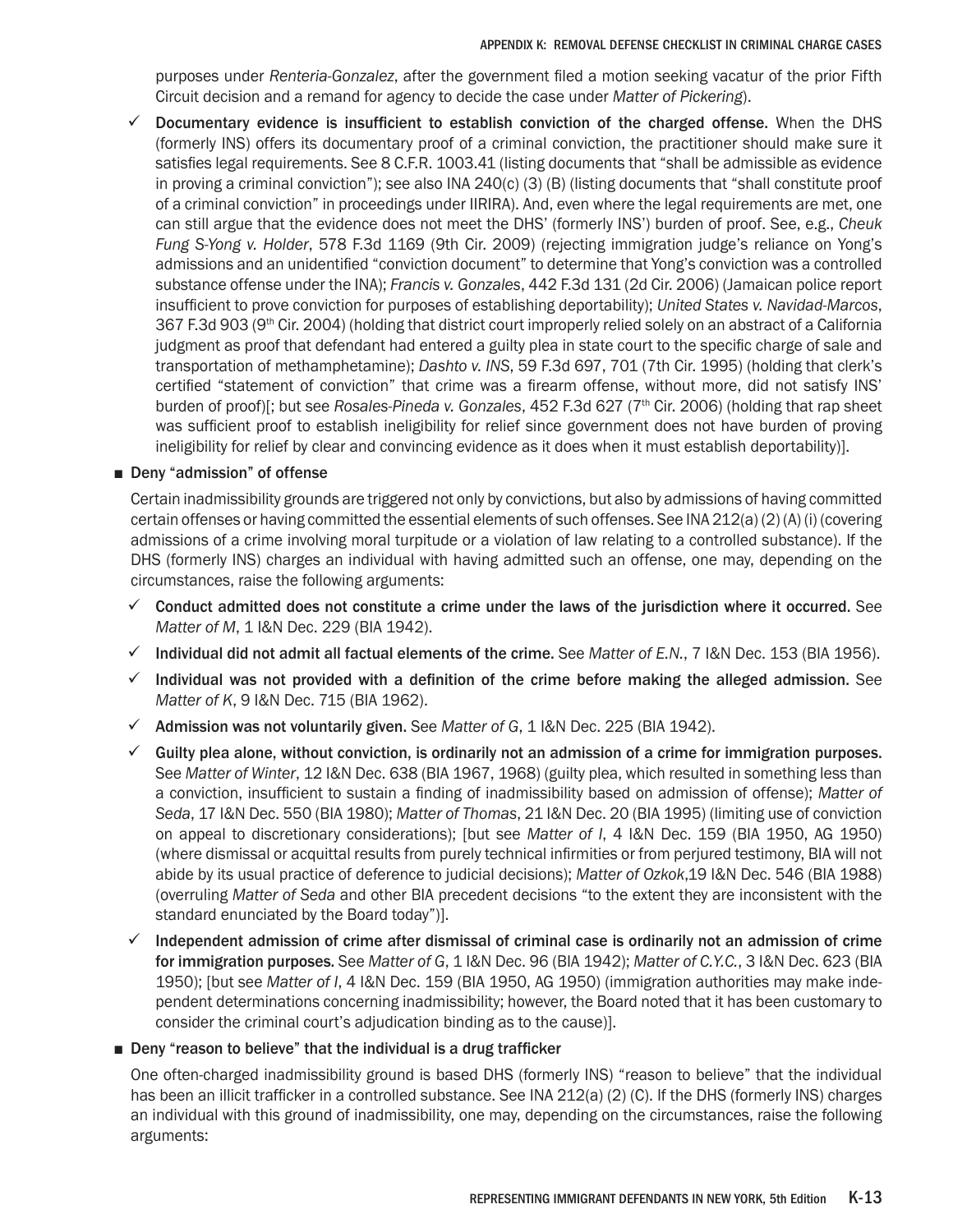- $\checkmark$  Individual was not a knowing and conscious participant in the drug trafficking. See *Matter of R.H*, 7 I&N Dec. 675 (BIA 1958).
- 9 DHS (formerly INS) evidence of drug trafficking is not reasonable, substantial, and probative. See *Matter of Rico*, 16 I&N Dec. 181 (BIA 1977) (enunciating standard); see also *Garces v.U.S. Atty. Gen.*, 611 F.3d 1337 (11<sup>th</sup> Cir. 2010) (after stating that "[o]ur task is to determine whether the BIA's decision is supported by reasonable, substantial and probative evidence," found that uncorroborated arrest reports did not meet this standard); *Igwebuike v. Caterisano*, 230 Fed. Appx. 278 (4<sup>th</sup> Cir. 2007) (unpublished) (where individual acquitted on charges relating to the importation of heroin, drug charges alone did not constitute reasonable, substantial and probative evidence to support a belief that the individual was involved in drug trafficking); *Alarcon-Serrano v. INS*, 220 F.3d 1116, 1119 (9th Cir. 2000).
- $\checkmark$  Guilty plea alone, without conviction and without independent evidence of drug trafficking, is insufficient evidence to sustain DHS (formerly INS) charge of "reason to believe." See *Garces v.U.S. Atty. Gen.*, \_\_ F.3d  $\sim$ , 2010 U.S. App. LEXIS 16233 (11<sup>th</sup> Cir. 2010) (after individual's guilty plea was vacated based on a finding that it was involuntary, there was no substantial evidence that he admitted anything when he pleaded guilty sufficient to support "reason to believe" that he was a drug trafficker); cf. *Matter of Winter*, 12 I&N Dec. 638 (BIA 1967, 1968) (guilty plea, which resulted in something less than a conviction, insufficient to sustain a finding of inadmissibility based on admission of offense); *Matter of Seda*, 17 I&N Dec. 550 (BIA 1980); *Matter of Thomas*, 21 I&N Dec. 20 (BIA 1995) (limiting use of conviction on appeal to discretionary considerations); [but see *Matter of I*, 4 I&N Dec. 159 (BIA 1950, AG 1950) (where dismissal or acquittal results from purely technical infirmities or from perjured testimony, BIA will not abide by its usual practice of deference to judicial decisions); *Castano v. INS*, 956 F.2d 236, 238-39 (11th Cir. 1992) (upholding BIA's determination of removability based on facts underlying conviction for distributing cocaine, even though conviction was expunged under federal youthful-offender rehabilitation statute).].
- 9 No "reason to believe" if probable cause standard is not met. See U.S. Dep't of State, 9 *Foreign Affairs Manual* 40.23 Notes n.2(b) ("The essence of the [reason to believe] standard is that the consular officer must have more than a mere suspicion — there must exist a probability, supported by evidence, that the alien is or has been engaged in trafficking. …"); cf. *Matter of U-M-*, 23 I&N Dec. 355, 356 (BIA 2002) (addressing USA Patriot Act standard of "reasonable ground to believe" that someone is engaged in terrorist activity," finds that the standard is akin to the familiar "probable cause" standard).
- 9 "Reason to believe" did not exist at the time of entry or admission. See *Matter of Rocha*, 20 I&N Dec. 994 (BIA 1995) (deportation charge based on inadmissibility at time of entry will not be sustained unless "reason to believe" existed at time of entry)[; but see *Matter of Casillas-Topete*, 25 I&N Dec. 317 (BIA 2010) ("reason to believe" may be based on information known to immigration officials other than the inspecting immigration officer as long as the conduct at issue predated or occurred contemporaneously with the alien's application for admission)].

# ■ Deny "aggravated felony" (AF)

There are many possible challenges to DHS (formerly INS) charges that an individual is deportable, or otherwise disadvantaged under the immigration laws, based on conviction of an aggravated felony. Examples of some of the possible arguments are:

**Offense is not an AF if it is not a felony.** Unless perhaps the definition of a particular AF category specifically provides otherwise, see, e.g., INA 101(a) (43) (F) (AF "crime of violence" category referencing federal law definition of "crime of violence," which might include offense classified by a state as a misdemeanor so long as it comes within the first prong of the 18 U.S.C. § 16 definition), legislative history and common sense dictates that Congress' use of the term "aggravated felony" evidences Congressional intent that only offenses classified as felonies would be covered. See dissenting opinions in *U.S. v. Alvarez-Gutierrez*, 394 F.3d 1241 (9th Cir. 2005) (Judge Berzon); *U.S. v. Gonzalez-Tamariz*, 310 F.3d 1168 (9th Cir. 2003) ) (Judge Berzon), *cert. denied*, 538 U.S. 1008 (2003; *U.S. v. Marin-Navarette*, 244 F.3d 1284 (11th Cir. 2001) (Judge Cox), *cert. denied*, 534 U.S. 941 (2001); and *U.S. v. Pacheco*, 225 F.3d 148 (2d Cir. 2000) (Judge Straub), *cert. denied*, 533 U.S. 904 (2001); *amicus curiae* brief of the New York State Defenders Association in support of petition for rehearing in *U.S. v. Pacheco*, No. 00-1015 (2d Cir. 2000), available at http://www. nysda.org/PachecoBrief.pdf; see also dissenting opinion of Justice Thomas in *Lopez v. Gonzales*, 549 U.S. 47, 127 S. Ct. 625, 638 (2006) ("It is at least anomalous, if not inconsistent, that an actual misdemeanor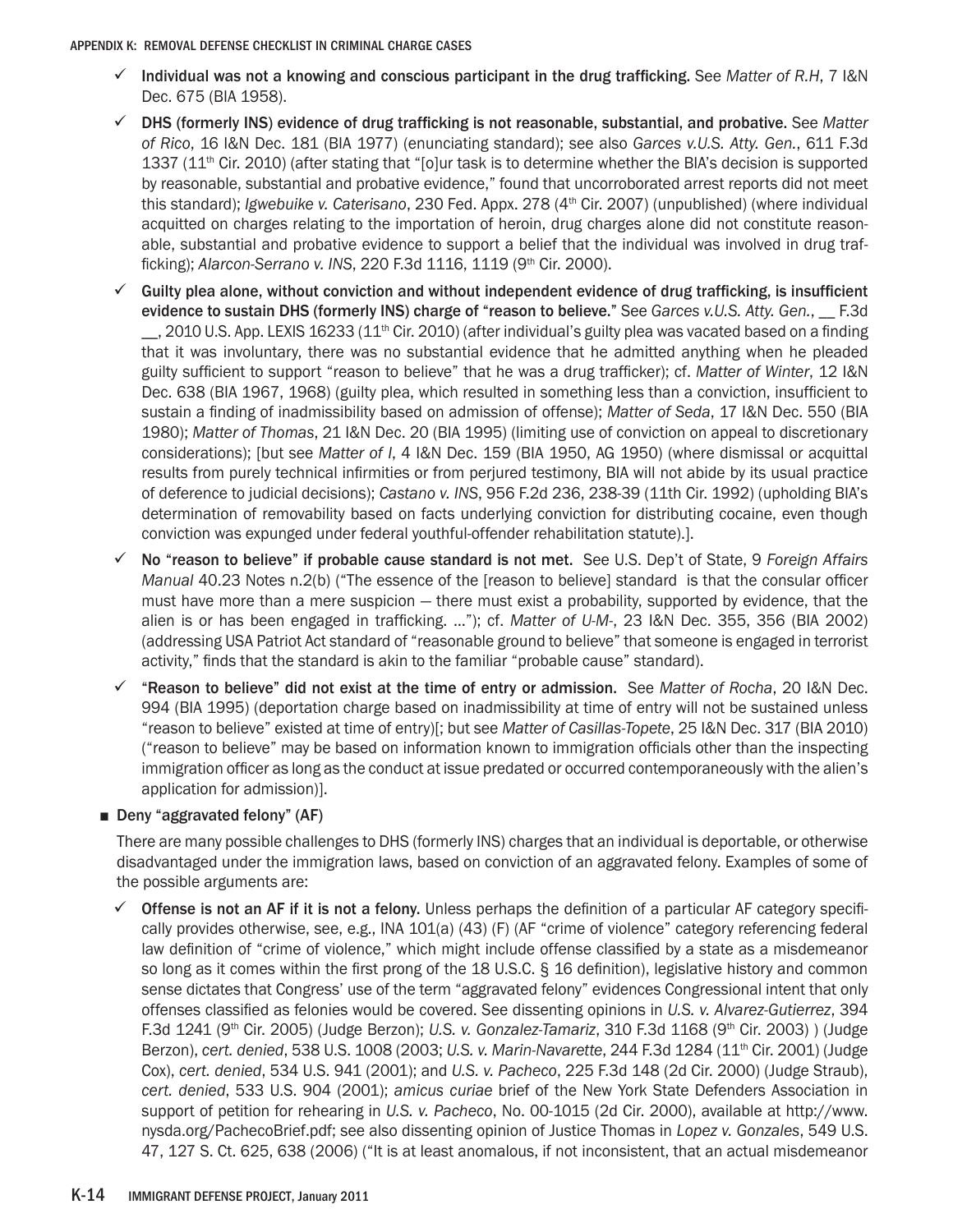may be considered an "aggravated felony."); *Matter of Davis*, 20 I&N Dec. 536 (BIA 1992) (stating that, outside those non-felonies that might fall within the definition of "drug trafficking crime," the offense must be a felony in order to be a drug AF);[but see *Matter of Small*, 23 I&N Dec. 448 (BIA 2002) (misdemeanor offense of sexual abuse of a minor may constitute "sexual abuse of a minor" AF); *U.S. v. Cardoza-Estrada*, 385 F.3d 56 (1st Cir. 2004); *U.S. v. Pacheco*, 225 F.3d 148 (2d Cir. 2000), *cert. denied*, 533 U.S. 904 (2001); *U.S. v. Graham*, 169 F.3d 787 (3d Cir.), *cert. denied*, 528 U.S. 845 (1999) (holding that the New York misdemeanor of petty larceny may be deemed a theft offense AF if the offense otherwise meets the sentence of imprisonment threshold for such an AF); *Wireko v. Reno*, 211 F.3d 833 (4th Cir. 2000); *U.S. v. Urias-Escobar*, 281 F.3d 165 (5th Cir.), *cert. denied*, 122 S. Ct. 2377 (2002); *U.S. v. Gonzales-Vela*, 276 F.3d 763 (6th Cir. 2001); *Guerrero-Perez v. INS*, 242 F.3d 727 (7th Cir. 2001); *U.S. v. Gonzalez-Tamariz*, 310 F.3d 1168 (9th Cir. 2003), *cert. denied*, 538 U.S. 1008 (2003); *U.S. v. Saenz-Mendoza*, 287 F.3d 1011 (10th Cir.), *cert. denied*, 123 S. Ct. 315 (2002); *U.S. v. Christopher*, 239 F.3d 1191 (11th Cir.), *cert. denied*, 534 U.S. 877 (2001)]. Support for considering the ordinary meaning of the "aggravated *felony*" term is provided by the Supreme Court decision in *Lopez v. Gonzales,* 549 U.S. 47, 127 S. Ct. 625 (2006), and *Leocal v. Ashcroft*, 543 U.S. 1 (2004) (considering the ordinary meaning of the terms "drug trafficking crime" and "crime of violence" when analyzing INA references to federal definitions of these terms).

State offense involving a minor victim is not a "sexual abuse of a minor" AF if it covers conduct other than "sexual abuse" or does not necessarily involve a minor victim under state law, and/or the state offense does not contain the same elements as the federal offense of sexual abuse of a minor, and/or the state offense does not require the prosecution to prove knowledge of the offensive nature of the conduct in question. See INA 101(a) (43) (A). Under the Supreme Court decision in *Nijhawan v. Holder*, 557 U.S. \_\_, 129 S. Ct. 2294 (2009), the "sexual abuse of a minor" language refers to a generic crime and, therefore, must be analyzed under the traditional categorical approach requiring the fact finder to look only at the elements of the statute of conviction and the record of conviction, and not the alleged underlying facts, in order to establish deportability. The federal offense of "sexual abuse of a minor" requires the victim to be (a) between the ages of 12 and 16, and (b) at least four years younger than the defendant. See 18 U.S.C. 2243(a). And the federal offense does not cover "touching" through clothing. Thus, if the state offense is broader (that is, it may have involved a victim age 16 or over, or the victim may have been less than four years younger than the defendant was, or the offense may have involved touching through clothing), the offense would not necessarily be covered under the federal offense of sexual abuse of a minor. See *Estrada-Espinoza v. Mukasey*, 546 F.3d 1147 (9th Cir. 2008) (en banc); see also dissenting opinion of Board member Guendelsberger in *Matter of Rodriguez-Rodriguez,* 22 I&N Dec. 991 (BIA 1999); cf. *U.S. v. Munoz-Ortenza*, 563 F.3d 112 (5<sup>th</sup> Cir. 2009) (for purposes of Sentencing Guidelines definition including "sexual abuse of a minor," California Penal Code conviction for oral copulation of a minor, which defines minor as one under eighteen, is overbroad because it criminalizes conduct that would not be criminalized under the generic, contemporary meaning of sexual abuse of a minor); [but see *Matter of V-F-D-*, 23 I&N Dec. 859 (BIA 2006) (conviction of offense involving 16 or 17 year old victim may still be considered a "sexual abuse of a minor" AF); *Matter of Rodriguez-Rodriguez*, 22 I&N Dec. 991 (BIA 1999) (majority of the Board of Immigration Appeals found that conviction under a broader state offense may still be considered a "sexual abuse of a minor" AF); *Restrepo v. AG*, 617 F.3d 787 (3d Cir. 2010) (deferring to BIA definition of sexual abuse of a minor in *Matter of Rodriguez-Rodriguez*); *Gaiskov.v. Holder*, 567 F.3d 832 (7th Cir. 2009); *James v. Mukasey*, 522 F.3d 250 (2d Cir. 2008); *Vargas v. DHS*, 451 F.3d 1105 (10th Cir. 2006); *Mugalli v. Ashcroft*, 258 F.3d 52 (2d Cir. 2001) (statutory rape involving minor over age 16), *Bahar v. Ashcroft*, 264 F.3d 1309 (11th Cir. 2001) (offense need not require physical contact); see also *U.S. v. Medina-Villa*, 567 F.3d 507 (9th Cir. 2009) (distinguished *Estrada-Espinoza* on the ground that 18 U.S.C. 2243 "encompassed statutory rape crimes only" and therefore a crime that is not a statutory rape crime may still meet the federal generic offense of "sexual abuse of a minor" if (1) the conduct prohibited by the criminal statute is sexual, (2) the statute protects a minor, and (3) the statute requires abuse); *U.S. v. Zavala-Sustaita*, 214 F.3d 601 (5<sup>th</sup> Cir. 2000)]. In addition, an offense involving a minor victim is not necessarily "sexual abuse of a minor" if the offense covers conduct other than "sexual abuse." See *Rebilas v. Keisler*, 506 F.3d 1161 (9th Cir. 2007) (attempted public sexual indecency to a minor does not constitute sexual abuse of a minor because the minor does not have to be touched or even aware of the offending conduct for a conviction and the attempt statute is broader than the federal definition); *Stubbs v. Atty. Gen. of the United States*, 452 F.3d 251 *(3d Cir. 2006) (New Jersey endangering welfare of children is not necessarily "sexual abuse of a minor" since record*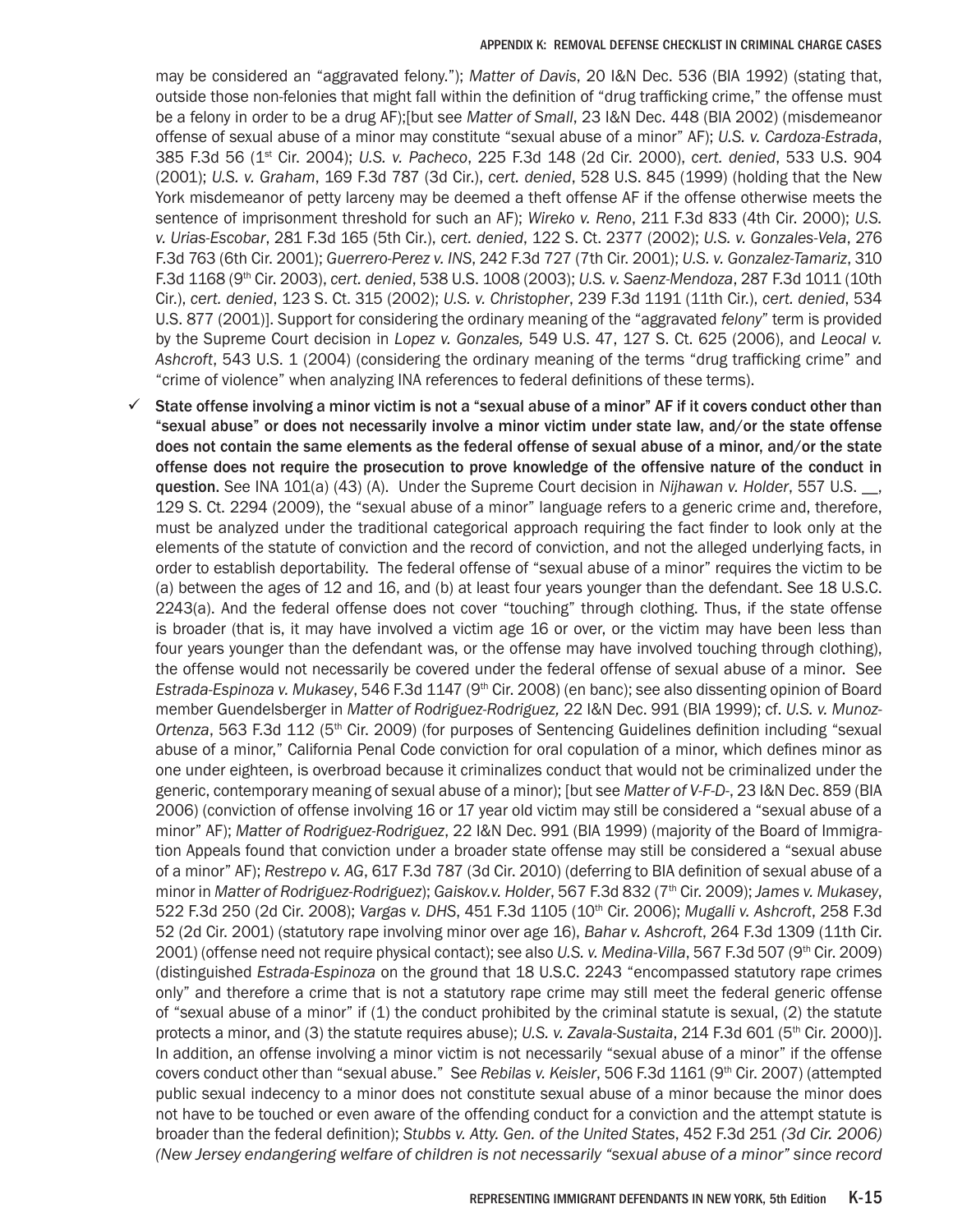*of conviction failed to establish that the petitioner engaged in sexual conduct with the child, or that the abusive conduct actually occurred); U.S. v. Pallares-Galan, 359 F.3d 1088 (9<sup>th</sup> Cir. 2004) (California* annoying or molesting a child under 18 is not necessarily "sexual abuse of a minor"). Likewise, an offense involving a minor victim is not necessarily "sexual abuse of a minor" if a finding of the age of the victim is not required for conviction under state law. See *Singh v. Ashcroft*, 383 F.3d 144 (3d Cir. 2004); see also Larroulet v. Ashcroft, 2004 U.S. App. LEXIS 18518 (9<sup>th</sup> Cir. 2004) (unpublished opinion). Also, one could argue that an offense involving mere solicitation of a sexual act without knowledge that the person solicited is a minor is not "sexual abuse of a minor". See dissenting opinion of Judge Posner in *Gattem v. Gonzales*, 412 F.3d 758 (7<sup>th</sup> Cir. 2005). Finally, an offense should not be deemed a "sexual abuse of a minor" AF if the state offense does not require the prosecution to prove knowledge of the offensive nature of the conduct in question. See *Gonzalez v. Ashcroft*, 369 F. Supp.2d 442 (SDNY 2005) (state offense of use of a child in a sexual performance is not an AF if the offense does not require knowledge of the sexual nature of the performance).

 $\checkmark$  State drug offense is not an "illicit trafficking in a controlled substance" AF. See INA 101(a) (43) (B), including a "drug trafficking crime," as defined in 18 U.S.C. 924(c). Under the Supreme Court decision in *Nijhawan v. Holder*, 557 U.S. \_\_, 129 S. Ct. 2294 (2009), the "illicit trafficking in a controlled substance" language refers to a generic crime and, therefore, must be analyzed under the traditional categorical approach requiring the fact finder to look only at the elements of the statute of conviction and the record of conviction, and not the alleged underlying facts, in order to establish deportability. The more general definitional term  $-$  "Illicit trafficking"  $-$  is not defined. The narrower definitional term  $-$  "drug trafficking crime" — is defined to include "any felony punishable under the Controlled Substances Act (21 U.S.C. 801 et seq.), the Controlled Substances Import and Export Act (21 U.S.C. 951 et seq.), or the Maritime Drug Law Enforcement Act (46 U.S.C. App. 1901 et seq.)." As for state offenses, the U.S. Supreme Court has interpreted this definition to apply only to state offenses punishable as felonies under federal law (*Lopez v. Gonzales,* 549 U.S. 47 (2006)). In general, the federal Controlled Substances Act punishes, as felonies, drug manufacture or distribution offenses (including offenses involving possession with intent to distribute), but simple possession drug offenses are punishable as felonies only when the defendant has a prior drug conviction (and the prosecution has charged and proven the existence, validity, and finality of the prior conviction) or is convicted of possession of flunitrazepam. See 21 U.S.C. 801 et seq., and especially 21 U.S.C. 844 (Penalties for simple possession).

Despite the Supreme Court's decision in *Lopez*, several issues relating to what state drug offenses may be deemed "illicit trafficking" aggravated felonies remain unresolved. For guidance on arguments that may be raised post-*Lopez* with respect to some of these issues, see "Practice Advisory: Removal Defense of Immigrants in Drug Possession Cases — The Impact of *Lopez v. Gonzales*," posted at www. immigrantdefenseproject.org. More generally, the following arguments may be made with respect to certain state drug offenses (note that the strength or viability of the claim may depend on the law of the circuit in which the case arises):

- Drug offense should not be considered an "illicit trafficking" AF if the offense does not require the prosecution to allege and prove that the controlled substance at issue is one that is included in the definition of "controlled substance" in section 102 of the Controlled Substances Act. See INA 101(a) (43) (B). See *Cheuk Fung S-Yong v. Holder*, 578 F.3d 1169 (9th Cir. 2009) (rejecting immigration judge's reliance on Yong's admissions and a government attorney's assessment of an extra-record document to determine that Yong's conviction was a controlled substance aggravated felony under the INA); *Ruiz-Vidal v. Gonzales, 473 F.3d 1072 (9<sup>th</sup> Cir. 2007) ("DHS has failed to establish unequivocally that the* particular substance which Ruiz-Vidal was convicted of possessing in 2003 is a controlled substance as defined in section 102 of the Controlled Substances Act"); *Gousse v. Ashcroft*, 339 F.3d 91 (2d Cir. 2003) (finding offense to be AF only after conducting analysis to determine that record of conviction proved that offense involved controlled substance listed on federal schedules referenced in section 102 of the Controlled Substances Act).
- State drug offense should generally not be considered an "illicit trafficking" AF unless it is a "felony" and covers only "trafficking" conduct. On "felony" requirement, see *Matter of Sanchez-Cornejo*, 25 I&N Dec. 273 (BIA 2010) (citing *Matter of Davis*, 20 I&N Dec. 536 (BIA 1992) (stating that, outside those non-felonies that might fall within the definition of "drug trafficking crime," the offense must be a felony in order to be a drug AF)); see also Point I in Brief for NYSDA Immigrant Defense Project in *Matter of*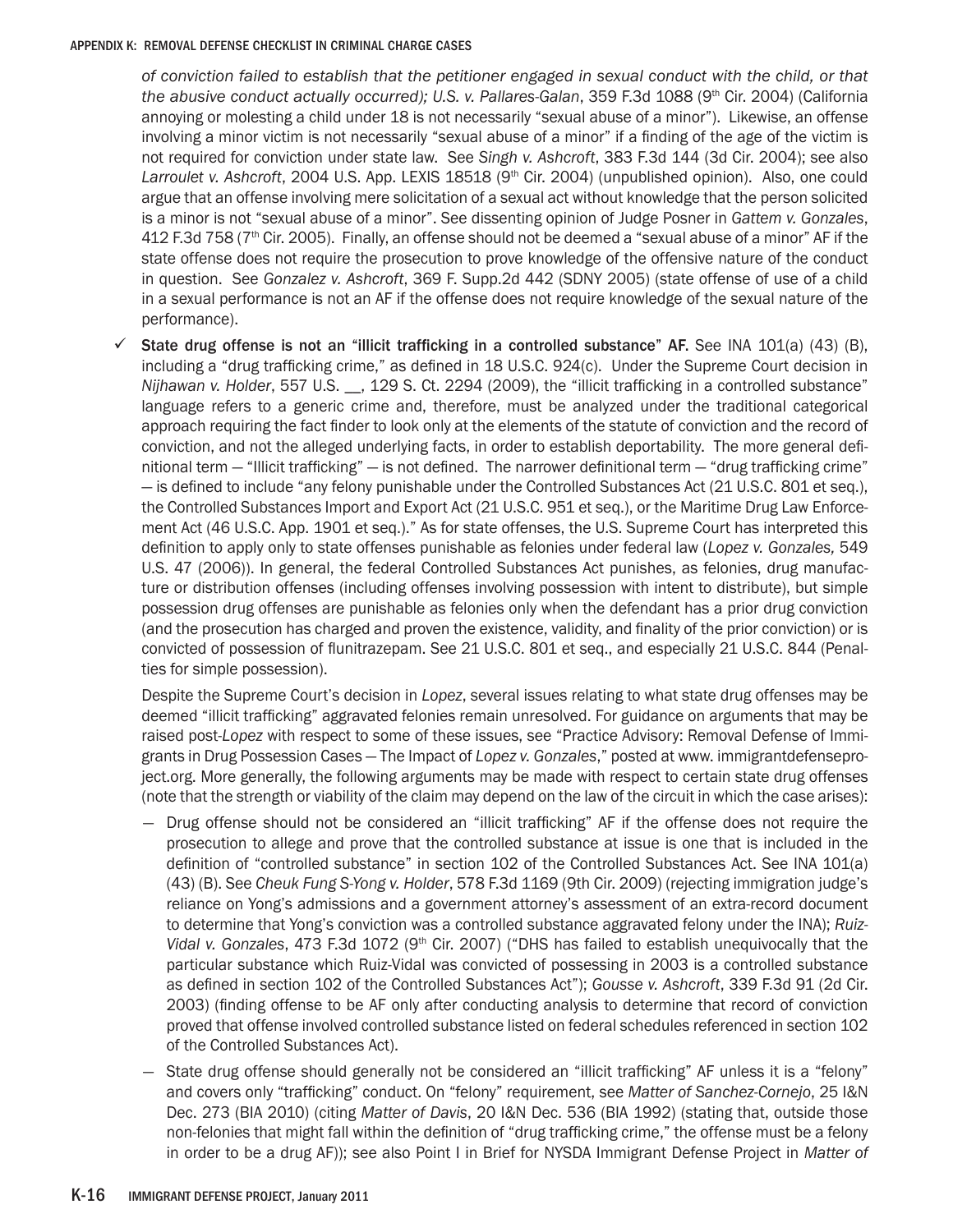*Grant*, available at http://www.nysda.org/idp/docs/file12\_05\_GrantAmicusBrief.pdf; Point I(A) in Brief for NYSDA Immigrant Defense Project in Martinez v. Ridge, available at http://www.nysda.org/idp/ docs/07\_Martinezv%20Ridge\_LetterBrief.pdf;

- and Point I(B) in Brief for Amicus Curiae American Bar Association in *Lopez v. Gonzales*, No. 05-547 (U.S. Sup. Ct. 2006), available at http://www.nysda.org/idp/docs/06\_American%20Bar%20Association%20 (Amicus).pdf. On trafficking requirement, see *Lopez v. Gonzales,* 549 U.S. 47, 127 S. Ct. 625 (2006) ("ordinarily 'trafficking' means some sort of commercial dealing"); *Matter of Davis*, 20 I&N Dec. 536 (BIA 1992) ("unlawful trading or dealing"); *Jeune v. Atty. Gen.*, 476 F.3d 199 (3d Cir. 2007) (same); see also Brief for Amici Curiae NYSDA Immigrant Defense Project et al., in *Lopez v. Gonzales*, No. 05-547 (U.S. Sup. Ct. 2006), available at http://www.nysda.org/idp/docs/06\_IDP,%20ACLU,%20ACLU,%20ILRC,%20 NACDL,%20NLADA%20(Amicus).pdf. Support for considering the ordinary meaning of the "aggravated *felony*" and "illicit *trafficking*" terms is provided by the Supreme Court decision in *Lopez v. Gonzales,*  549 U.S. 47, 127 S. Ct. 625 (2006) (considering the ordinary meaning of the term "illicit trafficking") and *Leocal v. Ashcroft*, 543 U.S. 1 (2004) (considering the "ordinary meaning of the term "crime of violence" when analyzing an INA reference to a federal definition of the term).
- State drug possession offense should not be considered an "illicit trafficking" AF as falling within the referenced federal definition of "drug trafficking crime" unless the offense would be a felony under federal law, i.e., conviction required a showing of intent to sell, possession of more than five grams of crack (possession of more than five grams of crack no longer a federal felony, eff. August 3, 2010 — see Fair Sentencing Act, Pub. L. 111-220, Section 3) or any amount of flunitrazepam, or a prior final drug conviction. See *Lopez v. Gonzales,* 549 U.S. 47, 127 S. Ct. 625 (2006) (first-time state simple possession offenses are not aggravated felonies when the state conviction does not correspond to a federal felony); *Carachuri-Rosendo v. Holder*, \_\_ U.S. \_\_ 130 S. Ct. 2577 (2010) (second or subsequent state simple possession offenses are not aggravated felonies when the state conviction is not based on the fact of a prior conviction, as required under federal law for such an offense to be a felony). When analyzing a state conviction, such required components of a "drug trafficking" aggravated felony must be shown "categorically," i.e., by reference to the range of conduct covered under the state statute and not alleged facts outside the statute and record of conviction. *See Carachuri-Rosendo*, id.; see also *Alsol v. Mukasey*, 548 F.3d 207, 217 (2d Cir. 2009) ("[W]hatever petitioner was convicted of under state law must correspond with the crime of recidivist possession under the CSA … ."); *Rashid v. Mukasey*, 531 F.3d 438, 448 (6th Cir. 2009) ("Provided that an individual has been *convicted* under a state's recidivism statute and that the elements of that statute include a prior drug-possession conviction that has become final at the time of the commission of the second offense, then that individual, under the categorical approach, has committed an aggravated felony… ."); *see generally Nijhawan v. Holder*, 129 S. Ct. 2294, 2300 (2009) (listing "illicit trafficking in a controlled substance" as an example of a generic crime aggravated felony category to which the categorical approach applies).
- Even if a state drug possession conviction does involve some finding of a prior final drug conviction, a state possession offense should not be considered an "illicit trafficking" AF if the conviction did not require the prosecution to allege and prove the prior conviction, as is required under federal law — see 21 U.S.C. 851(a) (1) ("No person who stands convicted of an offense under this part shall be sentenced to increased punishment by reason of one or more prior convictions, unless before trial, or before entry of a plea of guilty, the United States attorney files an information with the court … stating in writing the previous convictions to be relied upon.") — for the second possession offense to be treated as a felony. See *Matter of Carachuri-Rosendo*, 24 I&N Dec. 382, 391 (BIA 2007) (at a minimum, the state must have provided the defendant with notice and an opportunity to be heard on whether recidivist punishment is proper in order for a particular crime to be deemed to correspond to a federal "recidivist" felony offense); *see also Gerbier v. Holmes*, 280 F.3d 297, 317 (3d Cir. 2002) ("[W]e must be satisfied that the state adjudication possessed procedural safeguards equivalent to the procedural safeguards that would have accompanied the enhancement in federal court."). Even though the Supreme Court in *Carachuri* did not resolve whether these notice and process requirements contained in 21 U.S.C. § 851 also must have been met in the criminal case for a second or subsequent state possession conviction to be deemed the equivalent of a federal felony, the Court did point out that these requirements are mandatory under federal law, and observed that "these procedural requirements have great practical significance with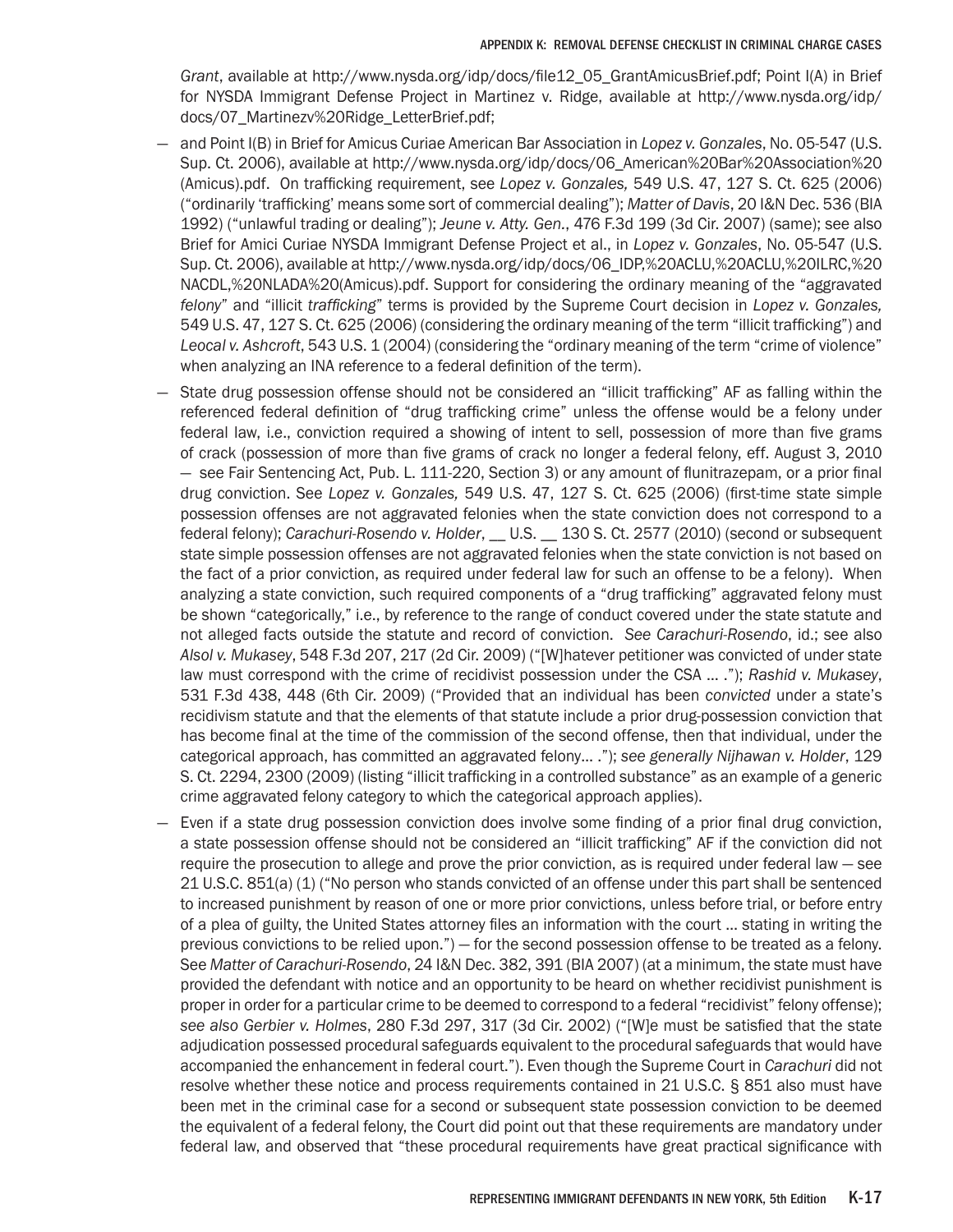respect to the conviction itself and are integral to the structure and design of our drug laws." *Carachuri-Rosendo v. Holder*, \_\_ U.S. \_\_ 130 S. Ct. 2577, 2588 (2010).Federal courts strictly construe the notice requirement of 21 U.S.C. 851(a) (1). See, e.g., *Price v. U.S.*, 537 U.S. 1152 (2003) (held that petitioner's 21 U.S.C. § 844(a) drug possession offense could not be treated as a felony given the government's failure to file a notice of enhancement under § 851(a)).

- State drug "sale" offense that covers non-trafficking conduct does not necessarily fall within the referenced federal definition of "drug trafficking crime" as a felony offense punishable under the federal Controlled Substances Act. For example, a marijuana "sale" offense that might cover transfer of a small amount of marijuana for no compensation should not be considered an "illicit trafficking" AF if the offense might cover transfer of a small amount of marijuana for no compensation, by analogy to 21 U.S.C. 841(b) (4) ("distributing a small amount of marijuana for no remuneration" is treated as simple possession misdemeanor under 21 U.S.C. 844). See *Thomas v. AG*, 625 F.3d 134 (3d Cir. 2010); *Martinez v. Mukasey*, 551 F.3d 113 (2d Cir. 2008); *Evanson v. Atty. Gen.*, 550 F.3d 284 (3d Cir. 2008); *Jeune v. Atty. Gen.*, 476 F.3d 199 (3d Cir. 2007); *Jordan v. Gonzales,* 204 Fed. Appx. 425 (5th Cir. 2006) (unpublished); *Wilson v. Ashcroft*, 350 F.3d 377 (3d Cir. 2004); *Steele v. Blackman*, 236 F.3d 130 (3d Cir. 2001); see also Point II in *amicus curiae* brief of the New York State Defenders Association in *Matter of Grant*, A40 093 259 (BIA. 2005), available at http://www.nysda.org/idp/docs/file12\_05\_GrantAmicusBrief.pdf [but see *Matter of Aruna*, 24 I&N Dec. 452 (BIA 2008) (Absent controlling precedent to the contrary, a State law misdemeanor offense of conspiracy to distribute marijuana qualifies as an "aggravated felony" where its elements correspond to the elements of the Federal felony offense of conspiracy to distribute an indeterminate quantity of marijuana, as defined by 21 U.S.C. §§ 841(a)(1), (b)(1)(D), and 846); *Julce v. Mukasey*, 530 F.3d 30 (1<sup>st</sup> Cir. 2008) (in the absence of defendant meeting his burden to show his conduct fits within § 841(b)(4), possession of any amount of marijuana up to fifty kilograms with intent to distribute it is punishable as a felony under § 841(b)(1)(D)); *U.S. v. Simpson*, 319 F.3d 81 (2d Cir. 2002)(finding NY misdemeanor marijuana "sale" offense to be a "drug trafficking crime" aggravated felony for criminal sentencing purposes without considering that the offense might cover transfer of a small amount of marijuana for no remuneration); but see also *Catwell v. AG*, 623 F.3d 199 (3d Cir. 2010) (120.5 grams of marijuana is not a "small" amount of marijuana for purposes of 21 U.S.C. 841(b) (4))]. For other examples, see *Sandoval-Lua v. Gonzales*, 499 F.3d 1121 (9th Cir. 2007) (California conviction for transporting drugs was not necessarily an aggravated felony for purposes of determining the immigrant's eligibility for cancellation of removal given the inconclusive record of conviction); *Jeune v. Attorney General*, 476 F.3d 199 (3d Cir. 2007) (Pennsylvania "manufacture, delivery, or possession with intent to manufacture or deliver" offense where statute covers some nontrafficking conduct is not categorically an aggravated felony); *Mendieta-Robles v. Gonzales,* 226 Fed. Appx. 564 (6th Cir. 2007) (Ohio trafficking in cocaine offense is not categorically an aggravated felony where the state statute covers offering to sell) (unpublished); *Escobar v. Attorney General of U.S.,* 221 Fed. Appx. 85 (3d Cir. 2007) (New York possession offense that includes a subsection penalizing possession with intent to sell should not categorically be determined to be a aggravated felony if the government is unable to show by clear and convincing evidence that the individual was convicted under the "intent to sell" subsection) (unpublished); [but see *Rendon v. Mukasey*, 520 F.3d 967 (9th Cir. 2008) (possession with intent to sell is necessarily an aggravated felony under "illicit trafficking" first prong); *Vasquez-Martinez v. Holder*, 564 F.3d 712 ( $5<sup>th</sup>$  Cir. 2009) (possession with intent to deliver is a "drug trafficking crime")].
- State drug-related solicitation or facilitation offense, or even a drug offense that might cover solicitation or facilitation, or an offer to sell, should not be considered an "illicit trafficking" AF as such offenses are not listed among the drug trafficking crimes covered in the federal Controlled Substances Act. See *Davila*  v. Holder, 2010 U.S. App. LEXIS 12230 (5<sup>th</sup> Cir. 2010) (unpublished) (N.Y. PENAL LAW § 220.41 criminal sale of a controlled substance could cover an offer to sell, which is not an offense under the CSA, and therefore is not categorically a drug trafficking crime aggravated felony); *Sandoval-Lua v. Gonzales*, 499 F.3d 1121 (9th Cir. 2007) (California "transports, imports, sells, etc., … or offers to transport, import, sell, etc. … not necessarily an aggravated felony where record of conviction does not exclude solicitation-type conduct); *Mendieta-Robles v. Gonzales,* 226 Fed. Appx. 564 (6<sup>th</sup> Cir. 2007) (Ohio trafficking in cocaine offense is not categorically an aggravated felony where the state statute covers offering to sell) (unpublished); *U.S. v. Rivera-Sanchez*, 247 F.3d 905 (9th Cir. 2001) (applied *Leyva-Licea* in the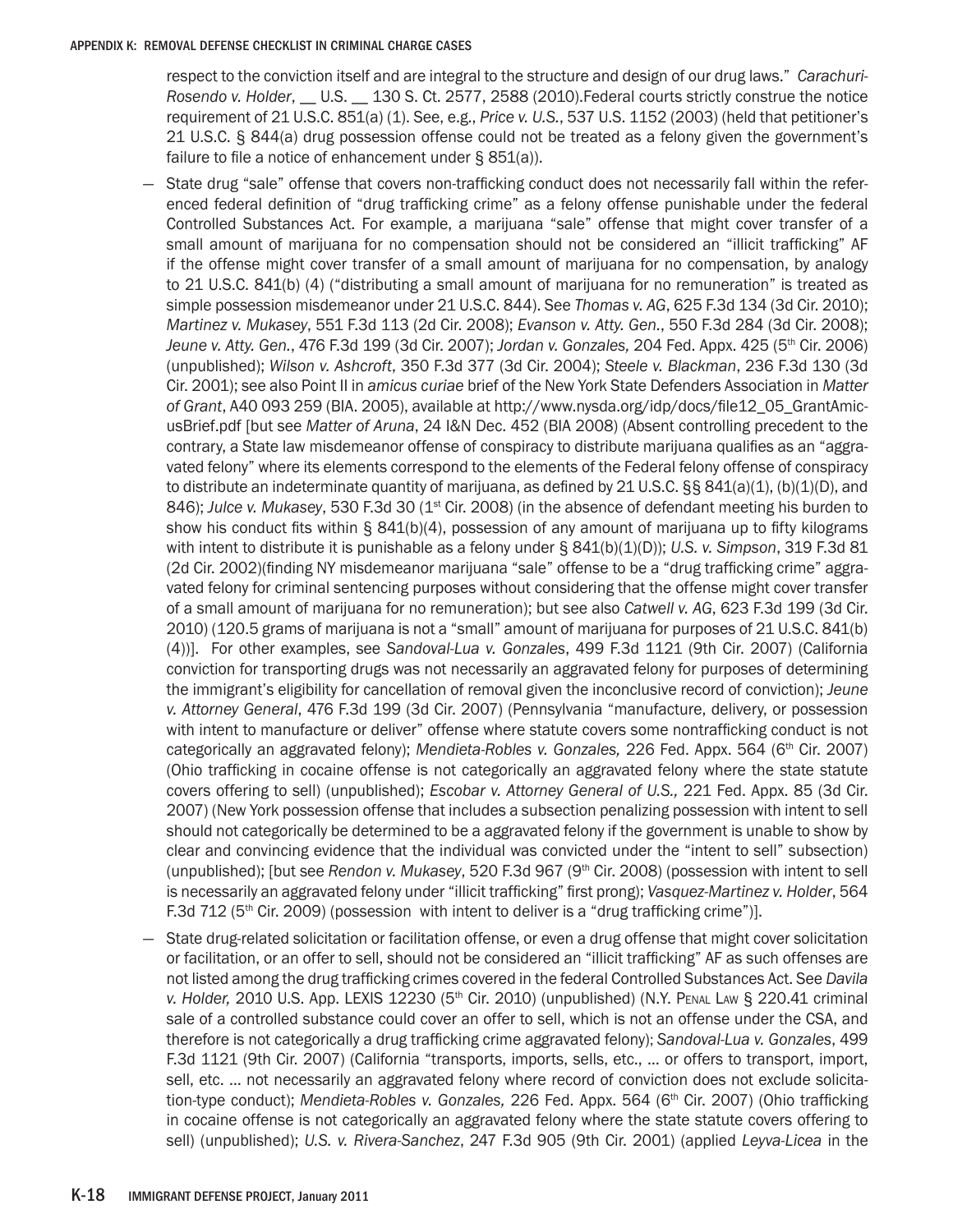sentencing context to find that a state offense that includes "offers" to transport, import, sell, furnish, administer, or give away marijuana thus includes solicitation conduct not covered under the Controlled Substances Act and, thus, could not categorically be determined to be an aggravated felony) (en banc); *Leyva-Licea v. INS*, 187 F.3d 147 (9th Cir. 1999) (found that a state conviction of solicitation to possess marijuana for sale is not punishable under the federal Controlled Substances Act since that Act does not mention solicitation although it does cover attempt and conspiracy, and therefore the offense is not an aggravated felony); *cf. U.S. v. Price*, 516 F.3d 285, 287 (5th Cir. 2008) (finding it dispositive that "the definition of 'drug trafficking offense' under the Sentencing Guidelines does not include an offer to sell"); *U.S. v. Gonzalez*, 484 F.3d 712, 714 (5th Cir.), cert. denied, 127 S.Ct. 3031 (2007) (held that Texas offense covering offering to sell a controlled substance does not come within definition of drug trafficking offense under U.S. Sentencing Guideline § 2L1.2); *United States v. Aguilar-Ortiz*, 450 F.3d 1271  $(11<sup>th</sup>$  Cir. 2006) (holding that a prior conviction for solicitation to deliver cocaine did not warrant a drug trafficking offense enhancement under U.S. Sentencing Guidelines Manual § 2L1.2(b)(1)(B)).

- Accessory-after-the-fact offense, even if connected to a drug offense, should not be considered an "illicit trafficking" AF. See *Matter of Espinoza-Gonzalez*, 22 I&N Dec. 889 (BIA 1999).
- Other state drug offenses should not be considered an "illicit trafficking" AF as falling within the referenced federal definition of "drug trafficking crime" if the state offense is broader or covers different conduct as compared to felony drug offenses under the federal Controlled Substances Act (see 21 U.S.C. 863). See, e.g., *Eudave-Mendez v. Keisler*, 249 Fed. Appx. 617 (9<sup>th</sup> Cir. 2007) (found that BIA erred in holding that California conviction for providing place for manufacture or distribution of controlled substance was categorically an aggravated felony because the *mens rea* requirement is only "knowingly" and not "knowingly and intentionally" as in the comparable federal statutory provision) (unpublished).
- $\checkmark$  Offense is not a firearm AF under INA 101(a) (43) (E) if it does not include the same elements as one of the listed federal firearms offenses, or if it covers a broader range of conduct than the listed federal firearms offenses. See, e.g., *U.S. v. Sandoval-Barajas*, 206 F.3d 853 (9th Cir. 2000) (state firearm offense is not an AF when it applies to all noncitizens, whereas federal statute applies only to those illegally in the United States); [but see *Nieto-Hernandez v. Holder*, 592 F.3d 681 (5th Cir. 2009); *Negrete-Rodriguez v. Mukasey*, 518 F.3d 497 (7th Cir. 2008), rehearing en banc denied, 2008 U.S. App. LEXIS 9712 (2008), *U.S. v. Castillo-Rivera*, 244 F.3d 1020 (9th Cir.), *cert. denied*, 534 U.S. 931 (2001), and *Matter of Vazquez-Muniz*, 23 I&N Dec. 207 (BIA 2002) (decisions rejecting claims that a state firearm offense was not a firearm AF because the state offense did not include an "affecting commerce" element as did the analogous listed federal offense)].
- $\checkmark$  Offense is not a "crime of violence" AF if it does not necessarily fall within the referenced federal definition of "crime of violence", or if the sentence did not include a term of imprisonment of at least one year. See INA 101(a) (43) (F), referencing federal definition of "crime of violence" located at 18 U.S.C. 16. The referenced federal definition includes: (a) an offense that has as an element the use, attempted use, or threatened use of physical force against the person or property of another, or (b) any other offense that is a felony and that, by its nature, involves a substantial risk that physical force against the person or property of another may be used in the course of committing the offense. See 18 U.S.C. 16. Under the case law, the following arguments may be made with respect to certain offenses that the government charges are crimes of violence:
	- Under the categorical approach to determining whether an offense falls within the AF definition, an offense is not necessarily a "crime of violence" if the elements of the particular offense do not establish that the offense falls within this "crime of violence" definition. See *Matter of Sweetser*, 22 I&N Dec. 709 (BIA 1999) (Colorado child abuse is not a crime of violence where the statute proscribing such conduct is divisible and the record of conviction does not establish that either of the prongs of the federal definition are met); cf. *Johnson v. U.S.*, U.S. \_\_, 130 S. Ct. 1265 (2010) (Florida felony offense of battery by "[a]ctually and intentionally touch[ing]" another person does not have "as an element the use … of physical force against the person of another," and thus does not constitute a "violent felony" for purposes of Armed Career Criminal Act); *Chambers v. U.S.*, 555 U.S. 122 (2009) (Illinois crime of failure to report for penal confinement falls outside the scope of Armed Career Criminal Act "violent felony" definition, which is similar to 18 U.S.C. 16 "crime of violence" definition, as this offense amounts to a form of inaction that rarely involves violence and therefore cannot be said to involve conduct that presents a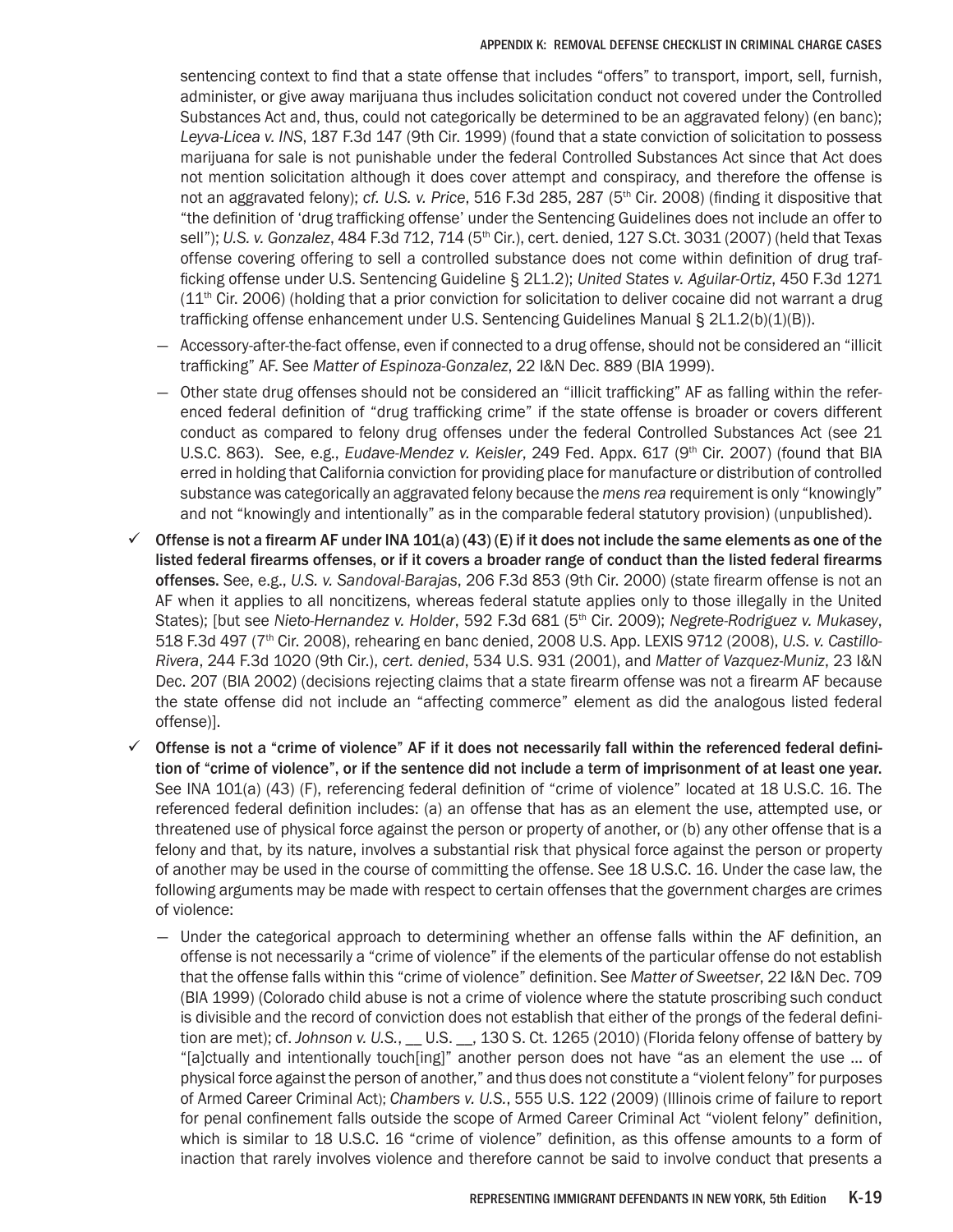serious potential risk of physical injury to another); see also *Serna-Guerra v. Holder*, 354 Fed. Appx. 929 *(5th Cir. 2009) (holding, after remand from the Supreme Court in \_\_\_* U.S. \_\_\_, 129 S.Ct. 2764 (2009) for further consideration in light of *Chambers* v. *United States*, 555 U.S. 122 (2009), *that Texas unauthorized use of a vehicle offense is not a "crime of violence" since it does not have an essential element of violent and aggressive conduct*); *Malta-Espinoza v. Gonzales,* 478 F.3d 1080 (9th Cir. 2007) (since California harassment offense could include conduct carried on only at a long distance from the victim, the court found it impossible to say that there was a substantial risk of applying physical force to the person or property of another as required by 18 U.S.C. 16(b)); *U.S. v. Martinez-Martinez*, 468 F.3d 604 (9th Cir. 2006) (Arizona discharging firearm at residential structure that might include structure not currently inhabited is not a crime of violence); *Larin-Ulloa v. Gonzales*, 462 F.3d 456 (5th Cir. 2006) (Kansas aggravated battery offense that can be violated by physical contact that does not constitute a use of physical force is not necessarily a crime of violence); *Ortega-Mendez v. Gonzales*, 450 F.3d 1010  $(9<sup>th</sup>)$  Cir. 2006) (California simple battery offense that covers mere touching is not a crime of violence under 16(a) first prong of federal definition); *Valencia v. Gonzales*, 439 F.3d 1046, (9<sup>th</sup> Cir. 2006) (statutory rape involving age 17 victim not a crime of violence); *Gonzalez-Garcia v. Gonzales*, 166 Fed. Appx. 740, 2006 U.S. App. LEXIS 3512 (5th Cir. 2005) (unpublished) (Texas simple assault conviction not a crime of violence in that the "offensive or provocative contact" element did not require physical force); *Szucz-Toldy v. Gonzales,* 400 F.3d 978 (7th Cir. 2005) (Illinois harassment by telephone is not "crime of violence" under 16(a) first prong of federal definition because elements of offense do not require use, attempted use, or threatened use of physical force); *U.S. v. Johnson*, 399 F.3d 1297 (11th Cir. 2005) (federal conviction for possession of firearm by felon did not categorically present a substantial risk of violence under federal "crime of violence" definition similar to 18 USC 16 because it did not naturally involve a person acting in disregard of the risk that physical force may have been used against another in committing an offense); *U.S. v. Martinez-Mata*, 393 F.3d 625 (5th Cir. 2004), *cert. denied*, 2005 U.S. LEXIS 3182 (2005) (Texas retaliation conviction is not a "crime of violence" under the criminal illegal reentry Sentencing Guideline that is similar to the 16(a) prong of the 18 U.S.C. 16 definition because it does not have as an element the use, attempted use, or threatened use of physical force against the person of another); Singh v. Ashcroft, 386 F.3d 1228 (9<sup>th</sup> Cir. 2004) (Oregon harassment conviction is not "crime of violence" under 16(a) prong as referenced by the crime of domestic violence deportation category because its elements reached acts that involved offensiveness by invasion of personal integrity, but that did not amount to the use, attempted use, or threatened use of physical force); *U.S. v. Calderon-Pena*, 383 F.3d 254 (5th Cir. 2004), *cert. denied*, 125 S. Ct. 932 (2005) (Texas child endangerment conviction is not a "crime of violence" under the criminal illegal reentry Sentencing Guideline similar to the 16(a) prong because it does not have as an element the use, attempted use, or threatened use of physical force against the person of another); *Flores v. Ashcroft,* 350 F.3d 666 (7th Cir. 2003) (Indiana battery is not "crime of violence" under 16(a) for the crime of domestic violence deportation category because the elements of the offense do not require use of physical force); *Chrzanoski v. Ashcroft*, 327 F.3d 188 (2d Cir. 2003) (although Connecticut assault provision requires proof that defendant intentionally caused physical injury to another, it is not a crime of violence AF under first prong of federal definition because it does not require proof that defendant used *physical force* to cause the injury); *Jobson v. Ashcroft*, 326 F.3d 367 (2d Cir. 2003) (minimum conduct required to violate New York manslaughter provision is categorically not a crime of violence AF under second prong of federal definition because statute covered passive conduct or omissions that do not involve risk of use of physical force); *Dalton v. Ashcroft*, 257 F.3d 200 (2d Cir. 2001) (violation of the New York DWI statute in question is categorically not a crime of violence AF under second prong of federal definition because risk of use of physical force is not a requisite element); *U.S. v. Gracia-Cantu*, 302 F.3d 308 (5th Cir. 2002) (Texas offense of injury to a child is not a crime of violence AF under first prong of federal definition because state statute does not require use, attempted use, or threatened use of force); *Xiong v. INS*, 173 F.3d 601 (7th Cir. 1999) (Wisconsin 2nd degree sexual assault is not a crime of violence because offense encompasses conduct that does not fall within the federal definition); *Solorzano-Patlan v. INS*, 207 F.3d 869 (7th Cir. 2000) (Illinois burglary of a motor vehicle is a divisible statute encompassing conduct that does not constitute a crime of violence under second prong of federal definition as well as conduct that does; therefore, court may not categorically classify offense as an aggravated felony by merely reading statutory language without other evidence from the record of conviction); *Ye v. INS*, 214 F.3d 1128 (9th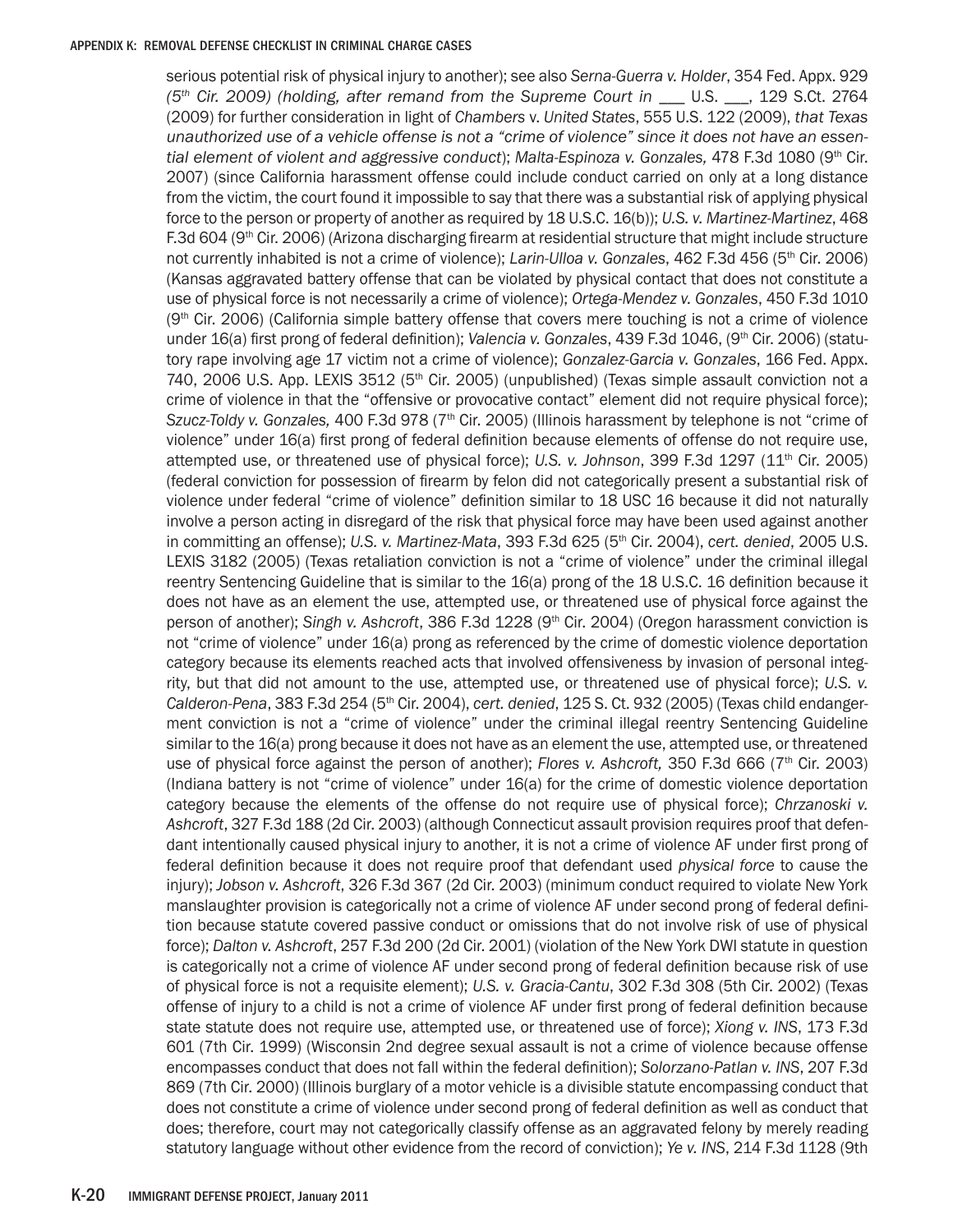Cir. 2000) (California auto burglary conviction is not a crime of violence because entry into a locked vehicle is not essentially "violent in nature," the risk of violence against a person or property is low, and the legislative history does not indicate that Congress intended to include vehicle burglaries); *U.S. v. Hernandez-Castellanos*, 287 F.3d 876 (9th Cir. 2002) (Arizona felony endangerment is not categorically a crime of violence AF under second prong of federal definition where not all conduct punishable under state statute involve substantial risk that physical force may be used); [but see *Matter of Brieva*, 23 I&N Dec. 766 (BIA 2005) (Texas unauthorized use of a vehicle is a crime of violence), aff'd, *Brieva-Perez v. Gonzales*, 482 F.3d 356 (5th Cir. 2007) (but note that this holding placed in doubt by Supreme Court remand in *Serna-Guerra v. Holder,\_\_\_* U.S. \_\_\_, 129 S.Ct. 2764 (2009) for further consideration in light of *Chambers* v. *United States*, 555 U.S. 122 (2009) (see cf. citation above)); *Brooks v. Holder*, 621 F.3d 88 (2d Cir. 2010) (New York felony conviction for possession of a loaded firearm with the intent to use it unlawfully against another person plainly "involves a substantial risk that physical force against the person or property of another may be used" and therefore constitutes a "crime of violence"); *Canada v. Gonzales*, 448 F.3d 560 (2d Cir. 2006) (Connecticut conviction for assaulting peace officer is crime of violence under 16(b) second prong of federal definition); *Vargas-Sarmiento v.United States DOJ,* 448 F.3d 159 (2d Cir. 2006) (New York manslaughter in the first degree is crime of violence under second prong of federal definition); *Aguiar v. Gonzales*, 438 F.3d 86 (1<sup>st</sup> Cri. 2006) (Rhode Island sexual assault offense that covered consensual sex with a minor involved a substantial risk of use of physical force) (collecting cases); *Omar v. INS*, 298 F.3d 710 (8th Cir. 2002) (Minnesota offense of criminal vehicular homicide is a crime of violence under second prong of federal definition); *Lopez-Elias v. Reno*, 209 F.3d 788 (5th Cir. 2000) (Texas burglary of a vehicle is a crime of violence under second prong of federal definition); but cf. *James v. U.S.*, 550 U.S. 192 (2007) (Florida attempted burglary is a "violent felony" under Armed Career Criminal Act)].

— Furthermore, even if an offense may involve a substantial risk of physical force, it should not be considered a crime of violence if it does not require specific intent to use force, or at least recklessness. See *Leocal v. Ashcroft*, 543 U.S. 1 (2004) (Florida conviction for driving under the influence and causing serious bodily injury was not a crime of violence for purposes of the deportation statute as the phrase "use of physical force against the person or property of another" required a higher *mens rea* than negligent or accidental conduct); *Lara-Cazares v. Gonzales*, 408 F.3d 1217 (9th Cir. 2005) (California conviction for gross vehicular manslaughter while intoxicated was not "crime of violence" AF as it required only gross negligence); *Penuliar v. Ashcroft*, 395 F.3d 1037 (9th Cir. 2005) (California conviction for evading officer was not categorically "crime of violence" AF as it included offenses involving mere negligence); *Francis v. Reno*, 269 F.3d 162 (3d Cir. 2001) (state conviction for vehicular homicide is not a crime of violence in part because offense required only criminal negligence); *U.S. v. Trinidad-Aquino*, 259 F.3d 1140 (9th Cir. 2001) (although § 16(b) encompasses both intentional and reckless conduct, California DWI can be committed by mere negligence and therefore is not a crime of violence within § 16(b)); see also *Matter of Ramos*, 23 I&N Dec. 336 (BIA 2002) (stating, prior to Supreme Court decision in *Leocal*, that, in circuits where the federal court of appeals has not decided whether DWI is a crime of violence, an offense will be considered so only if the offense must involve at least reckless conduct). Many cases indicate that even a reckless *mens rea* is not sufficient; the government may be required to show that the offense involves specific intent to use physical force. See *Jimenez-Gonzalez v. Mukasey*, 548 F.3d 557 (7th Cir. 2008) (reckless crimes are not crimes of violence under Section 16(b)); *United States v. Zuniga-Soto*, 527 F.3d 1110, 1124 (10th Cir. 2008) (holding that reckless assault on a police officer was not a crime of violence); *United States v. Portela*, 469 F.3d 496, 499 (6th Cir. 2006) (holding that reckless vehicular homicide was not crime of violence); *Fernandez-Ruiz v. Gonzales*, 466 F.3d 1121 (9th Cir. 2006) (held, in the context of the INA crime of domestic violence deportation ground, that because Arizona domestic violence statute permitted conviction when a defendant recklessly but unintentionally caused physical injury to another, conviction under statute could not be deemed "crime of violence") (en banc); Garcia v. Gonzales, 455 F.3d 465 (4<sup>th</sup> Cir. 2006) (held that NY reckless assault offense is not a crime of violence under 18 U.S.C. 16(b)); Oyebanji v. Atty. Gen. USA, 418 F.3d 260 (3<sup>rd</sup> Cir. 2005) (reckless vehicular manslaughter is not crime of violence AF); *Singh v. Gonzales*, 432 F. 3d 533 (3d Cir. 2006) (Pennsylvania recklessly endangering another person is not a crime of violence AF because it requires no more than a *mens rea* of recklessness); *Popal v. Gonzales*, 416 F.3d 249 (3d Cir. 2005) (Pennsylvania simple assault crime not a crime of violence AF under 16(a) prong since it may involve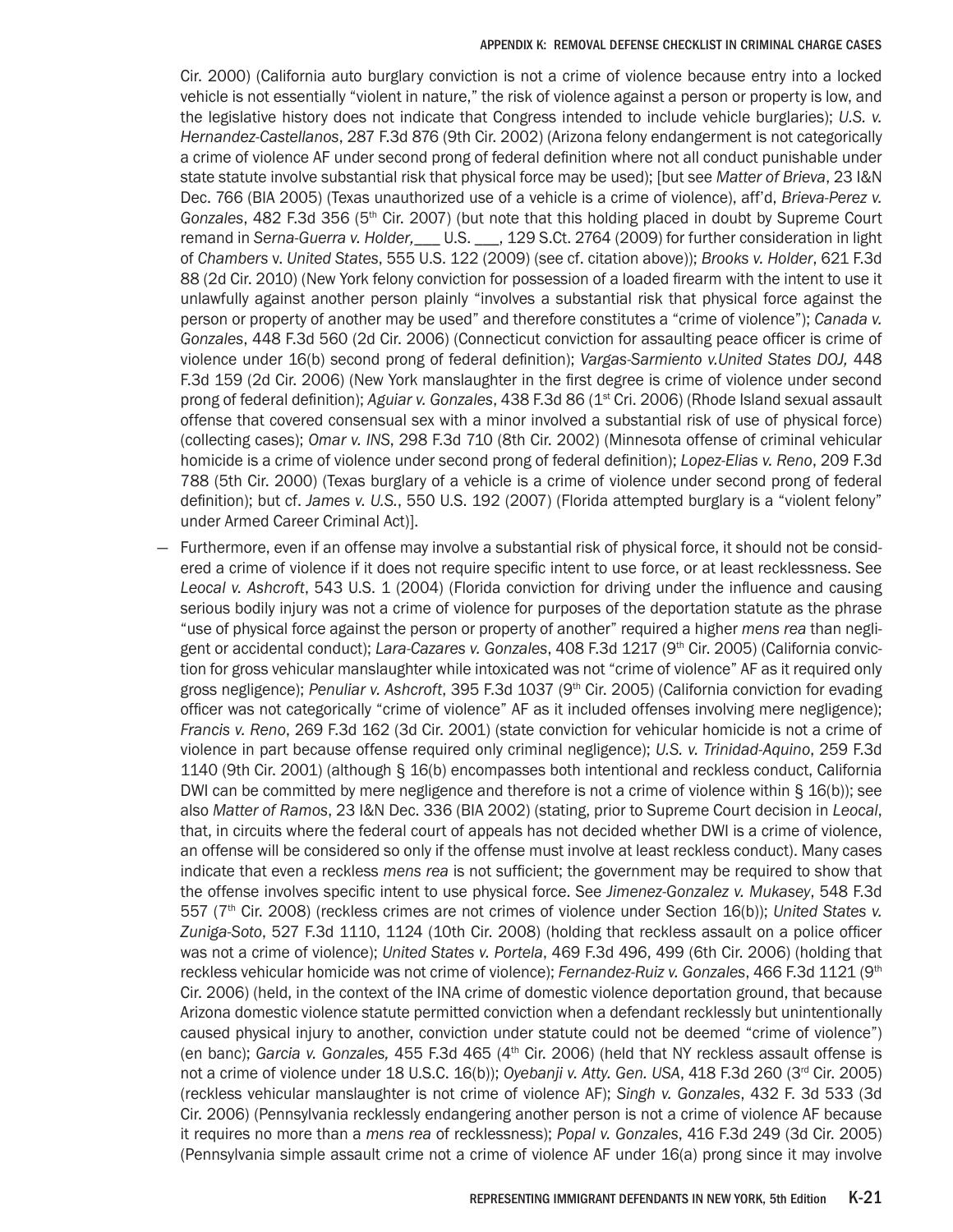only recklessness)[but note *Singh v. Gonzales*, 432 F. 3d 533 (3d Cir. 2006) (separate Pennsylvania simple assault offense involving attempt by physical menace to put another in fear of imminent serious bodily injury is a crime of violence AF because it necessarily involves specific intent);]; *Tran v. Gonzales,*  414 F.3d 464 (3d Cir. 2006) (Pennsylvania reckless burning offense is not a crime of violence because it does not involve intentional use of force or risk of intentional use of force); *Bejarano-Urrutia v. Gonzales*, 413 F.3d 444 (4th Cir. 2005) (involuntary manslaughter is not crime of violence AF); *United States v.*  Vargas-Duran, 356 F.3d 598 (5<sup>th</sup> Cir. 2004) (Texas intoxication assault is not a crime of violence under Sentencing Guideline similar to first prong of federal definition because intentional use of force is not a necessary component of the offense); *United States v. Lucio-Lucio*, 347 F.3d 1202 (10th Cir. 2003) (Texas driving while intoxicated offense is not a crime of violence under second prong of federal definition because it does not require intentional or close to intentional conduct); *Jobson v. Ashcroft*, 326 F.3d 367 (2d Cir. 2003) (New York involuntary manslaughter provision is not a crime of violence AF under second prong of federal definition because statute covered unintentional accidents caused by recklessness); *U.S. v. Chapa-Garza*, 243 F.3d 921, as revised and amended, 262 F.3d 479 (5th Cir. 2001) (DWI is not a crime of violence under second prong of federal definition because intentional force against the person or property of another is seldom, if ever, employed to commit the offense); *U.S. v. Gracia-Cantu*, 302 F.3d 308 (5th Cir. 2002) (Texas offense of injury to a child is not a crime of violence AF under second prong of federal definition because conviction under state statute may stem from omission rather than intentional use of force); *Bazan-Reyes v. INS*, 256 F.3d 600 (7th Cir. 2001) (DWI is not a crime of violence under either prong of the federal definition because it does not involve the intentional use of force); cf. *U.S. v. Palomino-Garcia*, 606 F.3d 1317 (11<sup>th</sup> Cir. 2010) (Arizona aggravated assault statute does not require either the use of a deadly weapon or the intent to cause serious bodily injury, and, therefore, its elements do not substantially correspond to the elements of the generic offense of aggravated assault and a conviction of this crime is not per se a "crime of violence" under the Sentencing Guidelines); see also Katherine Brady and Erica Tomlinson, "Intent Requirement of the Aggravated Felony "Crime of Violence," Bender's Immigration Bulletin (Vol. 4, No. 10, May 15, 1999); [but see *Omar v. INS*, 298 F.3d 710 (8th Cir. 2002) (holding that gross negligence or equivalent sufficient for criminal vehicular homicide to be deemed a "crime of violence" under second prong of federal definition)].

- Offense covering conduct involving mere offensive touching does not rise to level of a "crime of violence." See *Matter of Sanudo*, 23 I&N Dec. 968 (BIA 2006); *Ortega-Mendez v. Gonzales*, 450 F.3d 1010, 1017 (9th Cir. 2006); cf. *Johnson v. U.S.*, \_\_\_ U.S. \_\_\_, 130 S.Ct. 1265 (2010) (Florida conviction for simple battery does not have an element of use of "violent" physical force against another when this offense covers any intentional physical contact, no matter how slight, and thus falls outside the Armed Career Criminal Act "violent felony" definition, which is similar to 18 U.S.C. 16 "crime of violence" definition).
- The offense may not be deemed a "crime of violence" under 18 U.S.C. 16(b) unless the offense is classified as a felony by the convicting jurisdiction. See *Francis v. Reno*, 269 F.3d 162 (3d Cir. 2001) (finding that a Pennsylvania misdemeanor offense could not be considered a crime of violence under 18 U.S.C. 16(b) even though the offense was punishable by more than one year in prison and therefore would have been deemed a felony under federal law); cf. *U.S. v. Amaya-Portillo*, 423 F.3d 427 (4th Cir. 2005) (Since the prior offense was neither classified as a felony by federal or Maryland law, the offense was not a "felony" under 21 U.S.C.S. § 802(13) nor an "aggravated felony" under U.S. Sentencing Guidelines Manual § 2L1.2); see also discussion in *Ortega-Mendez v. Gonzales*, 450 F.3d 1010 (9th Cir. 2006); [but see *Blake v. Gonzales*, 481 F.3d 152 (2d Cir. 2007) (finding that a Massachusetts misdemeanor offense could be considered a crime of violence under 18 U.S.C. 16(b) because the offense was punishable by more than one year in prison and therefore would have been deemed a felony under federal law)].
- Finally, even if the offense is found to fall within the "crime of violence" definition, it does not constitute an AF if the sentence imposed did not include a term of imprisonment of at least one year. See INA 101(a) (43) (F).
- $\checkmark$  Offense is not a "theft" offense AF if the offense does not fall within a generic definition of theft, or if the offense only involved intent to commit theft, or if the sentence did not include a term of imprisonment of at least one year (and, in the case of an offense also involving fraud or deceit, a finding of loss to the victim exceeding \$10,000). See INA 101(a) (43) (G). The Supreme Court, several federal circuit courts of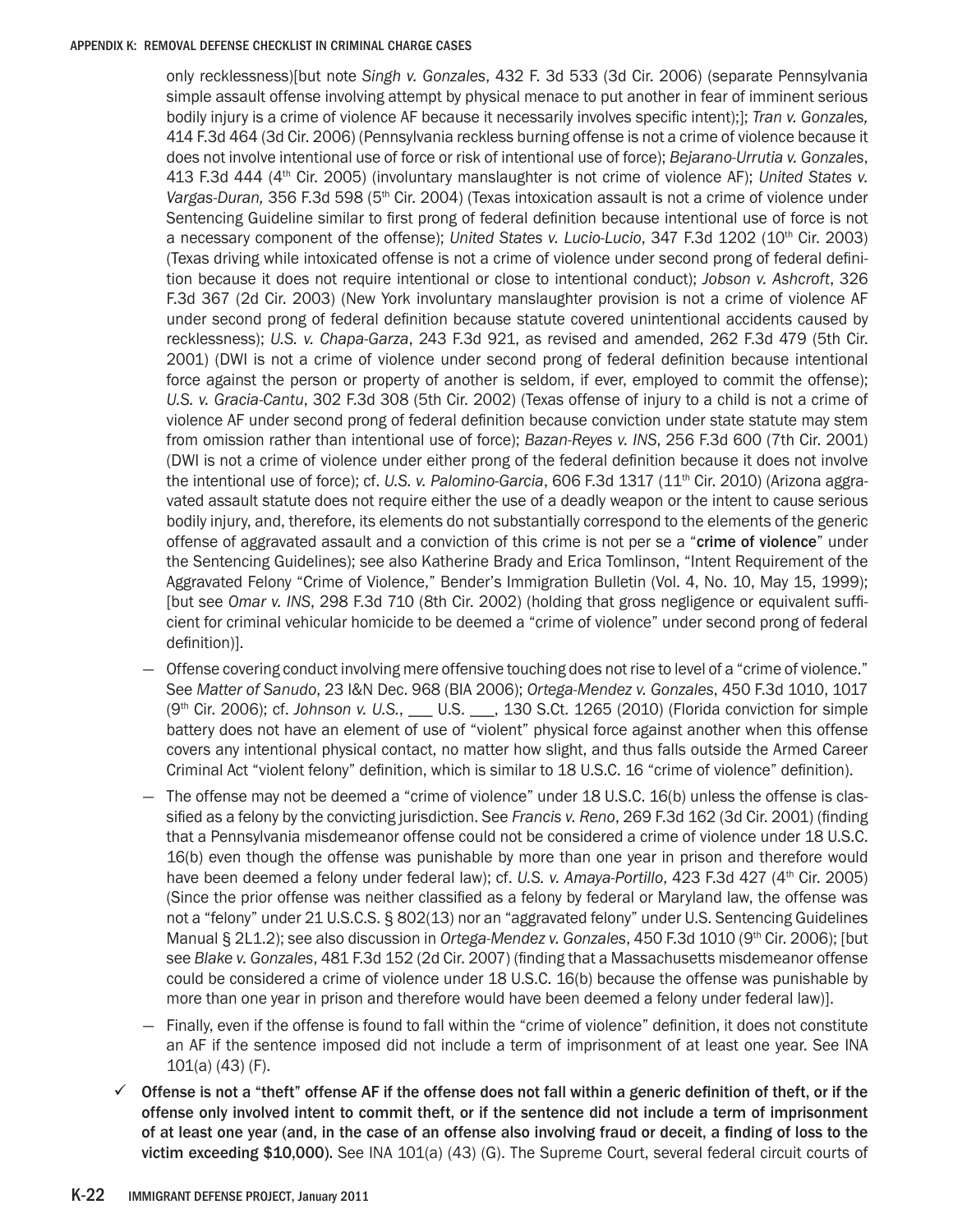appeals, and the BIA have adopted a generic definition of "theft" to include offenses involving a taking of property or an exercise of control over property without consent with the criminal intent to deprive the owner of rights and benefits of ownership, even if such deprivation is less than total or permanent. See *Gonzales v. Duenas-Alvarez,* 549 U.S. 183 (2007); *Martinez v. Mukasey*, 519 F.3d 532 (5th Cir. 2008); *Abimbola v. Ashcroft*, 378 F.3d 173 (2d Cir. 2004); *Matter of V-Z-S-*, 22 I&N Dec. 1338 (BIA 2000). If the offense does not fall within this definition, then the offense is not a theft AF. See, e.g., *Matter of Garcia-Madruga*, 24 I&N Dec. 436 (BIA 2008) (Rhode Island welfare fraud offense that does not require taking "without consent" is not a "theft offense"); *Jaggernauth v. U.S. A.G.*, 432 F.3d 1346 (11<sup>th</sup> Cir. 2005) (conviction that might have been under Florida offense subpart that requires only an intent to "appropriate use" of the property would not necessarily constitute a "theft" under the BIA's definition, because this subpart lacks the requisite intent to deprive the owner of the rights and benefits of ownership); *Soliman v. Gonzales*, 419 F.3d 276 (4<sup>th</sup> Cir. 2005) (found that Virginia credit card fraud offense did not substantially correspond to a theft offense under the INA because the indictment did not establish, among other things, that the individual was charged with taking goods without the consent of the merchant); *Nevarez-Martinez v. INS*, 326 F.3d 1053  $(9<sup>th</sup>$  Cir. 2003) (holding that certain sections of the Arizona statute for "theft of a means of transportation" did not contain the "criminal intent to deprive the owner" and were therefore not properly considered theft AFs); *U.S. v. Corona-Sanchez*, 291 F.3d 1201 (9th Cir. 2002) (California petty theft offense is not a theft AF as it might cover conduct outside the generic definition of theft, such as aiding and abetting theft, theft of labor, and solicitation of false credit reporting); [but see *Almeida v. Holder*, 588 F.3d 778 (2009) (Connecticut larceny offense that covered intent to appropriate property in addition to intent to deprive another of property is categorically a theft AF based on a finding that the broad, generic intent to deprive required for a theft AF embraces both an intent to deprive and an intent to appropriate under the Connecticut statute); *Abimbola v. Ashcroft*, 378 F.3d 173 (2d Cir. 2004) (Connecticut theft offense is a theft AF even though the offense might cover theft of services)]. In addition, if an offense only involved intent to commit theft, one can argue that it is not a theft offense. See *Lopez-Elias v. Reno*, 209 F.3d 758 (5th Cir. 2000) (Texas burglary of a vehicle with intent to commit theft is not a theft offense), *cert. denied*, 531 U.S. 10691 (2001); [but see *U.S. v. Martinez-Garcia*, 268 F.3d 460 (7th Cir. 2001) (Illinois burglary of vehicle is an AF as an attempted theft offense where record of conviction established intent to commit theft and substantial step toward its commission), *cert. denied*, 534 U.S. 1149 (2002)]. Finally, even if an offense is a theft offense, it does not constitute a theft AF if the sentence imposed did not include a term of imprisonment of at least one year. See INA 101(a) (43) (G). Even where a prison sentence of at least one year is imposed, one court has found that a theft offense that is also an offense involving "fraud or deceit" is not an aggravated felony if it does not also meet the \$10,000 threshold for a "fraud or deceit" offense to be deemed an aggravated felony. See *Nugent v. Ashcroft*, 367 F.3d 162 (3d Cir. 2004) (involving Pennsylvania theft by deception conviction).

 $\checkmark$  Offense is not a "burglary" offense AF if the offense does not fall within the generic definition of burglary set forth in Taylor v. United States, 495 U.S. 575 (1990), or if the sentence did not include a term of imprisonment of at least one year. See INA 101(a) (43) (G). In *Taylor*, for purposes of a sentence enhancement statute where Congress similarly did not define what it meant by its use of the burglary term, the Supreme Court applied a generic definition encompassing only offenses involving unlawful entry into a building with the intent to commit a crime. Thus, for example, New York burglary in the third degree does not necessarily constitute burglary under this generic definition because it may include entering or remaining unlawfully in structures beyond the ordinary meaning of the term "building," such as vehicles, watercraft, motor trucks, or motor truck trailers. See New York Penal L. §§ 140.20 and 140.00(2); cf. *U.S. v. Brown*, 514 F.3d 256, 265-67 (2d Cir. 2008) (NY §140.20 violation could not be considered "burglary of a dwelling" for sentencing guidelines purposes because "[p]lainly, 'building[s]' under the NY statute includes structures other than 'dwelling[s]'"). See *Matter of Perez*, 22 I&N Dec. 1325 (BIA 2000) (Texas burglary of a vehicle is not a burglary offense for AF purposes); *Solorzano-Patlan v. INS*, 207 F.3d 869 (7th Cir. 2000) (Illinois burglary of a motor vehicle conviction is not a burglary offense for AF purposes); *Lopez-Elias v. Reno*, 209 F.3d 788 (5th Cir. 2000) (Texas burglary of a vehicle conviction is not a burglary offense for AF purposes), *cert. denied*, 531 U.S. 10691 (2001); *Ye v. INS*, 214 F.3d 1128 (9th Cir. 2000) (California auto burglary is not a burglary offense for AF purposes). Even if the offense does fall within the generic definition of burglary, it does not constitute a burglary AF if the sentence imposed did not include a term of imprisonment of at least one year. See INA 101(a) (43) (G).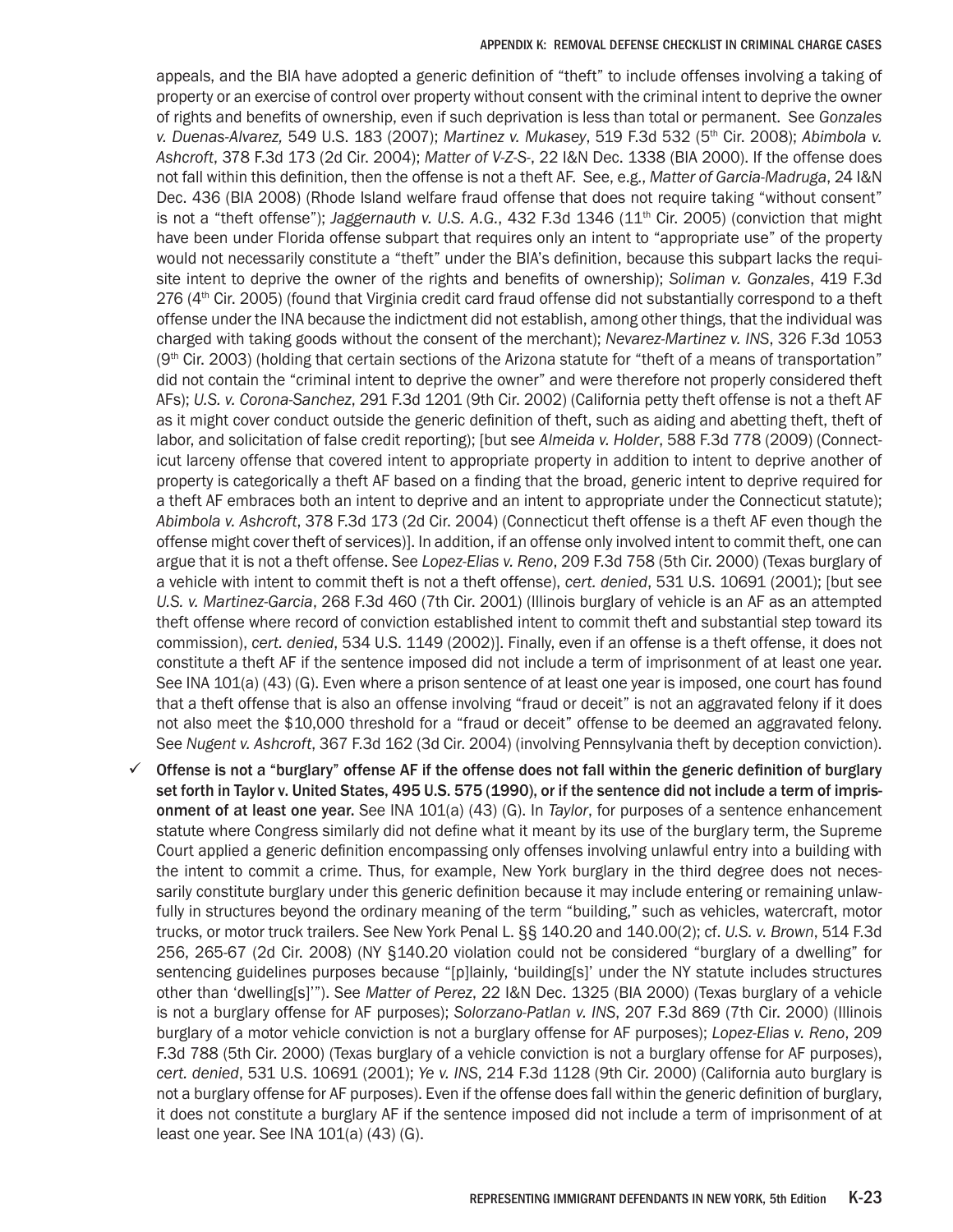$\checkmark$  Offense is not a "fraud or deceit" offense AF unless fraud or deceit is a necessary or proven element of the crime and the offense is not a tax offense, or if the conviction does not establish loss to the victim (or revenue loss to the government) exceeding \$10,000 (and, in the case of an offense also involving theft, a sentence to a term of imprisonment of at least one year). See INA 101(a) (43) (M) (i). Under the Supreme Court decision in *Nijhawan v. Holder*, 557 U.S. \_\_, 129 S. Ct. 2294 (2009), the "fraud or deceit" language refers to a generic crime and, therefore, must be analyzed under the traditional categorical approach requiring the fact finder to look only at the elements of the statute of conviction and the record of conviction, and not the alleged underlying facts, in order to establish deportability. An offense is not a "fraud or deceit" AF unless fraud or deceit is a necessary or proven element of the crime. See *Omari v. Gonzales*, 419 F.3d 303 (5<sup>th</sup> Cir. 2005) (scheme laid out in indictment referred to stolen airline tickets, not fraudulently obtained ones); *Valansi v. Ashcroft*, 278 F.3d 203 (3d Cir. 2002); see also case law on fraud or deceit offenses as crimes involving moral turpitude, e.g., *Matter of Balao*, 20 I&N Dec. 440 (BIA 1992) (Pennsylvania passing a bad check not a CIMT because fraud is not an essential element); [but see *Ferreira v. Ashcroft,* 390 F.3d 1091 ( $9<sup>th</sup>$  Cir. 2004) (found that a state offense that did not explicitly involve intent to defraud or deceive nevertheless categorically qualified as an offense involving fraud or deceit where state case law held that the state statute should be construed to include an element of fraudulent intent); *Moore v. Ashcroft*, 251 F.3d 919 ( $11<sup>th</sup>$  Cir. 2001) (held that conviction of misapplication of bank funds constitutes an aggravated felony because crime necessarily involved fraud or deceit)]. A tax offense should not be deemed a "fraud or deceit" AF as INA 101(a) (43) (M) (ii) defines the one tax offense (tax evasion under 26 USC 7201) that may be deemed an AF. See *Lee v. Ashcroft*, 368 F.3d 218 (3d Cir. 2004); [but see *Evangelista v. Ashcroft*, 359 F.3d 145 (2d Cir. 2004) (defeating a tax and evading a tax were interchangeable terms and thus conviction for defeat of a tax was a conviction for an aggravated felony within 8 U.S.C.S. § 1101(a) (43) (M) (ii).)]. Even if fraud or deceit is a necessary or proven element of the crime at issue, the offense should not constitute an AF unless the loss to the victim or victims exceeded \$10,000. See INA 101(a)(43)(M)(i). However, under the Supreme Court decision in *Nijhawan v. Holder*, 557 U.S. \_\_, 129 S. Ct. 2294 (2009), the \$10,000 loss amount need not be be analyzed under the traditional categorical approach. See *Nijhawan*. at 2302 ("Rather, the monetary threshold applies to specific circumstances surrounding an offender's commission of a fraud and deceit crime on a specific occasion"). Nevertheless, the Court stated that the evidence relied on under this circumstance-specific approach must be "tied to the specific counts covered by the conviction." See *Nijhawan* at 2303. Thus, it can be argued that evidence outside the record of conviction is relevant to establish loss only to the extent that it is consistent with jury findings or pleas of guilt. See *Alaka v. AG of the U.S.*, 456 F.3d 88 (3d Cir. 2006) (reliance on the amount of loss tied to dismissed charges is improper); *Knutsen v. Gonzales*, 429 F.3d 733 (7th Cir. 2005) (same); *Chang v. INS*, 307 F.3d 1185 (9th Cir. 2002) (reliance for the amount of the loss on information in a pre-sentence report is improper at least where this information is contradicted by explicit language in the plea agreement); [but see *Khalayleh v. INS*, 287 F.3d 978 (10th Cir. 2002) (where count to which the petitioner had pled guilty "did not allege a discrete fraud . . . [but] alleged a scheme to defraud that encompassed a number of checks," the loss to be measured is the loss resulting from that scheme)]. In addition, one can argue that the government may not rely on evidence outside the record of conviction to establish loss if the evidence was not obtained under "fundamentally fair procedures" and does not meet a "clear and convincing" standard, as required by the INA. See *Nijhawan* at 2303; see also decisions that applied the categorical approach to the monetary loss threshold, and thus have been overruled in part by *Nijhawan*, but that pointed out the unreliability in some cases of evidence outside the record of conviction, such as *Dulal-Whiteway v. U.S. D.H.S.*, 501 F.3d 116 (2d Cir. 2007) (found that restitution order at issue in the case was based on a loss amount established by a preponderance of the evidence and was not necessarily tied to the facts found by a jury or admitted by a defendant's plea); *Obasohan v. United States AG*, 479 F.3d 785 (11<sup>th</sup> Cir. 2007) (found that restitution amount — based on findings made by a preponderance of the evidence — could not, standing alone, establish removability by clear, unequivocal and convincing evidence since neither Obasohan's indictment nor his plea agreement specified a loss amount); *Li v. Ashcroft*, 389 F.3d 892 (9th Cir. 2004) (rejected reliance on the loss finding reflected in the judge's Guidelines sentencing decision); [but see *Matter of Babaisakov*, 24 I&N Dec. 306 (BIA 2007) (permits consideration of loss amount indicated in a pre-sentence investigation report); *Arguelles-Olivares v. Mukasey*, 526 F.3d 171,177 (5th Cir. 2008) (held that presentence investigation report could be used as evidence of the amount of loss as there was clear and convincing evidence that the PSR accurately reflected the amount of loss); *Nijhawan v. AG*, 523 F.3d 387 (3d Cir. 2008) (found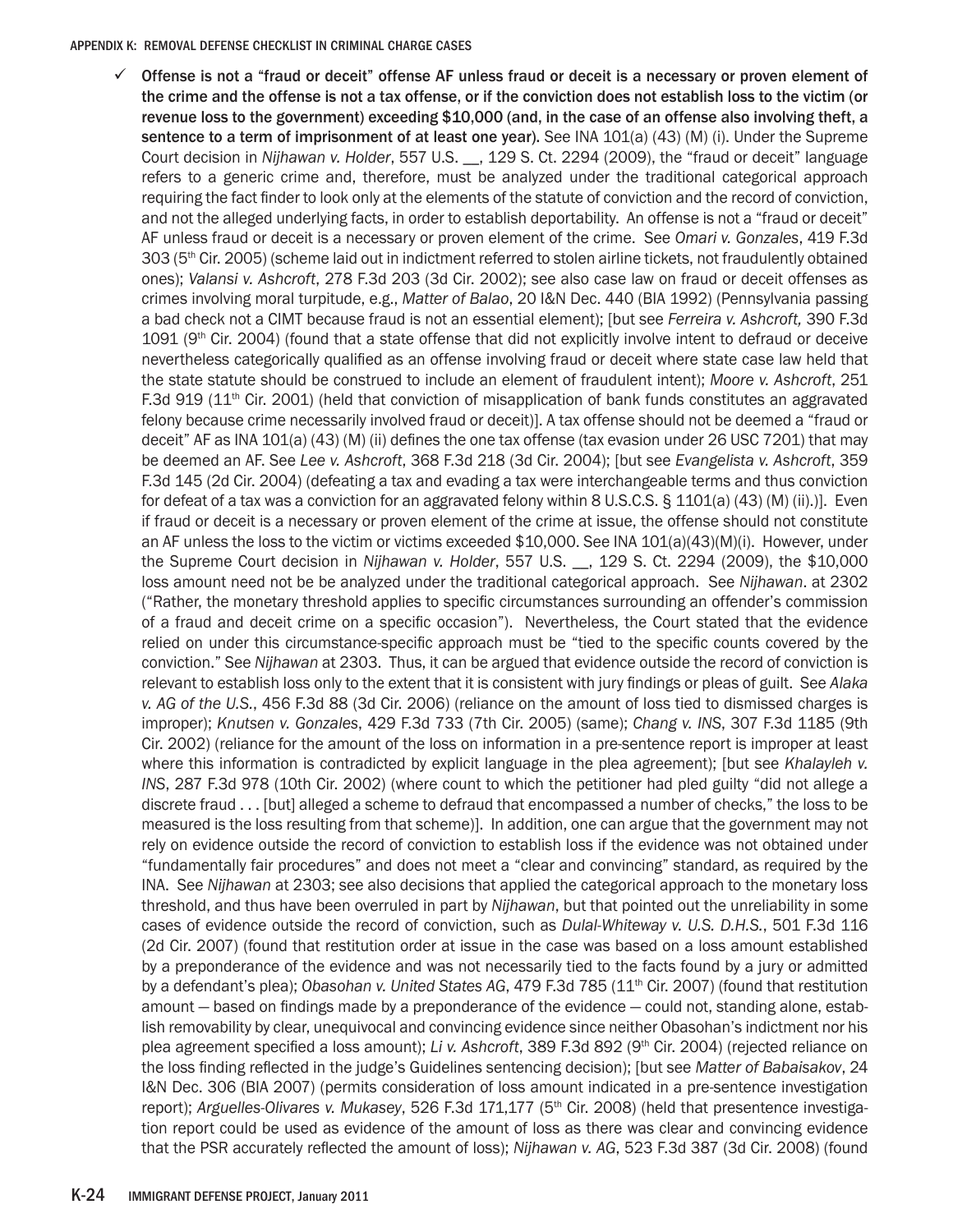that, taken together, the indictment, court finding regarding "total loss" from conspiracy, and stipulation for the purposes of sentencing provided clear and convincing evidence that the requisite loss was tied to the alien's offense of conviction); *Conteh v. Gonzales,* 461 F.3d 45 (1st Cir. 2006) (relied on restitution order to establish removability by clear, unequivocal and convincing evidence)]. Where the actual loss did not exceed \$10,000, the DHS (formerly INS) may not evade this monetary loss requirement by charging the offense under INA 101(a) (43) (U) as an "attempt" to commit a fraud or deceit AF involving a loss exceeding \$10,000, unless the conviction establishes the completion of a substantial step toward committing such an offense. See *Sui v. INS*, 250 F.3d 105 (2d Cir. 2001). [Note, however, that an offense might fall under INA 101(a) (43) (U) as an "attempt" to commit a fraud or deceit AF even without any actual loss, if the *attempted* loss to the victim or victims exceeded \$10,000 and if the record of conviction establishes the completion of a substantial step toward committing such an offense. See *Matter of Onyido*, 22 I&N Dec. 552 (BIA 1999)]. Even where there is a finding of loss to the victim exceeding \$10,000, one could argue that a fraud or deceit offense that also fits within another AF category requiring a one year or more prison sentence (e.g., a theft offense or an offense relating to counterfeiting or forgery) is not an aggravated felony if it does not also meet the one year or more prison sentence threshold. Cf. *Nugent v. Ashcroft*, 367 F.3d 162 (3d Cir. 2004); but see *Bobb v. U.S.A.G.*, 458 F.3d 213, 226 (3d Cir. 2006) ("[U]nlike in *Nugent* where we noted that the term "theft offense" defined a class that was entirely a subset of the larger class 'offense,' the class 'offense related to forgery' is not entirely a subset of the class 'offense involving fraud.' … Thus, *Nugent*'s holding that the universal must be proven if it subsumes the subclass is inapplicable to this case.)"].

- $\checkmark$  The government may not establish that a conviction falls within an AF category based on information outside the record of conviction. When the statutory elements of a particular conviction cover conduct broader than that covered by a generic definition in the AF statute, a police report, pre-sentence report or other information outside the record of conviction reciting the alleged facts of the crime (at least without identifying whether the facts came from an acceptable source, such as a signed plea agreement, a transcript of a plea of hearing, or a judgment of conviction) is insufficient evidence to establish that an individual pled guilty to the elements of the generic definition in the AF statute. See *Shepard v. U.S.*, 544 U.S. 13 (2005) (rejecting reliance on a police report to determine whether an offense was a burglary offense for criminal sentencing purposes); and *Conteh v. Gonzales,* 461 F.3d 45 (1st Cir. 2006); *Dickson v. Ashcroft*, 346 F.3d 44 (2d Cir. 2003); *Hernandez-Martinez v. Ashcroft*, 343 F.2d 1075 (9th Cir. 2003); and *U.S. v. Corona-Sanchez*, 291 F.3d 1201 (9th Cir. 2002) (cases rejecting reliance on pre-sentence reports); and *Tokatly v. Ashcroft*, 371 F.3d 613 (9<sup>th</sup> Cir. 2004) (rejecting reliance on testimonial evidence outside the record of conviction to find that offense involved violence and that violence was domestic).
- $\checkmark$  The government may not establish a term of imprisonment threshold for a state conviction to fall within an AF category based on the maximum term for an indeterminate sentence where state law indicates that the term imposed is not measured by reference only to the maximum term. See *Shaya v. Holder*, 586 F.3d 401 (6<sup>th</sup> Cir. 2009) (rejecting the BIA's determination that the respondent's sentence under Michigan law should be measured by its statutory maximum term because the maximum term under Michigan law is set by statute and is nondiscretionary, and finding that the term imposed should be measured instead by whichever is longer of the minimum sentence applied and the time actually served); [but see *Matter of S-S-*, 21 I&N Dec. 900, 903 (1997) (finding that the term to which the respondent was sentenced in Iowa was for the maximum potential sentence because, under Iowa sentencing law, an incarcerated individual remains in the custody of the director of the Department of Corrections until the maximum term of the person's confinement has been completed or until released by order of the Board of Parole); *Bokvun v. Ashcroft*, 283 F.3d 166, 170-71 (3d Cir. 2002) (finding that a Pennsylvania sentence of eleven-to-twenty-three months qualified as a term of imprisonment of "at least one year"); *Nguyen v. INS*, 53 F.3d 310, 311 (10<sup>th</sup> Cir. 1995)].
- $\checkmark$  The government may not establish a term of imprisonment threshold for a conviction to fall within an AF category by means of a sentence enhancement. See *United States v. Corona-Sanchez*, 291 F.3d 1201 (9th Cir. 2002) (determining that petty theft offense for which the maximum prison sentence is less than one year may not be deemed an aggravated felony theft conviction because the individual received a sentence of one year or more based on statutory recidivist sentence enhancements); [but cf. *U.S. v. Rodriquez*, 128 S. Ct. 1783 (2008) (relied on the maximum term of imprisonment set by an applicable recidivist provision to find that state drug convictions at issue counted as "serious drug offenses" under the Armed Career Criminal Act)].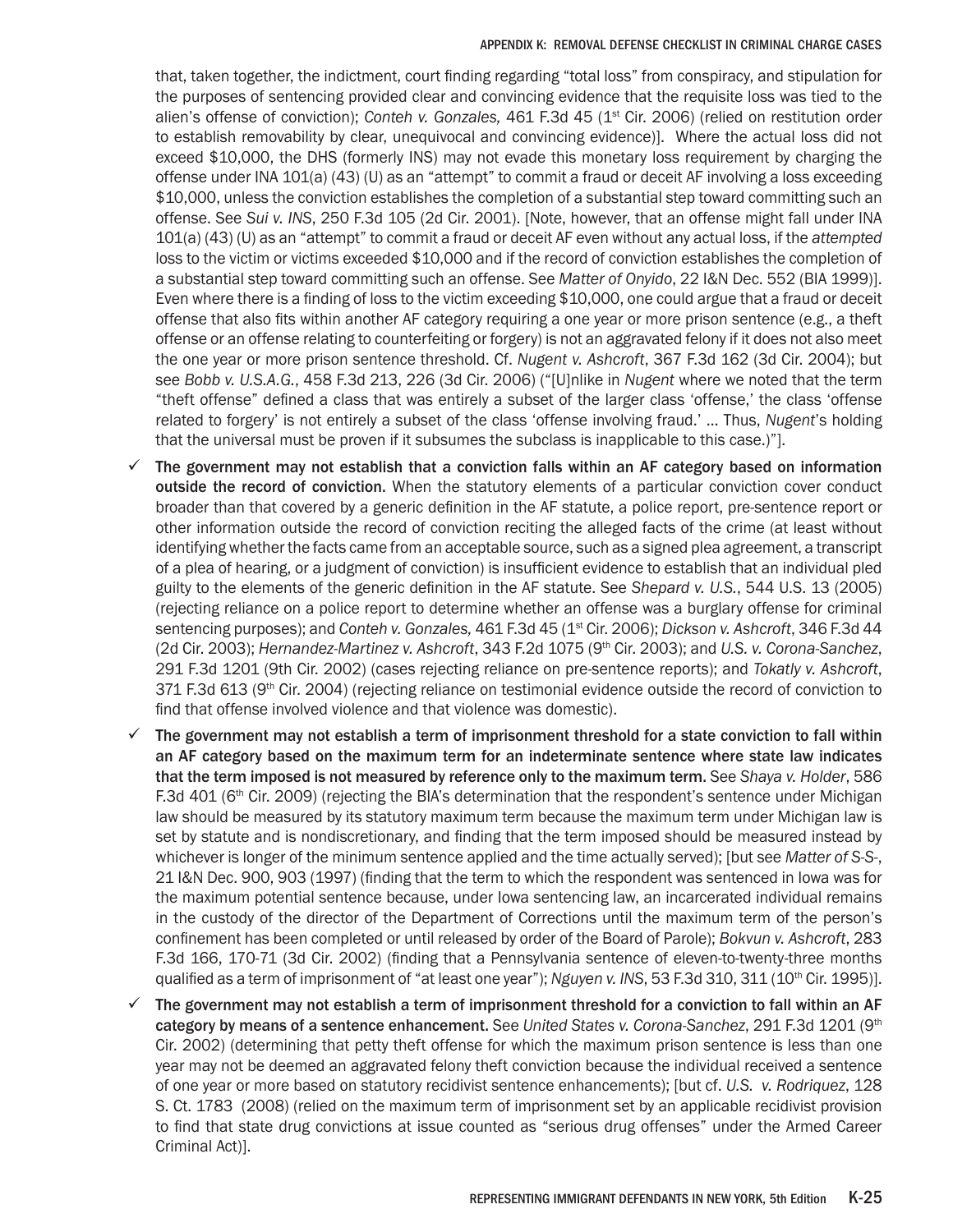- $\checkmark$  A conviction does not meet the AF definition where the conviction was not an AF at the time of conviction. See *United States v. Ubaldo-Figueroa*, 347 F.3d 718 (9th Cir. 2003) (reversing noncitizen defendant's conviction for illegal reentry after removal after finding that prior removal order was invalid as defendant had "plausible" claim that Congress' retroactive application of IIRIRA § 321 [expanding categories of offenses falling within AF ground] violated due process); *United States v. Salvidar-Vargas*, 290 F. Supp. 2d 1210 (S.D.Cal. 2003) (followed *Ubaldo-Figueroa*) [; but see *Lovan v. Holder*, 574 F.3d 990, 997 (8th Cir. 2009) and decisions cited therein].
- $\checkmark$  A conviction does not meet the IIRIRA expanded AF definition where removal proceedings were initiated before IIRIRA. See § IIRIRA 321(c) (provided that the revised definition of "aggravated felony" would be effective only in "actions taken" on or after the enactment of IIRIRA); *Saqr v. Holder*, 580 F.3d 414 (6th Cir. 2009) ("the term "action taken" appears to this Court to derive from the point at which the removal action begins for purposes of determining whether the pre-or post-IIRIRA definition of aggravated felony applies"); *Tran v. Gonzales, 447 F.3d 937 (6<sup>th</sup> Cir. 2006) (IIRIRA Section 321(c) "explicitly limits the application of* the revised definition of 'aggravated felony' to *proceedings initiated* after September 30, 1996"); [but see *Biskupski v. A.G. of the U.S.*, 503 F.3d 274 (3d Cir. 2007); *Garrido-Morato v. Gonzales*, 485 F.3d 319 (5th Cir. 2007); Kuhali v. Reno, 266 F.3d 93, 110-11 (2d Cir. 2001); *Xiong v. INS,* 173 F.3d 601 (7th Cir. 1999); *Choeum v. INS, 129 F.3d 29 (1<sup>st</sup> Cir. 1997)*; Mendez-Morales v. INS, 119 F.3d 738, 739 (8<sup>th</sup> Cir. 1997); *Valderrama-Fonseca v. INS,* 116 F.3d 853 (9th Cir. 1997)].
- $\checkmark$  The respondent is not deportable under AF ground where the conviction occurred prior to November 18, 1988. See § 7344(b) of the Anti-Drug Abuse Act of 1988, Pub. L. 100-690 ("The amendments … shall apply to any alien who has been convicted, on or after the date of the enactment of this Act, of an aggravated felony"); *Ledezma-Galicia v. Holder*, \_\_ F.3d \_\_, 2010 U.S. App. LEXIS 26400 (9th Cir. 2010) ("the 1988 law that made aliens deportable for aggravated felony convictions did not apply to convictions prior to November 18, 1988; and ... neither Congress's overhaul of the grounds for deportation in 1990 nor its rewrite of the definition of aggravated felony in 1996 erased that temporal limitation"); [but see § 602 of the Immigration Act of 1990 (IMMACT), Pub. L. 101-649; *Gelman v. Ashcroft*, 372 F.3d 495 (2d Cir. 2004); *Bell v. Reno*, 218 F.3d 86 (2d Cir. 2000); *Lettman v. Reno*, 207 F.3d 1368 (11th Cir. 2000); *Lewis v. INS*, 194 F.3d 539 (4th Cir. 1999); *Matter of Lettman*, 22 I&N Dec. 3365 (BIA 1998)].
- Deny "crime involving moral turpitude" (CIMT)
	- 9 Offense is not a CIMT. See Dan Kesselbrenner and Lory D. Rosenberg, *Immigration Law and Crimes* (West Group) for BIA and federal court case law relating to particular offense.
	- $\checkmark$  The CIMT was not committed within five years after the date of admission for purposes of INA 237(a) (2) (A) (i) deportability. The date of "admission", for purposes of this ground of deportability, is the date of lawful entry to the U.S. upon inspection and authorization by an immigration officer, NOT the subsequent date of one's adjustment of status to lawful permanent residence. See *Aremu v. Department of Homeland*  Security, 450 F.3d 578 (4<sup>th</sup> Cir. 2006) (BIA impermissibly interpreted "the date of admission" in § 237 (a) (2) (A) (i) to include the date on which Shanu's status was adjusted; however, in so ruling, the Court expressed no opinion on whether adjustment of status may properly be considered "the date of admission" where the alien sought to be removed has never been "admitted" within the meaning of  $\S 101(a) (13) (A)$ ; *Zhang v. Mukasey*, 509 F.3d 313 (6th Cir. 2007); *Abdelqadar v. Gonzales*, 413 F.3d 668 (7th Cir. 2005); *Shivaram v. Ashcroft*, 360 F.3d 1142 (9th Cir. 2004); cf. *Martinez v. Mukasey*, 519 F.3d 532 (5th Cir. 2008) (individual who has adjusted post-entry to LPR status is not barred from seeking the INA 212(h) waiver of inadmissibility under bars for those previously "admitted" as an LPR); [but see *Matter of Shanu*, 23 I&N Dec. 754 (BIA 2005) (holding that (1) the date of adjustment of status qualifies as "the date of admission" under § 1227(a) (2) (A) (i), and that (2) where there is more than one potential date of admission, *any* such date qualifies as "*the* date of admission" under that provision); and, on issue of what constitutes the "date of admission" when the individual has never been "admitted," see *Ocampo-Duran v. Ashcroft*, 254 F.3d 1133, 1135 ( $9<sup>th</sup>$  Cir. 2001) (concluding that in such circumstance date of adjustment qualifies as "date of admission"); *Matter of Rosas-Ramirez,* 22 I&N Dec. 616 (BIA 1999) (same); cf. *Matter of Koljenovic*, 25 I&N Dec. 219 (BIA 2010) (same for purposes of determining what qualifies as admission for purposes of 7 year continuous residence requirement for 212(h) waiver eligibility for someone who has "previously been admitted" as an LPR)].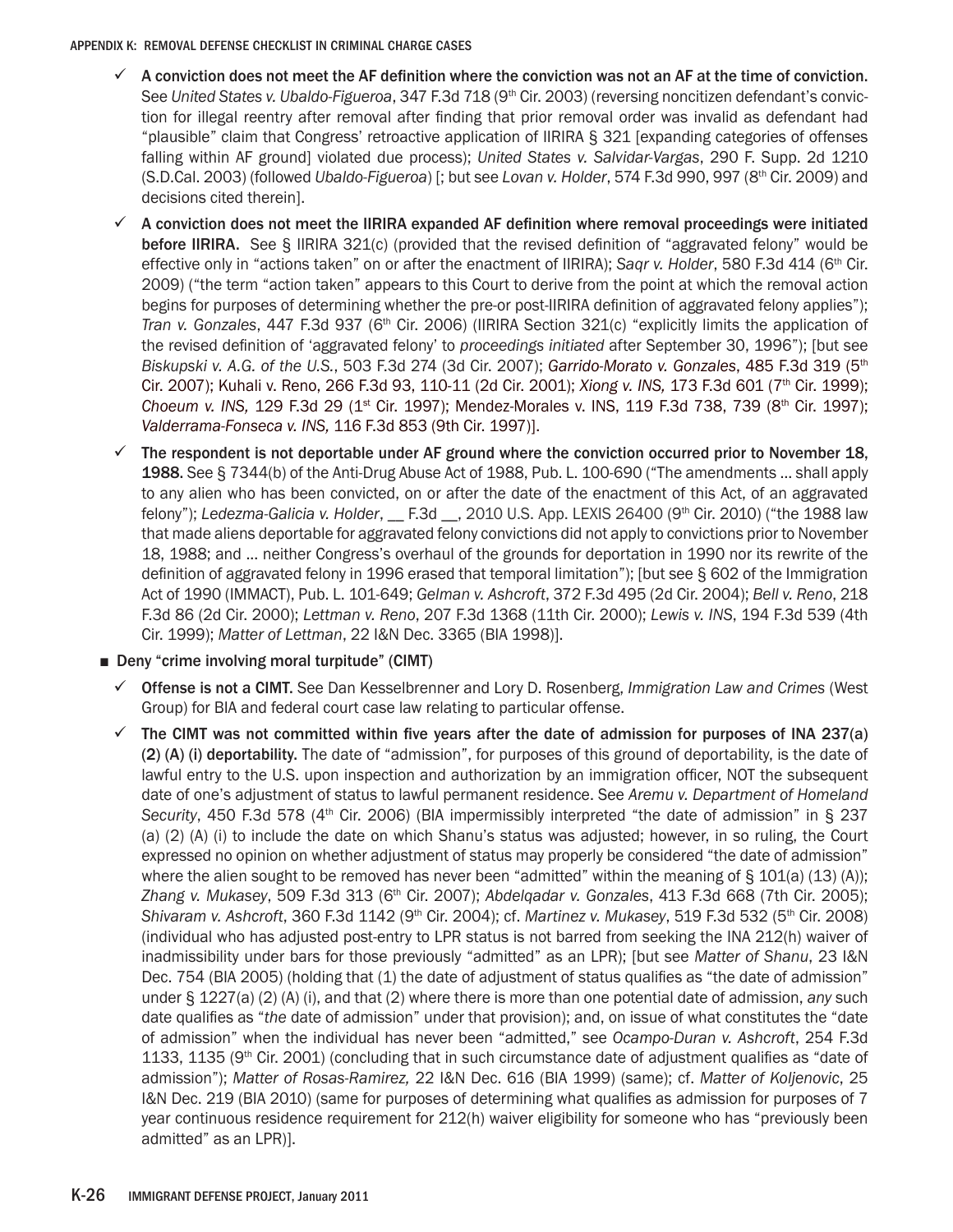- $\checkmark$  The CIMT was not one for which a sentence of one year or longer may be imposed for purposes of INA 237(a) (2) (A) (i) deportability. The maximum possible sentence of an offense should be determined without regard to any recidivist sentence enhancement. See *Rusz v. Ashcroft*, 2004 U.S. App. LEXIS 16091 (9th Cir. 2004) (unpublished opinion); [but cf. *U.S. v. Rodriquez*, 128 S. Ct. 1783 (2008) (relied on the maximum term of imprisonment set by an applicable recidivist provision to find that state drug convictions at issue counted as "serious drug offenses" under the Armed Career Criminal Act)].
- $\checkmark$  Two or more CIMTs arose out of a single scheme of criminal misconduct and thus do not trigger INA 237(a) (2) (A) (ii) deportability.
- $\checkmark$  Offense is subject to single juvenile offense exception for inadmissibility pur poses. See INA 212(a) (2) (A) (ii) (I).
- $\checkmark$  Offense is subject to single petty offense exception for inadmissibility purposes. See INA 212(a) (2) (A) (ii) (II).
- Deny "controlled substance offense" (CSO)
	- $\checkmark$  Offense is not a CSO. See INA 237(a) (2) (B) (i), 212(a) (2) (A) (i) (II), and Dan Kesselbrenner and Lory D. Rosenberg, *Immigration Law and Crimes* (West Group) for BIA and federal court case law.
- Deny "firearm offense" (FO)
	- 9 Offense is not a FO. See INA 237(a) (2) (C) and Dan Kesselbrenner and Lory D. Rosenberg, *Immigration Law and Crimes* (West Group) for BIA and federal court case law.
- Deny "crime of domestic violence," (CODV), "crime of stalking," "crime of child abuse, child neglect, or child abandonment," or a "violation of a protection order"
	- $\checkmark$  Offense is not a CODV, etc. See INA 237(a) (2) (E).
	- $\checkmark$  Conviction or violation pre-dated October 1, 1996, the date of enactment of the IIRIRA, which added this ground of deportability. See IIRIRA § 350(b) (new deportation ground applies only to convictions on or after the date of enactment).

# $\Box$  Apply for relief from removal

■ Move to terminate proceedings to permit naturalization hearing

Where the respondent is a lawful permanent resident who can establish prima facie eligibility for naturalization, see generally INA §§ 311 et seq., and the matter involves "exceptionally appealing or humanitarian factors," an immigration judge has discretion to terminate removal proceedings to permit the respondent to proceed to a final hearing on a pending application or petition for naturalization. See 8 C.F.R. 1239.2(f). However, it may be necessary to obtain some written or oral communication from the DHS (formerly INS), or a finding by a court declaring the noncitizen prima facie eligible for naturalization but for the pendency of the removal proceedings. See *Matter of Acosta-Hidalgo,* 24 I&N Dec. 103 (BIA 2007) (Because the Board of Immigration Appeals and the Immigration Judges lack jurisdiction to adjudicate applications for naturalization, removal proceedings may only be terminated pursuant to 8 C.F.R. § 1239.2(f) where the Department of Homeland Security has presented an affirmative communication attesting to an alien's prima facie eligibility for naturalization). If the DHS (formerly INS) is unwilling to make such a representation, it may be possible to obtain such a finding from a federal court. See *Gatcliffe v. Reno*, 23 F.Supp.2d 581 (D.V.I. 1998) (finding noncitizen petitioner fully qualified to be naturalized but for the pendency of deportation proceedings); accord *Ngwana v. Attorney General*, 40 F.Supp.2d 319 (D.Md. 1999); [but see *Matter of Acosta-Hidalgo,* 24 I&N Dec. 103 (BIA 2007) (overruling prior BIA decision in *Matter of Cruz*, 15 I&N Dec. 236 (BIA 1975), insofar as that decision contemplated that aliens could obtain declarations from courts as to prima facie eligibility for naturalization); see also *Hernandez de Anderson v. Gonzales*, 497 F.3d 927 (9th Cir. 2007); *Saba-Bakare v. Chertoff*, 507 F.3d 337, 341 (5th Cir. 2007); *De Lara Bellajaro v. Schiltgen*, 378 F.3d 1042, 1047 (9th Cir. 2004); *Zayed v. United States*, 368 F.3d 902, 907 & n.6 (6th Cir. 2004) (circuit court decisions questioning whether courts could issue declarations as to prima facie eligibility for naturalization in light of the language in 8 U.S.C. § 1421(a) granting the Attorney General exclusive jurisdiction over naturalization applications); see generally *Perriello v. Napolitano*, 579 F.3d 135 (2d Cir. 2009) (holding that, once removal proceedings are in progress, not only courts but also DHS are barred by IMMACT amendments to 8 U.S.C. § 1429 from considering an alien's application)].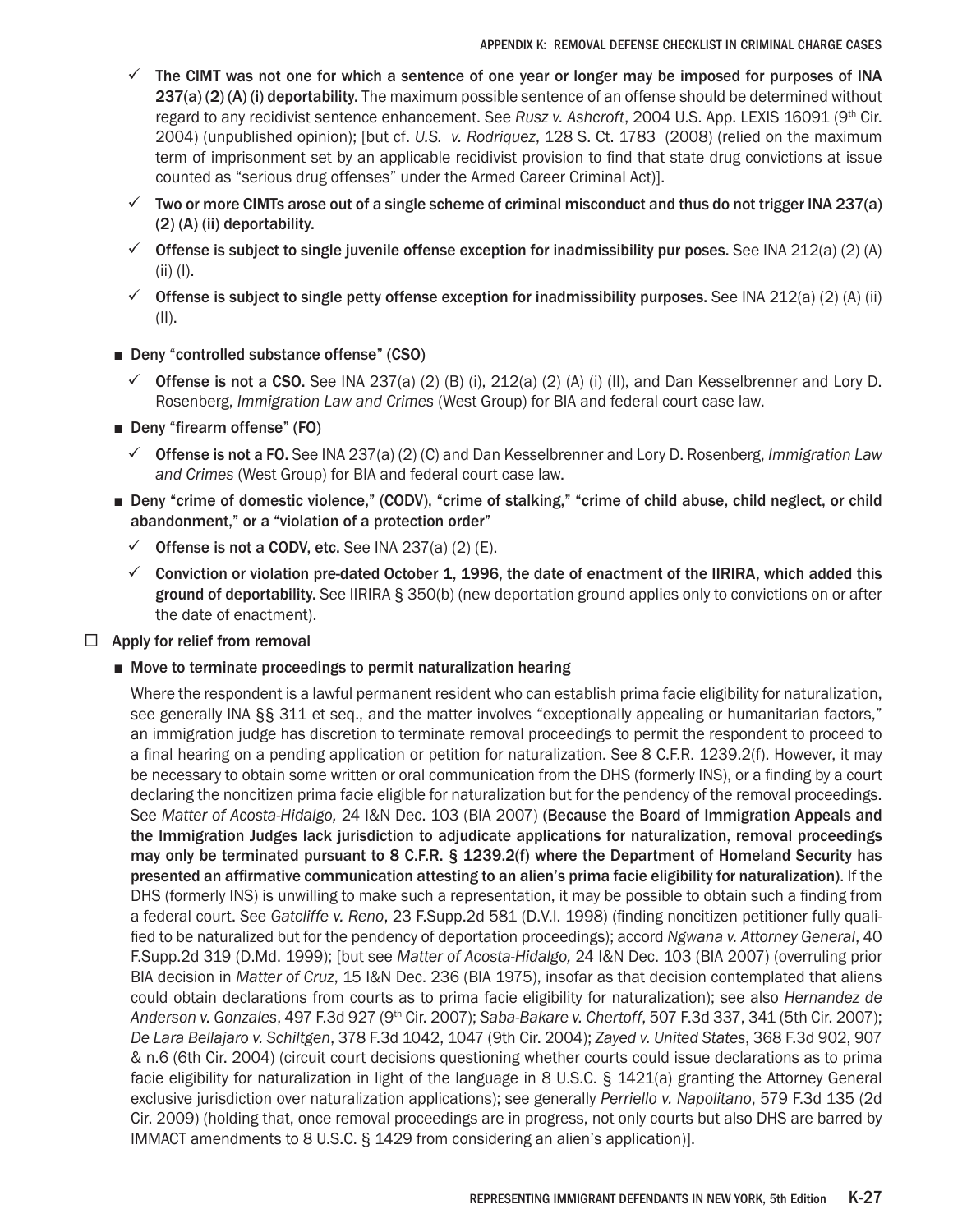# ■ Apply for 212(c) waiver

Under pre-AEDPA and pre-IIRIRA law, most lawful permanent residents in pre-IIRIRA exclusion or deportation proceedings were eligible to apply for a waiver of exclusion or deportation as long as they had been lawfully domiciled in the United States for at least seven years and had not served a term of imprisonment of five years or more for conviction of one or more aggravated felonies. See former INA § 212(c) (repealed 1996). However, AEDPA restricted the availability of INA § 212(c) relief in deportation proceedings (but not exclusion proceedings), and IRRIRA repealed INA § 212(c). Nevertheless, the Supreme Court has ruled that INA 212(c) relief remains available for permanent residents who agreed to plead guilty prior to AEDPA (effective 4/24/96) and IIRIRA (effective 4/1/97) and who would have been eligible for such relief at the time. See *Immigration and Naturalization Service v. St. Cyr*, 533 U.S. 289 (2001) (holding that AEDPA and IIRIRA 212(c) waiver bars could not be applied retroactively to pre-IIRIRA plea agreements absent a clear indication from Congress that it intended such a result). Following *St. Cyr*, a lawful permanent resident (LPR) can argue that 212(c) relief should also be available in the following situations:

- 9 LPR is in "exclusion" proceedings see *Matter of Fuentes-Campos*, 21 I&N Dec. 905 (BIA 1997) (AEDPA bar to 212(c) is inapplicable to persons in exclusion proceedings).
- $\checkmark$  LPR is in "deportation" proceedings but would have been found eligible for 212(c) relief had the LPR traveled outside the country and been subject to "exclusion" proceedings — see *Francis v. INS*, 532 F.2d 268 (2d Cir. 1976) (striking down such a distinction in 212(c) relief eligibility between similarly situated individuals as a violation of equal protection) [but see *Abebe v. Mukasey*, 554 F.3d 1203 (9th Cir. 2008) (overruled prior Ninth Circuit holding in *Tapia-Acuna v. INS*, 640 F.2d 223, 225 (9th Cir. 1981), that there was no rational basis for providing § 212(c) relief from inadmissibility, but not deportation), rehearing en banc denied by *Abebe v. Holder,* 2009 U.S. App. Lexis 18571; *Chuang v. U.S. Atty. Gen.*, 382 F.3d 1299, 1303-04 (11th Cir. 2004) (no equal protection violation because there was a rational basis for distinction); *Armendariz-Montoya v. Sonchik*, 291 F.3d 1116 (9th Cir. 2002); *Domond v. INS*, 244 F.3d 81 (2d Cir. 2001); *Almon v. Reno,* 192 F.3d 28 (1st Cir. 1999); *Jurado-Gutierrez v. Greene*, 190 F.3d 1135 (10th Cir. 1999); *Requena-Rodriguez v. Pasquarell*, 190 F.3d 299 (5th Cir. 1999); *DeSousa v. Reno*, 190 F.3d 175 (3d Cir. 1999); *Turkhan v. Perryman*, 188 F.3d 814 (7th Cir. 1999)].
- $\checkmark$  LPR is in "deportation" proceedings commenced before April 1, 1997 (IIRIRA general effective date) and April 24, 1996 (AEPDA enactment date) — see 8 C.F.R. § 1212.3(g); *Garcia-Padron v. Holder*, 558 F.3d 196 (2d Cir. 2009) (held that, in IIRIRA section 309(c), Congress explicitly stated that the IIRIRA amendments, including IIRIRA's repeal of section 212(c), do not apply to individuals whose deportation proceedings predate the effective date of IIRIRA); *Beltran v. Mukasey*, 2008 U.S. App. LEXIS 14601 (6<sup>th</sup> Cir. 2008) (unpublished); see also *Alanis-Bustamante v. Reno* 201 F.3d 1303 (11th Cir. 2000) (held that proceedings had begun prior to AEDPA when the INS had previously served an Order to Show Cause and lodged a detainer against the noncitizen even though the OSC was not filed with the immigration court until after April 24, 1996); accord *Wallace v. Reno*, 194 F.3d 279 (1st Cir. 1999) (service of order to show cause sufficient to demonstrate pendency of deportation proceeding when AEDPA enacted); *Lyn Quee de Cunningham v. U.S. Atty. Gen., 335 F.3d 1262 (11<sup>th</sup> Cir. 2003); cf. <i>Saqr v. Holder*, 580 F.3d 414 (6<sup>th</sup> Cir. 2009) (in determining when immigration proceedings have commenced in the context of the "actions taken" aggravated felony amendments effective date provision at IIRIRA § 321(c), "this Court is persuaded by the Eleventh and First Circuits that removal proceedings begin when an alien is served with a Notice to Appear"); [but see *Thom v. Ashcroft*, 369 F.3d 158 (2d Cir. 2004) (issuance of notice of detainer alone not sufficient to find deportation proceedings commenced) along with *Dipeppe v. Quarantillo*, 337 F.3d 326 (3d Cir. 2003); *Armendariz-Montoya v. Sonchik*, 291 F.3d 1116 (9th Cir. 2002); *Deleon-Holguin v. Ashcroft*, 253 F.3d 811 (5th Cir. 2001); *Asad v. Reno*, 242 F.3d 702 (6th Cir. 2001) (all requiring filing of charging document with the Immigration Court to find proceedings commenced)]].
- $\checkmark$  LPR plead or agreed to plead guilty before 4/24/96 As mentioned above, the Supreme Court has ruled that 212(c) relief remains available for permanent residents who agreed to plead guilty prior to AEDPA (effective 4/24/96) and IIRIRA (effective 4/1/97) and who would have been eligible for such relief at the time. See *Immigration and Naturalization Service v. St. Cyr*, 533 U.S. 289 (2001); see also *Alvarez-Hernandez v. Acosta*, 401 F.3d 327 (5th Cir. 2005) (rejected government's argument that the date that the judgment of conviction was entered rather than the date of the plea determined application of the IIRIRA bar to § 212(c) relief).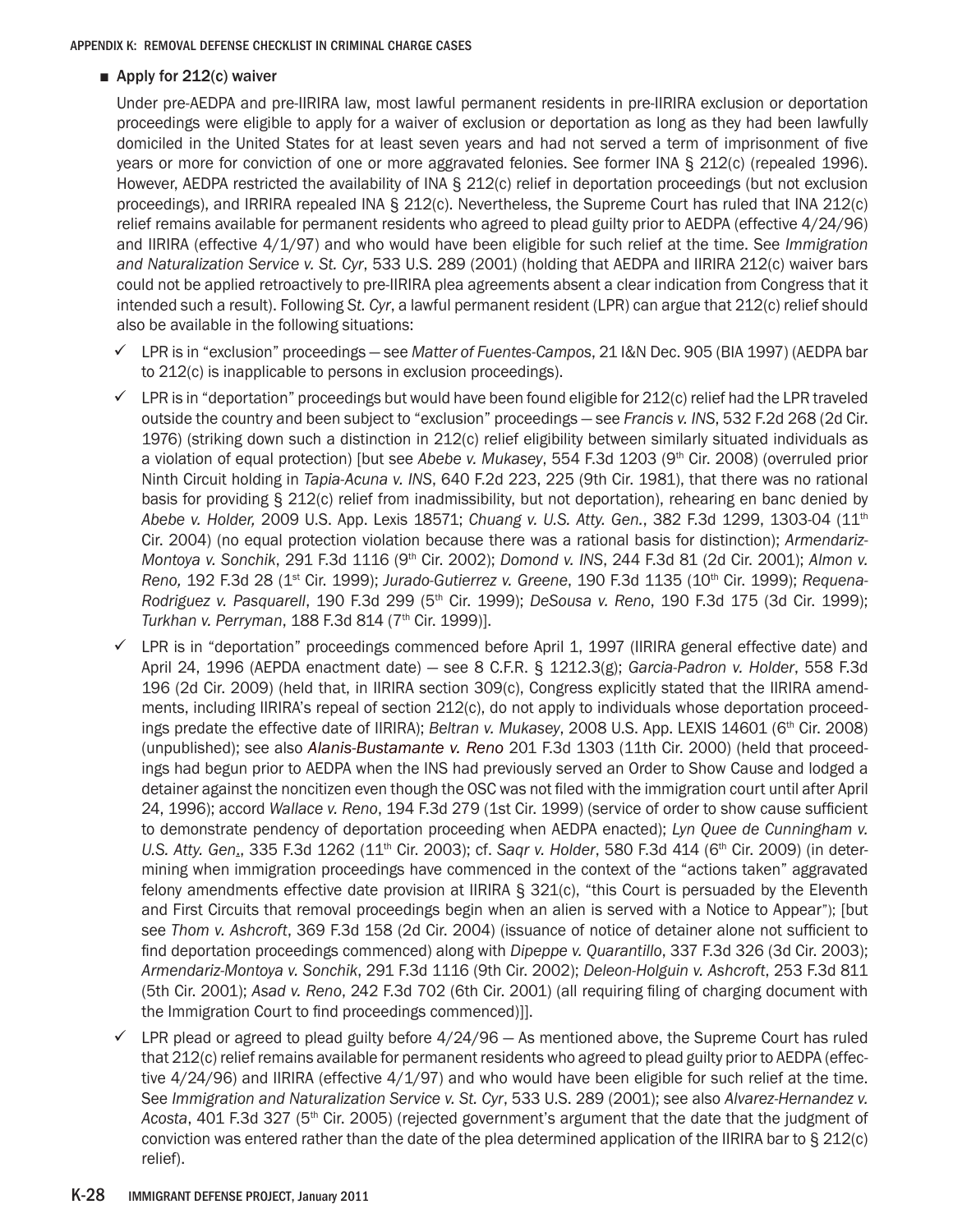- $\checkmark$  LPR did not plead or agree to plead guilty before 4/24/96, but the individual did do so before 10/1/96 and was not deportable at the time of the plea — Possible examples include individuals convicted of offenses now deemed "aggravated felonies" as a result of the changes made to the definition of aggravated felony in IIRIRA effective 10/1/96, but which would not have been deemed aggravated felonies under pre-IIRIRA law, such as a theft, burglary, or crime of violence with a prison sentence of less than five years — See *Maria v. McElroy*, 58 F. Supp. 2d 206 (E.D.N.Y. 1999), aff'd, *Pottinger v. Reno*, 2000 U.S. App. LEXIS 33521 (2d Cir. 2000) (unpublished opinion); see also *Cordes v. Gonzales*, 421 F.3d 889 (9<sup>th</sup> Cir. 2005) (finding, under Ninth Circuit case law, no violation of the statute under the presumption against retroactivity and no violation of due process, but finding equal protection violation), vacated as moot by *Cordes v. Mukasey*, 517 F.3d 1094 (2008) [; but see *Alvarez-Barajas v. Gonzales*, 418 F.3d 1050 (9th Cir. 2005) and *U.S. v. Velasco-Medina*, 305 F.3d 839 (9<sup>th</sup> Cir. 2002), cert. denied, 540 U.S. 1210 (2004) (finding no violation of presumption against retroactivity)].
- $\checkmark$  LPR did not have seven years of lawful domicile in the United States at the time of his or her pre-AEDPA or pre-IIRIRA agreement to plead guilty, but would otherwise have been eligible for 212(c) relief at the time and accrued seven years before entry of a final order of deportation or removal — See 8 CFR 1.1(p) (LPR status terminates only "upon entry of a final administrative order of exclusion or deportation"); 8 CFR 3.2(c) (1) ("motion to reopen proceedings for consideration or further consideration of an application for relief under section 212(c) ... may be granted if the alien demonstrates that he or she was statutorily eligible for such relief prior to the entry of the administratively final order of deportation"); *Alvarez-Hernandez v. Acosta*, 401 F.3d 327 (5th Cir. 2005) (found that LPR, at the time of his plea, would have been allowed to accrue additional time following his plea toward the total period of continuous domicile; therefore, the district court erred in finding that he had to have accrued seven years' lawful domicile at the time of his plea); see also J. Traci Hong, "Practice Advisory — St. Cyr and Accrual of Lawful Unrelinquished Domicile" (American Immigration Law Foundation, Washington, D.C., October 25, 2001), available at <www.ailf.org>.
- 9 LPR did not plead guilty before AEDPA or IIRIRA, but was convicted at trial and was not deportable or would have been eligible for 212(c) relief at the time that the LPR chose not to plead guilty — See *Lovan v. Holder*, 574 F.3d 990 (8th Cir. 2009) (followed Third Circuit decision in *Atkinson*); *Atkinson v. A.G.,* 479 F.3d 222 (3d Cir. 2007) (extended *Ponnapula* to case where individual not offered plea agreement prior to AEDPA/ IIRIRA); *Hem v. Maurer*, 458 F.3d 1185 (10<sup>th</sup> Cir. 2006) (concluded that a defendant who proceeded to trial but gave up his right to appeal when 212(c) relief was potentially available suffered retroactive effects under IIRIRA); *Ponnapula v. Ashcroft*, 373 F.3d 480 (3d Cir. 2004) (plea agreement offered but rejected prior to AEDPA/IIRIRA in potential reliance on availability of 212(c) relief); [but see *Canto v. Holder,* 593 F.3d 638 (7th Cir. 2010); *Kellermann v. Holder,* 592 F.3d 700 (6th Cir. 2010); *Ferguson v. U.S. Atty. Gen.*, 563 F.3d 1254 (11th Cir. 2009), cert. denied, 2010 U.S. LEXIS 2299 (2010); *Hernandez-Castillo v. Moore,* 436 F.3d 516 (5th Cir. 2006); *Rankine v. Reno*, 319 F.3d 93 (2d Cir. 2003), petition for rehearing denied, 2003 U.S. App. LEXIS 14474; *Dias v. INS*, 311 F.3d 456 (1st Cir. 2002); *Chambers v. Reno*, 307 F.3d 284 (4th Cir. 2002); *Armendariz-Montoya v. Sonchik*, 291 F.3d 1116 (9th Cir. 2002); but see also *Brooks v. Ashcroft*, 283 F.3d 1268 (11th Cir. 2002) (rejecting equal protection challenge to distinction between lawful permanent residents who are convicted after trial and those who plead guilty, but not reaching statutory interpretation issue of applicability of traditional presumption against retroactivity)]. In addition, an individual who was convicted after trial but gave up or may have given up the right to apply for 212(c) relief affirmatively before AEDPA/IIRIRA in reliance on the later availability of such relief may be able to seek 212(c) relief. See Carranza de Salinas v. Gonzales, 477 F.3d 200 (5<sup>th</sup> Cir. 2007) (followed Second Circuit decision in *Wilson*); *Wilson v. Gonzales,* 471 F.3d 111 (2d Cir. 2006) (remanded to the BIA, under *Restrepo*, for findings as to whether the individual gave up right to apply for 212(c) relief in reliance on ability to apply for such relief at a later date); *Restrepo v. McElroy*, 369 F.3d 627 (2d Cir. 2004); cf. *Hernandez de Anderson v. Gonzales*, 497 F.3d 927 (9<sup>th</sup> Cir. 2007) (individual may have applied for naturalization in reliance on the right to apply for suspension of deportation if denied naturalization).
- LPR was not convicted before AEDPA or IIRIRA either by plea or trial, but the individual's underlying criminal conduct occurred before AEDPA or IIRIRA — See concurring opinion of Judge Straub in *Zuluaga-Martinez v. INS*, 523 F.3d 365 (2d Cir. 2008) (suggesting review of precedents, such as the Second Circuit decision in *Domond v. INS*, 244 F.3d 81 (2d Cir. 2001), that require a showing of reliance on prior law in order to demonstrate impermissible retroactive effect under *Landgraf* step two and reject a finding of reasonable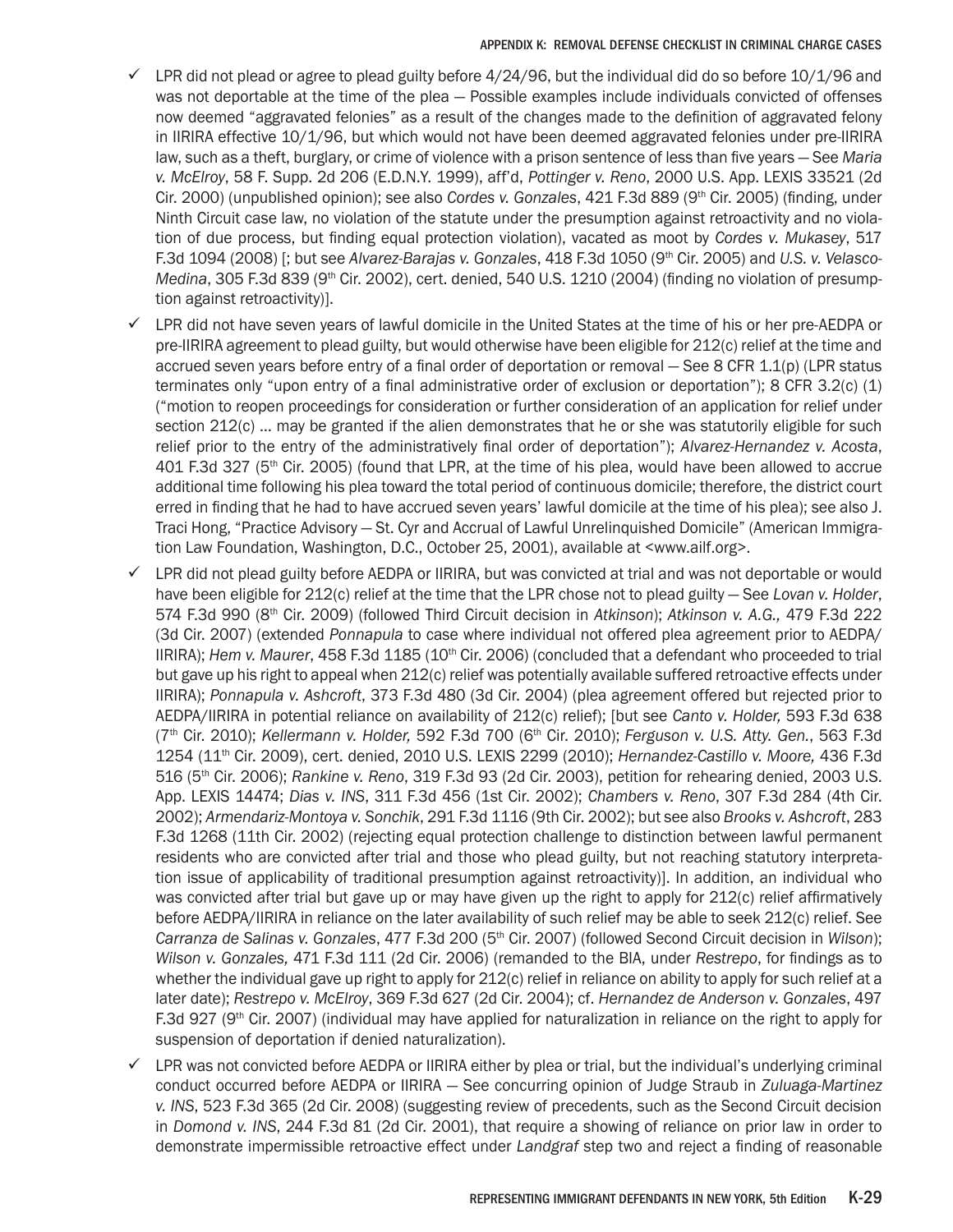reliance at the time of the criminal conduct); concurring opinion of Judge Rovner in *U.S. v. De Horta Garcia*, 519 F.3d 658 (7th Cir. 2008) ("the precedents that stand in De Horta Garcia's path may be incorrect and should be re-visited."); opinion of Judge Calabresi in *Thom v. Ashcroft*, 369 F.3d 158, 163 n.6 (2d Cir. 2004) ("judging on a clean slate, I would read the Supreme Court's seminal decision on civil retroactivity, *Landgraf*[] — at a minimum — to say that, where Congress has not made its intent clear, courts should presume that any civil statute that would be considered *ex post facto* in the criminal context was meant to apply prospectively only."); dissenting opinion of Judge Underhill in *Thom v. Ashcroft*, 369 F.3d 158, 168 n.2 (2d Cir. 2004) ("If it is, indeed, absurd to suggest that a person contemplating the commission of a crime considers the potential consequences of criminal conduct, then Congress and the Sentencing Commission surely are misguided in their attempts to deter crime through increased sentences. I respectfully suggest that it is far from absurd to believe the prospect of certain deportation, rather than possible deportation, might well deter a significant number of aliens from committing aggravated felonies."); dissenting opinion of Judge Goodwin in *Chambers v. Reno*, 307 F.3d 284 (4th Cir. 2002); *Garcia-Plascencia v. Ashcroft,* No. CV 04-1067-PA (D. Or. 2004) (holding that the date of offense, rather than the date of plea or conviction is the relevant date for retroactivity analysis); *Mohammed v. Reno*, 205 F. Supp.2d 39 (E.D.N.Y. 2002) (district court decision urging the U.S. Court of Appeals for the Second Circuit to reconsider its decision in *Domond*)); *Beharry v. Reno*, 183 F. Supp. 2d 584, 591 (EDNY 2002) ("*Domond* . . . should be reconsidered as the courts interpret and develop the Supreme Court's more recent immigration rulings and the requirements of international law."); *Pena-Rosario et al. v. Reno*, 83 F. Supp.2d 349 (E.D.N.Y. 2000), motion for reconsideration denied, 2000 WL 620207 (E.D.N.Y. 2000); *Maria v. McElroy*, 68 F. Supp. 2d 206 (E.D.N.Y. 1999), aff'd, 2000 WL 186477 (2d Cir. 2000) (unpublished opinion); *amicus curiae* brief of the New York State Defenders Association in *Zgombic v. Farquharson*, No. 00-6165 (2d Cir. 2000) available at <www. immigrantdefenseproject.org>; [but see U.S. v. De Horta Garcia, 519 F.3d 658 (7<sup>th</sup> Cir. 2008); Saravia-*Paguada v. Gonzales*, 488 F.3d 1122 (9th Cir. 2007); *Khan v. Ashcroft*, 352 F.3d 521 (2d Cir. 2003) (finding that the Second Circuit's prior decision in *Domond* remained good law despite *St. Cyr*); *Domond v. INS*, 244 F.3d 81 (2d Cir. 2001) (held, prior to the Supreme Court decision in *INS v. St. Cyr*, that the repeal of 212(c) relief could be applied in a case where only the criminal conduct and not the conviction preceded the repeal because "it cannot reasonably be argued that aliens committed crimes in reliance on a hearing that might possibly waive their deportation.")].

LPR has now served more than five years in prison based on his or her pre-AEDPA or pre-IIRIRA aggravated felony conviction(s), but the individual had not yet served five years at the time of his or her deportation or removal proceedings — See *Edwards v. INS*, 393 F.3d 299 (2d Cir. 2004) (found that, where petitioners accrued more than five years' imprisonment subsequent to the legally erroneous denial of their § 212(c) applications, an award of *nunc pro tunc* relief to allow them to apply for such relief was appropriate); *De Cardenas v. Reno,* 278 F.Supp.2d 284 (D. Ct. 2003) (remanding to the BIA for the entry of an order granting 212(c) relief nunc pro tunc based on the immigration judge's finding that she would have granted such relief in the original proceedings but for the BIA's prior erroneous interpretation of the law); *Mancheno Gomez v. Ashcroft,* 2003 U.S. Dist. LEXIS 10160 (EDNY 2003) (petitioner asserted right to seek 212(c) relief after only 15 months in prison and should not be denied review because an erroneous decision of the immigration judge allowed the five year time period to expire); *Hartman v. Elwood,* 255 F.Supp.2d 510 (E.D. Pa. 2003); *Falconi v. INS*, 240 F.Supp.2d 215 (EDNY 2002) (petitioner had not yet served five years at the time of the Immigration Judge decision erroneously finding petitioner ineligible for 212(c) relief); *Archibald v. INS*, 2002 U.S. Dist. LEXIS 11963 (E.D. Pa. 2002); *Bosquet v. INS*, 2001 U.S. Dist. LEXIS 13573 (SDNY 2001); *Webster v. INS*, 2000 U.S. Dist. LEXIS 21522 (D. Conn. 2000); *Lara v. INS*, No. 3:00CV24 (D. Conn. 2000); see also *Fejzoski v. Ashcroft* 2001 U.S. Dist. LEXIS 16889 (N.D. Ill. 2001) (rejected govt. claim of petitioner's ineligibility for 212(c) based on service of five years after issuance of the notice to appear for removal proceedings noting that the petitioner "may have a viable claim that it violated his due process rights for the INS to lie in the weeds waiting for the five year period to run before seeking removal"); *Snajder v. INS*, 29 F.3d 1203 (7th Cir. 1994); see also below "Raise estoppel or constitutional arguments;" [but see *Fernandes-Pereira v. Gonzales*, 417 F.3d 38 (1st Cir. 2005) (declining to follow Second Circuit decision in *Edwards* granting *nunc pro tunc* relief); *Velez-Lotero v. Achim, 414 F.3d 776 (7<sup>th</sup> Cir. 2005) (although petitioner had not served five* years at the time of his guilty plea or at the time of his first immigration judge hearing when he did not seek 212(c) relief, he had served five years by the time of his later motion to reopen to apply for 212(c) relief);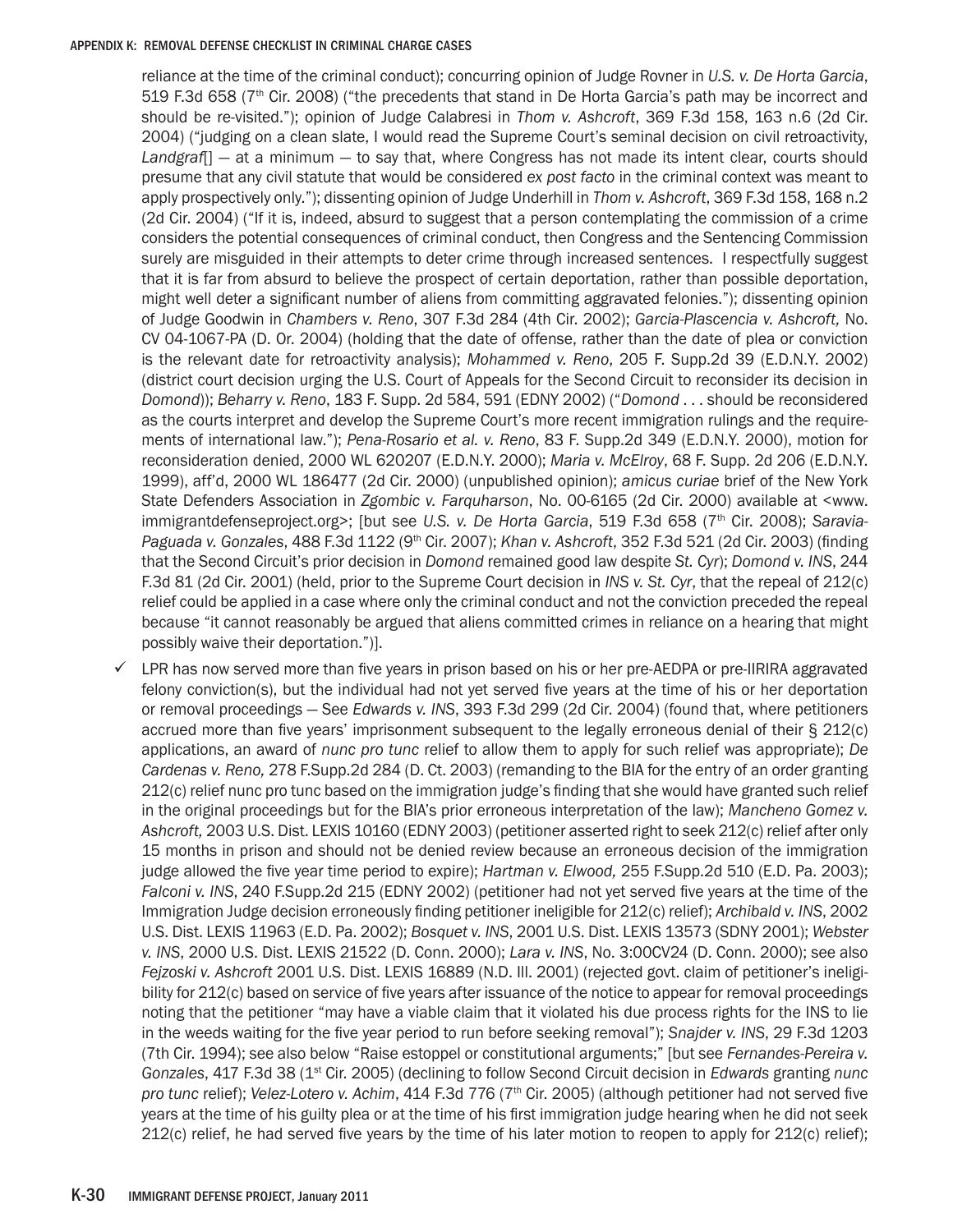*Brown v. Ashcroft,* 360 F.3d 346 (2d Cir. 2004) (petitioner had served five years before BIA issuance of final removal order, but had also served five years even prior to the Immigration Judge's decision)].

- $\checkmark$  LPR has now served more than five years in prison based on his or her pre-AEDPA or pre-IIRIRA aggravated felony conviction(s), but the individual had not served five years in a single term of imprisonment — See *Paulino-Jimenez v. INS,* 279 F.Supp.2d 313 (SDNY 2003); *Toledo-Hernandez v. Ashcroft,* 280 F.Supp.2d 112 (SDNY 2003) (BIA decisions vacated and remanded to the BIA for a determination on whether separate sentences of imprisonment could be aggregated for purposes of the five years served bar); see also *United States v. Figueroa-Taveras,* 228 F. Supp. 2d 428 (SDNY 2002), vacated on other grounds, 2003 U.S. App. LEXIS 13983 (2d Cir. 2003) [but see, e.g., *Herrera v. Giambruno*, 2002 U.S. Dist. LEXIS 19387 (SDNY 2002)].
- $\checkmark$  LPR has now served more than five years in prison based on his or her pre-AEDPA or pre-IIRIRA conviction of an aggravated felony, but the conviction occurred before 11/29/90, the enactment date of the Immigration Act of 1990 (IMMACT), including § 511, which added the five years served bar to the INA – See 8 C.F.R. 1212.3(f) (4) (ii) (applicable only to pre-1990 plea convictions); *Toia v. Fasano*, 334 F.3d 917 (9th Cir. 2003) (application of IMMACT § 511 to the pre-1990 plea conviction at issue in case was impermissibly retroactive under *St. Cyr*); see also *amici curiae* brief of the New York State Defenders Association, et al, in Bell *v. Ashcroft*, No. 03-2737 (2d Cir. 2004) available at <www.immigrantdefenseproject.org> [; but see *Perriello v. Napolitano*, 579 F.3d 135 (2d Cir. 2009); *Reid v. Holmes*, 323 F.3d 187 (2d Cir. 2003) (decisions that followed Second Circuit's pre-*St. Cyr* decision in *Buitrago-Cuesta v. INS*, 7 F.3d 291 (2d Cir. 1993) holding that IMMACT § 511(a) could be applied retroactively to noncitizens with pre-IMMACT trial convictions)].
- $\checkmark$  LPR is charged with deportability for criminal offense under deportation ground for which there is no exact counterpart inadmissibility (formerly, excludability) ground, but which could have triggered inadmissibility/ excludability had the person traveled abroad — see *Blake v. Carbone*, 489 F.3d 88 (2d Cir. 2007) (petitioners are eligible for 212(c) waiver if their particular aggravated felony offenses could form the basis of exclusion as a crime of moral turpitude); *Matter of Meza*, 20 I&N Dec. 257 (BIA 1991) (found eligibility for 212(c) in deportation proceedings for AF drug trafficking conviction even though there was no AF excludability ground since there was an excludability ground for drug offenses that would have encompassed the conviction at issue); see also Section 511(a) of the Immigration Act of 1990, Pub. L. No. 101-649, 104 Stat. 4978, 5052 (effective Nov. 29, 1990), which amended then INA section 212(c) to include that a section 212(c) waiver "shall not apply to an alien who has been convicted of an aggravated felony and has served a term of imprisonment of at least 5 years," implying that some aliens who have been convicted of an aggravated felony are eligible for a section 212(c) waiver, and 136 Cong. Rec. S6586, S6604 (daily ed. May 18, 1990) ("Section 212(c) provides relief from exclusion and by court decision from deportation… . This discretionary relief is obtained by numerous excludable and deportable aliens, including aliens convicted of aggravated felonies… ."); see also *Lovan v. Holder*, 574 F.3d 990, 993-96 (8th Cir. 2009) (where petitioner previously traveled abroad but was readmitted despite been inadmissible when the court found that the BIA would have considered him eligible for § 212(c) relief, *nunc pro tunc*, prior to the statute's repeal, "then it was an error of law in applying St. Cyr to deny him eligibility under former § 212(c) at this time"); see generally *Francis v. INS*, 532 F.2d 268 (2d Cir. 1976) (striking down a distinction in 212(c) relief eligibility between similarly situated individuals based on whether they traveled abroad as a violation of equal protection); [but see 8 C.F.R. 1212.3(f) (5) (requiring that the person be deportable or removable on a ground that has a statutory counterpart in the inadmissibility grounds) as interpreted by *Matter of Blake,* 23 I&N Dec. 722 (BIA 2005) and *Matter of Brieva-Perez*, 23 I&N Dec. 766 (BIA 2005) (requiring that the inadmissibility ground use "similar language" as the deportation ground sought to be waived; *De La Rosa v. U.S. Atty. Gen.*, 579 F.3d 1327 (11th Cir. 2009) (concluded that De la Rosa's conviction of the aggravated felony of sexual abuse of a minor does not have a statutory counterpart in the grounds of inadmissibility in § 212(a)), petition for cert. filed, No. 09-594 (U.S. Nov. 13, 2009); *Koussan v. Holder*, 556 F.3d 403 (6<sup>th</sup> Cir. 2009) ("212(c) relief is available to Koussan only if he can establish grounds of inadmissibility that are comparable to the ground of removal/deportation filed against him"), rehearing denied, 2008 U.S. App. LEXIS 11295 (2009); *Zamora-Mallari v. Mukasey*, 514 F.3d 679 (7<sup>th</sup> Cir. 2008) (petitioner were ineligible for waivers because immigration statute did not list convictions of sexual abuse of a minor offenses as a ground for exclusion), rehearing denied, 2008 U.S. App. LEXIS 8748 (2008); *Vue v. Gonzales,* 496 F.3d 858 (8th Cir. 2007) (Because aggravated felony crime of violence ground of deportation did not have a statutory counterpart in § 212(a), peti-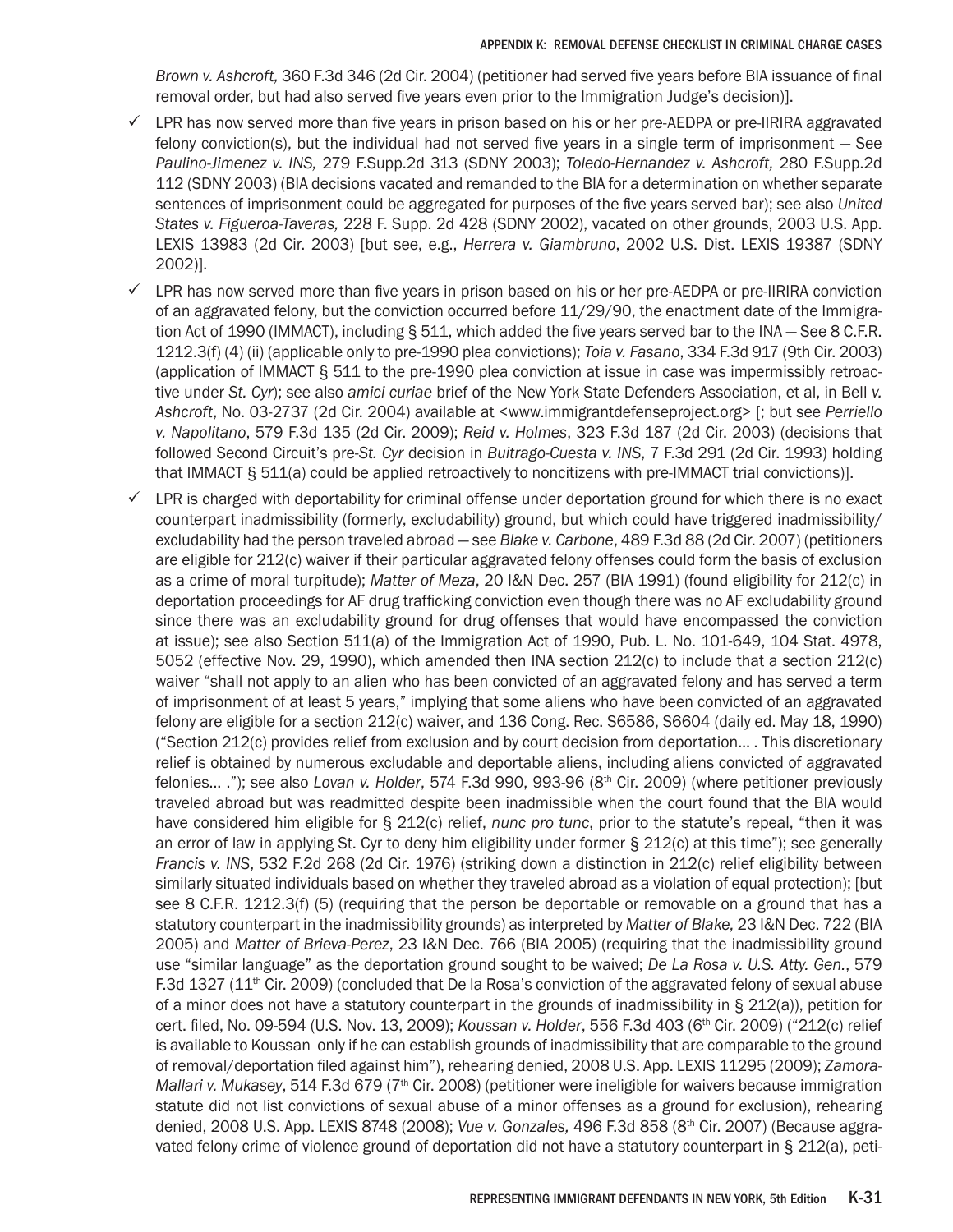tioner could not claim relief under 212(c)); *Vo v. Gonzales*, 482 F.3d 363, 366-70 (5th Cir. 2007); *Caroleo v. Gonzales,* 476 F.3d 158, 162 (3d Cir. 2007) ("In order for Caroleo to establish his eligibility for § 212(c) relief, he must demonstrate … that the basis for his removal has a 'statutory counterpart' ground for exclusion in INA § 212(a)"); *Valere v. Gonzales,* 473 F.3d 757, 762 (7th Cir. 2007) ("Because there is no statutory counterpart in § 212(a) for his crime of indecent assault of a minor, Valere is not similarly situated to an inadmissible, returning alien who is eligible to apply for § 212(c) relief"); *Kim v. Gonzales,* 468 F.3d 58, 63 (1st Cir. 2006) ("Congress never itself created waiver authority for those deported for aggravated felonies or crimes of violence … and Congress' own views on the subject of waivers are reflected in its repeal of section 212(c) in its entirety"); but see generally *Abebe v. Gonzales,* 493 F.3d 1092 (9th Cir. 2009) (overruled prior Ninth Circuit holding in *Tapia-Acuna v. INS*, 640 F.2d 223, 225 (9th Cir. 1981) that there was no rational basis for providing § 212(c) relief from inadmissibility, but not deportation; thus, because petitioner was not eligible for § 212(c) relief in the first place, the BIA did not violate his right to equal protection by finding him ineligible for § 212(c) relief), rehearing en banc denied by *Abebe v. Holder,* 2009 U.S. App. Lexis 18571]. However, regardless of whether there is such an equal protection argument, a lawful permanent resident immigrant who travels abroad after conviction but is nevertheless admitted may argue that he is eligible to seek 212(c) relief *nunc pro tunc* under the prior BIA decisions in *In re G-A-*, 7 I. & N. Dec. 274 (B.I.A. 1956), following *In re L*-, 1 I. & N. Dec. 1 (A.G. 1940). See *Lovan v. Holder*, 574 F.3d 990 (8th Cir. 2009) ("If the BIA would have made Lovan eligible for § 212(c) relief, *nunc pro tunc*, prior to the statute's repeal, then it was an error of law in applying St. Cyr to deny him eligibility under former § 212(c) at this time, and the agency should proceed to determine whether he warrants a § 212 waiver."); see also *Romero-Rodriguez v. Gonzales*, 488 F.3d 672, 677-79 (5th Cir. 2007) (remanded to the BIA because it failed to consider whether the alien was eligible for *nunc pro tunc* § 212(c) relief under the *In re L-* line of cases). In addition, if the individual is eligible to re-adjust to permanent residence and thereby avoid deportability, he or she may seek a 212(c) waiver to waive inadmissibility in connection with an application for adjustment of status. See *Matter of Azurin*, 23 I&N Dec. 695 (BIA 2005) and *Matter of Gabryelsky*, 20 I&N Dec. 750 (BIA 1993); see also *Drax v. Reno*, 338 F. 3d 98 (2d Cir. 2003) (noting that, even if an individual is not currently eligible for re-adjustment of status because an immigrant visa number is not immediately available, an immigration judge has discretion to continue proceedings for a reasonable length of time until an immigrant visa number is available).

 $\checkmark$  For a general discussion of these statutory interpretation arguments, see Nancy Morawetz, "Practice Advisory — Who Should Benefit from *St. Cyr*" (American Immigration Law Foundation, Washington, D.C., August 1, 2001). For a general discussion of possible constitutional arguments against government claims of ineligibility for 212(c) relief that are based on unfair treatment or irrational distinctions, see below "Raise estoppel or constitutional or international law arguments."

# ■ Apply for 240A(a) cancellation of removal

Some lawful permanent residents in removal proceedings may be eligible for cancellation of removal under INA 240A(a). In order to be eligible for this relief, a lawful permanent resident respondent would have to show the following:

- 1. Respondent has been an LPR for at least five years.
- 2. Respondent has resided in the United States continuously for seven years after having been admitted in any status.
- 3. Respondent has not been convicted of an aggravated felony (see above "Deny aggravated felony").

The aggravated felony bar precludes eligibility for many long-term lawful permanent residents. However, it may be possible to argue that certain convictions should not be deemed aggravated felonies. See above "Deny aggravated felony." In addition, in certain situations, it may be possible to argue that it violates due process for a conviction to be retroactively deemed an "aggravated felony" for this purpose if it was not an aggravated felony at the time of conviction. See concurring and dissenting opinions of Board members Rosenberg and Espinoza in *Matter of Yanez-Garcia*, 23 I&N Dec. 390 (BIA 2002) (finding retroactive application of a new administrative interpretation of what drug offenses constitute aggravated felonies to be contrary to due process); see below "Raise estoppel or constitutional arguments."

Another problem that may be encountered is that the IIRIRA provided that the required seven years' period of residence "shall be deemed to end when the alien is served a notice to appear … or when the alien has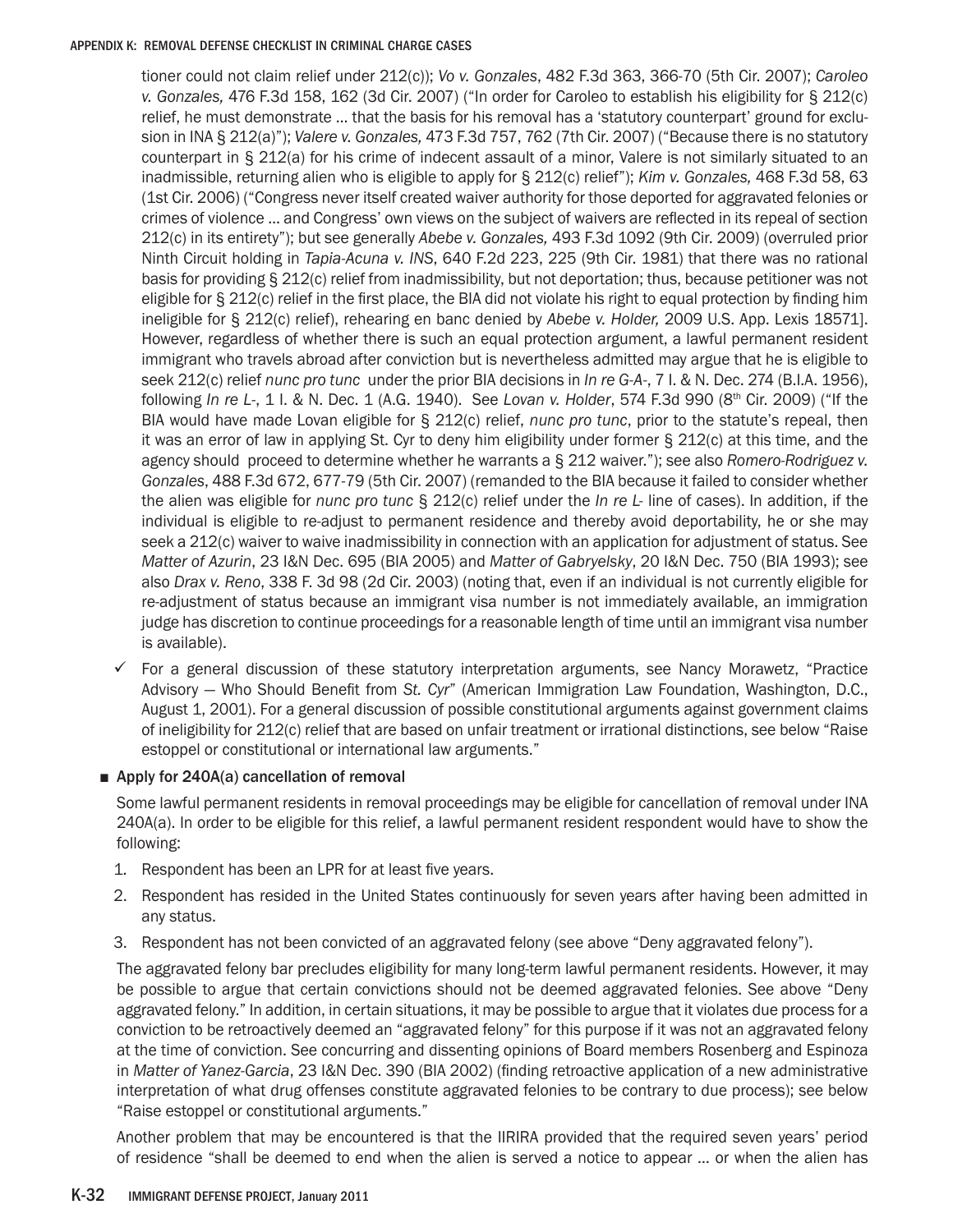committed an offense referred to in section 212(a) (2) that renders the alien inadmissible to the United States under section 212(a) (2) or removable from the United States under section 237(a) (2) ..., whichever is earliest." See INA 240A(d) (1). To the extent, however, that the DHS (formerly INS) is relying on the second clause of this clock-stopping rule to argue ineligibility for cancellation of removal — i.e., that the respondent had not resided in the United States for seven years prior to *commission of the offense* — the respondent may be able to make the following arguments:

- $\checkmark$  The respondent has continuously resided in the U.S. for at least seven years from the date of his first lawful admission to the U.S. to the date of the commission of the offense. The period of respondent's residence in the U.S. after admission on a nonimmigrant visa may be considered in calculating these 7 years. *Matter of Blancas-Lara*, 23 I&N Dec. 458 (BIA 2002).
- $\checkmark$  The respondent's parent has continuously resided in the U.S. for at least seven years after admission in any lawful status prior to the date of the respondent's commission of the offense. The period of respondent's parent's residence in the U.S. after admission may be considered in calculating these 7 years. See *Cuevas-Gaspar v. Gonzales*, 430 F. 3d 1013 (9th Cir. 2005) (parent's admission for permanent resident status was imputed to an unemancipated minor child residing with the parent); [but see *Matter of Ramirez-Vargas*, 24 I&N Dec. 599 (BIA 2008); *Augustin v. AG*, 520 F.3d 264 (3d Cir. 2008)].
- $\checkmark$  The "commission of offense" clock-stopping rule does not apply if the respondent did not commit an offense "referred to in section 212(a) (2)." If the respondent has committed an offense that makes him or her removable but not inadmissible from the United States, the respondent has not committed an offense "referred to in section 212(a) (2)" and, therefore, should not be subject to this part of the clock-stopping rule. This is because the phrase "removable from the United States under section 237(a) (2)" requires that the offense be one of those listed in section  $212(a)$  (2). Thus, for example, a firearm offense that comes within the firearm ground of deportability but which does not come within any ground of inadmissibility should not trigger this clock-stopping rule. See *Matter of Campos-Torres*, 22 I&N Dec. 1289 (BIA 2000); see also *Matter of Garcia*, 25 I&N Dec. 332 (BIA 2010) (Conviction for a single crime involving moral turpitude that qualifies as a "petty offense" is not for an "offense referred to in section  $212(a)(2)$ " for purposes of triggering the "stop-time" rule in section 240A(d)(1), even it renders the noncitizen removable under section 237(a)(2)(A)(i)); *Matter of Deanda-Romo*, 23 I&N Dec. 597 (BIA 2003) (stop-time rule does not apply until the second conviction where the first conviction was a "petty offense"); *Castillo-Cruz v. Holder*, 58 F.3d 1154, 1161-62 (9<sup>th</sup> Cir. 2009) (a "petty offense" conviction does not trigger the stop-time rule because such an offense does not make one inadmissible).
- $\checkmark$  The "commission of offense" clock-stopping rule does not apply to pre-IIRIRA offenses. Where the offense at issue pre-dated April 1, 1997, the general effective date of IIRIRA, the respondent may argue that the "commission of offense" part B of the INA 240A(d)(1) clock-stopping rule should not be applied retroactively to such a case. IIRIRA expressly specified the circumstances under which the clock should stop prior to the effective date of IIIRIRA, and those circumstances do not include persons seeking cancellation relief under 240A as enacted as part of IIRIRA. In IIRIRA § 309(c)(5), entitled "Transitional Rule With Regard to Suspension of Deportation," Congress specified that the rule would apply retrospectively to persons seeking suspension of deportation under the old law. [See *Tablie v. Gonzales,* 471 F.3d 60 (2d Cir. 2006) (transitional stop-time rule of INA 240A(d)(1) part B applies retroactively to stop accrual of the seven years of continuous residence required under INA 240A(a)(2)); *Peralta v. Gonzales*, 441 F.3d 23 (1st Cir. 2006); *Okeke v. Gonzales*, 407 F. 3d 585 (3d Cir. 2005)]. No such retrospective provision was included with respect to persons seeking cancellation of removal. Furthermore, when Congress revisited the clock stop rule in section 203 of NACARA, it made clear that the retrospective provision applied only to deportation cases under the old law — thereby requiring those who enjoyed the benefits of more generous suspension rules under the old law to accept the less generous clock stop rule of the new law. Section 203 of NACARA further provides that when a person is moved from deportation proceedings into removal proceedings "paragraphs (1) and (2) of section 240A(d) of the Immigration and Nationality Act shall not apply. ..." This provision makes clear that the retrospective application of the clock stop rule was limited to those seeking suspension under the old law. Furthermore, to the extent that there is any ambiguity, the general rule against retroactive application of new rules applies. See *Landgraf v. USI Film Products*, 511 U.S. 244 (1994), Under *Landgraf* step two, the Supreme Court held that, absent an explicit statement of retroactivity, a statute should apply prospectively only. Thus, under either *Landgraf* step one or step two, the "commis-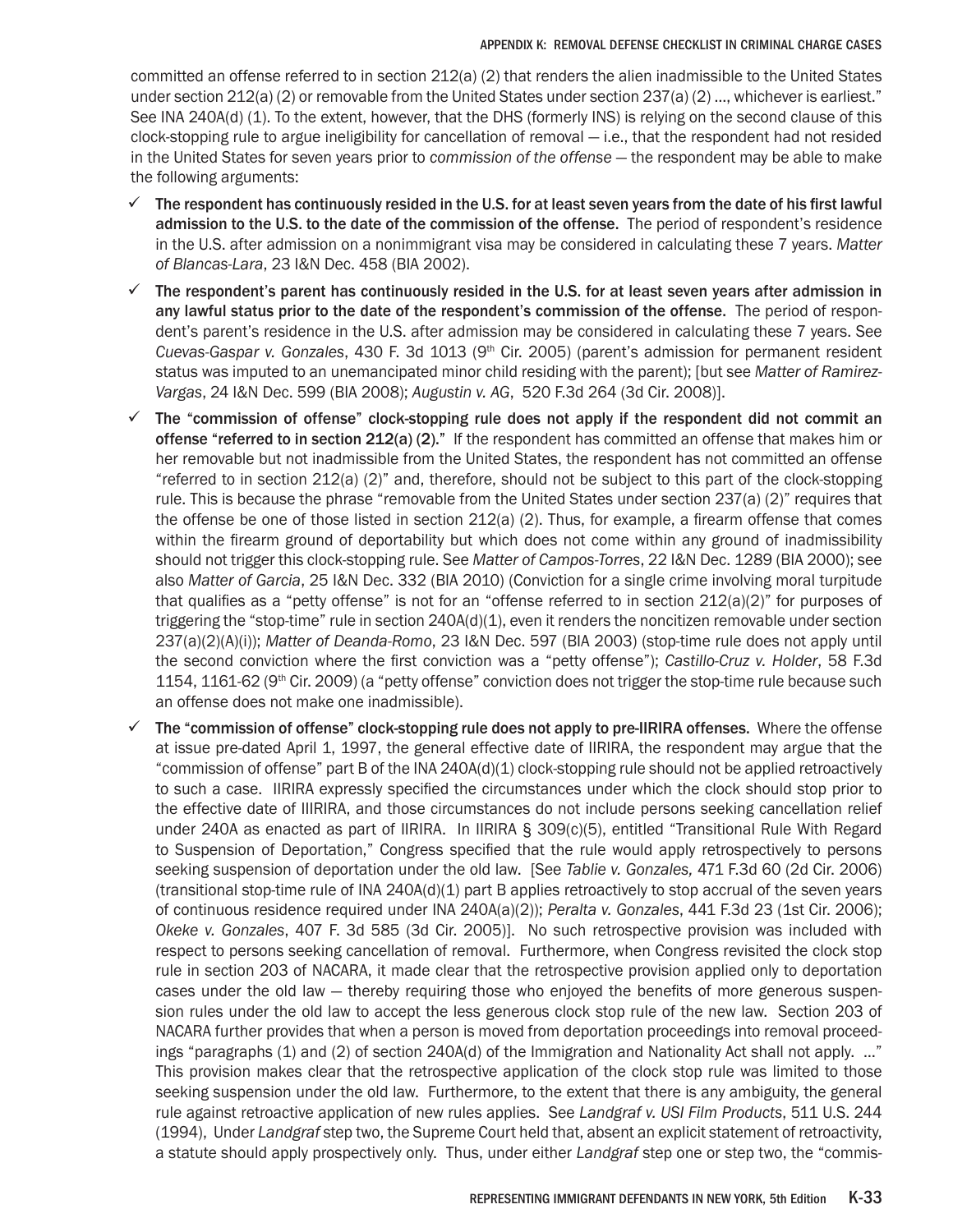sion of offense" clock-stopping rule should not be applied retroactively to an individual whose criminal offense predated the general effective date of IIRIRA. See *Sinotes-Cruz v. Gonzales,* 469 F.3d 1190 (9th Cir. 2006) (permanent stop-time rule of INA 240A(d)(1) part B does not apply retroactively under *Langdraf* step two to stop accrual of the seven years of continuous residence required under INA 240A(a)(2)); see also dissenting opinion of Judge Straub in *Zuluaga-Martinez v. INS*, 523 F.3d 365 (2d Cir. 2008) (suggesting that requiring a showing of reliance on prior law in order to demonstrate impermissible retroactive effect under *Landgraf* step two should be reviewed); *Mulholland v. Ashcroft*, 2004 U.S. Dist. LEXIS 21426 (E.D.N.Y. 2004); *Generi v. Ashcroft*, 2004 U.S. Dist. LEXIS 6396 (W.D. Mich. 2004); *Henry v. Ashcroft*, 175 F.Supp.2d 688 (SDNY 2001); see generally Nancy Morawetz, "Rethinking Retroactive Deportation Laws and the Due Process Clause," 73 N.Y.U. L. Rev. 97, 151-154 (April 1998) (reviews legislative history supporting the argument that Congress did not intend for this part of the clock-stopping rule to be applied retroactively); [but see *Matter of Robles,* 24 I&N Dec. 22 (BIA 2006) (applying stop-time rule part B retroactively to a pre-IIRIRA offense); *Matter of Perez*, 22 I&N Dec. 689 (BIA 1999) (holding that Congress intended retroactive application without any discussion of the negative implication and legislative history referenced above); *Zuluaga-Martinez v. INS*, 523 F.3d 365 (2d Cir. 2008) (held that retroactive application of permanent stoptime rule is not impermissible under *Langdraf* step two as the rule did not change the consequence of the petitioner's criminal act because commission of the crime immediately placed the petitioner in a category of persons eligible upon conviction for deportation without eligibility for cancellation and therefore settled expectations were not disrupted); *Valencia-Alvarez v. Gonzales*, 469 F. 3d 1319 (9th Cir. 2006) (applying clock stop rule where eligibility for discretionary relief had not "vested"); *Heaven v. Gonzales*, 473 F.3d 167 (5th Cir. 2006) (presuming that application of clock stop rule to deportation cases involving suspension relief requires application to cancellation of removal cases for LPRs).

 $\checkmark$  The "commission of offense" clock-stopping rule does not apply if the respondent has resided in the United States continuously for 7 years after commission of the offense. The clock-stop rule speaks of events such as commission of the offense and service of the notice to appear for removal proceedings — that are deemed to end "any" period of continuous residence. See INA 240A(d) (1). This language indicates that an individual may accrue the required seven years of residence between events, e.g., after commission of the offense but before the DHS (formerly INS) served the notice to appear. Cf. *Matter of Cisneros-Gonzales*, 23 I&N Dec. 668 (BIA 2004) (for purposes of the analogous requirement of ten years of continuous physical presence for INA 240A(b) cancellation of removal (see below), individual who was deported and illegally reenters U.S. can begin to accrue a new period of physical presence beginning on the date of his return); *Okeke v. Gonzales*, 407 F.3d 585 (3d Cir. 2005) (individual who departs the U.S. after committing offense triggering inadmissibility and legally reenters can begin to accrue a new period of physical presence beginning on the date of his return); [but cf. *Matter of Mendoza-Sandino*, 22 I&N Dec. 1236 (BIA 2000) (noncitizen may not accrue the requisite seven years of continuous physical presence required for INA 240A(b) predecessor relief of suspension of deportation *after* service of the charging document); *Briseno-Flores v. Atty. Gen. of the U.S.*, 492 F.3d 226 (3d Cir. 2007) (deferring to BIA decision in *Mendoza-Sandino*);].

### ■ Apply for 240A(b) cancellation of removal / suspension of deportation

Some individuals in removal proceedings may be eligible for cancellation of removal under INA 240A(b). Under INA  $240A(b)(1)(A)$  thru (D), a noncitizen respondent would have to show the following:

- 1. Respondent has been physically present in the U.S. for a continuous period of not less than ten years (see discussion above of comparable seven years' continuous residence requirement for INA 240A(a) relief).
- 2. Respondent has been a person of good moral character during such period.
- 3. Respondent has not been convicted of an offense under INA section 212(a) (2) (criminal inadmissibility grounds), 237(a) (2) (criminal deportability grounds), or 237(a) (3) (failure to register, document fraud, and falsely claiming citizenship).
- 4. Respondent establishes that removal would result in exceptional and extremely unusual hardship to the noncitizen's spouse, parent, or child, who is a U.S. citizen or lawful permanent resident.

The INA 212(a) (2) and 237(a) (2) criminal ground bars preclude eligibility for many noncitizens convicted of crimes in their past. However, it may be possible to argue that certain convictions do not fall within these inadmissibility or deportability grounds. See, e.g., *Matter of Pedroza*, 25 I. & N. Dec. 312 (BIA 2010) (held that a noncitizen's conviction for a crime involving moral turpitude was not "described under" either section 212(a)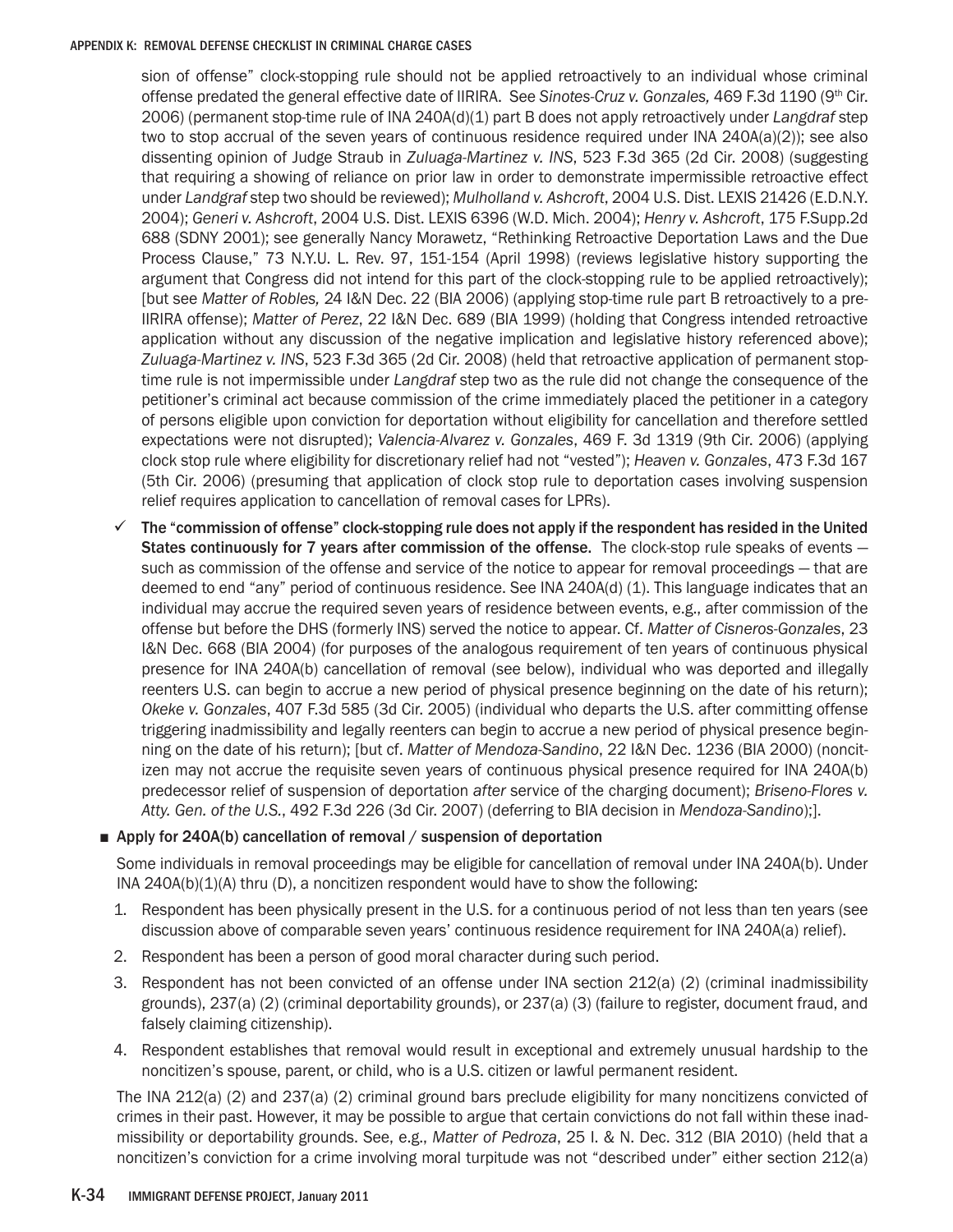(2) or 237(a)(2)(A)(i) of the Act where the maximum possible sentence for his crime was less than 1 year and he was sentenced to 10 days in jail, so it did not render him ineligible for cancellation of removal under section 240A(b)(1)(C) of the Act); *Matter of Gonzalez-Silva*, 24 I&N Dec. 218 (BIA 2007) (held that an offense can be one "described under" section 237(a)(2)(E)(i) (domestic violence-related offenses) only if the conviction for that offense occurred after the September 30, 1996, effective date of that section); *Matter of Garcia-Hernandez*, 23 I. & N. Dec. 590, 593 (BIA 2003) (held that, for purposes of determining eligibility for cancellation for certain nonpermanent residents, the language of section  $240A(b)(1)(C)$  of the Act, "convicted of an offense under section 212(a)(2)," does not encompass a crime involving moral turpitude that was subject to the "petty offense" exception, because the plain language of the statute referenced the entirety of section  $212(a)(2)$ , including the petty offense aspect); [but see *Matter of Cortez*, 25 I. & N. Dec. 301 (BIA 2010) (held that a noncitizen's conviction of a crime involving moral turpitude that was punishable by a sentence to imprisonment for a year was therefore "described under" section 237(a)(2), even though the crime was not committed within five years of admission as required for deportability under 237(a)(2), explaining that in determining which offenses are "described under" sections 212(a)(2), 237(a)(2), and 237(a)(3), only language specifically pertaining to the criminal offense, such as the offense itself and the sentence imposed or potentially imposed, should be considered); *Matter of Almanza*, 24 I&N Dec. 771 (BIA 2009) (rejecting the respondent's argument that because he was an "arriving alien" charged with inadmissibility under section 212(a)(6)(a)(i), his offense could not be considered "described under" section 237(a)(2), following the Ninth Circuit decision in *Gonzalez-Gonzalez v. Ashcroft*); *Vazquez-Hernandez v. Holder*, 590 F.3d 1053 (9th Cir. 2010) (finding an inadmissible noncitizen ineligible for cancellation of removal under section 240A(b)(1)(C) because his conviction was "described under" section 237(a)(2)(E)(i) (deportability ground for domestic-related offenses)); *Gonzalez-Gonzalez v. Ashcroft*, 390 F.3d 649 (9<sup>th</sup> Cir. 2004) (holding that a noncitizen is statutorily ineligible for cancellation of removal under section  $240A(b)(1)(C)$  if the noncitizen is convicted of an offense described in either  $212(a)(2)$  or  $237(a)(2)$ regardless of the noncitizen's status as inadmissible or deportable)]. In addition, these criminal ground bars did not apply under pre-IIRIRA law. See former INA § 244(a) (1) (repealed 1996). Thus, an individual with a pre-1996 conviction may argue that Congress did not clearly state in IIRIRA that it intended for these new restrictions to be applied retroactively to pre-1996 convictions. See *Hernandez de Anderson v. Gonzales*, 497 F.3d 927 (9<sup>th</sup> Cir. 2007) (finding impermissible retroactive application of the repeal of suspension of deportation where the petitioner may have applied for naturalization in reliance on the right to apply for suspension of deportation if denied naturalization); *Lopez-Castellanos v. Gonzales*, 437 F.3d 848 (9<sup>th</sup> Cir. 2006) ("[t]o deprive Lopez-Castellanos of eligibility for discretionary relief would produce an impermissible retroactive effect for aliens who, like Lopez-Castellanos, were eligible for [suspension of deportation] at the time of the plea"). This argument is similar to those available to argue for continued eligibility for old 212(c) relief for lawful permanent resident immigrants with pre-1996 convictions. See above "Apply for 212(c) waiver".

# ■ Apply for adjustment of status

Some individuals in removal proceedings may be eligible to apply for adjustment of their status to lawful permanent residence as a defense to criminal charge removal. See INA 245. This may include an individual who is already a lawful permanent resident but for whom it may be advantageous to re-adjust their status in order to wipe the slate clean and avoid a criminal ground of deportability that does not make the individual inadmissible, e.g., firearm offense that does not constitute a crime involving moral turpitude. See *Matter of Rainford*, 20 I&N 598 (BIA 1992). A lawful permanent resident immigrant may seek a 212(c) waiver to waive a ground of inadmissibility in connection with an application for re-adjustment of status. See *Matter of Azurin*, 23 I&N Dec. 695 (BIA 2005) and *Matter of Gabryelsky*, 20 I&N Dec. 750 (BIA 1993); see also *Drax v. Reno*, 338 F. 3d 98 (2d Cir. 2003) (noting that, even if an individual is not currently eligible for re-adjustment of status because an immigrant visa number is not immediately available, an immigration judge has discretion to continue proceedings for a reasonable length of time until an immigrant visa number is available).

# ■ Apply for 212(h) waiver of inadmissibility

Some individuals in removal proceedings, who are applying for admission or eligible for adjustment of status (see above) and who are not inadmissible due to conviction or admission of a drug offense (other than a single offense of simple possession of 30 grams or less of marijuana), may be able to apply for a 212(h) waiver of other criminal inadmissibility as a defense to criminal charge removal. See INA 212(h). An individual convicted of a drug paraphernalia offense relating to possession of 30 grams or less of marijuana may be found eligible. See *Escobar-Barraza v. Mukasey*, 519 F.3d 388 (7<sup>th</sup> Cir. 2008) (petitioner was eligible for consideration of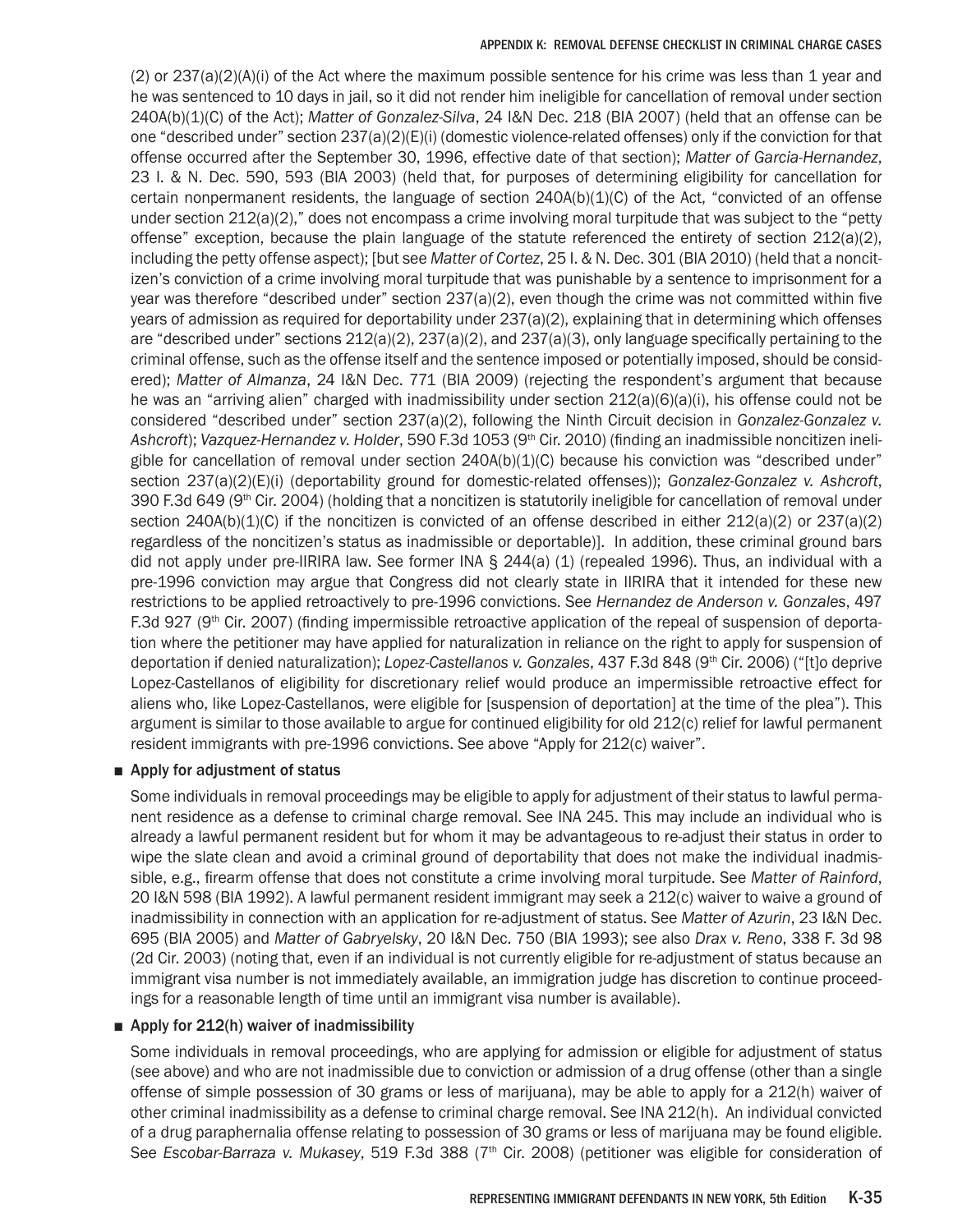212(h) waiver because his Nevada conviction for possessing one pot pipe related to single offense of simple possession of 30 grams or less of marijuana.). For when one can argue that a drug conviction that has been vacated or expunged is not a "conviction" for immigration purposes; see above "Deny 'Conviction'".

An individual who is a lawful permanent resident seeking readmission after a trip abroad may also seek a 212(h) waiver of criminal inadmissibility without needing to be eligible to apply for readjustment of status. In addition, a lawful permanent resident may seek a 212(h) waiver to waive deportability based on an offense that is also covered by an inadmissibility ground. See *Yeung v. INS*, 76 F.3d 337 (11th Cir. 1995); [but see *Klementanovsky v. Gonzales*, 501 F.3d 788, 791-94 (7th Cir. 2007)]. However, in IIRIRA, Congress amended 212(h) to provide that a lawful permanent resident must have lawfully resided continuously in the United States for a period of not less than seven years immediately preceding the date of initiation of removal proceedings and must not have been convicted of an aggravated felony. See INA 212(h) (last paragraph). Nevertheless, a lawful permanent resident who was not "admitted" to the U.S. as a lawful permanent resident but adjusted to LPR status may be able to avoid these bars on 212(h) relief. See *Martinez v. Mukasey*, 519 F.3d 532 (5<sup>th</sup> Cir. 2008) (individual who has adjusted to LPR status is not barred under 212(h) aggravated felony bar for those previously "admitted" as an LPR); cf. *Aremu v. Department of Homeland Security*, 450 F.3d 578 (4th Cir. 2006) (BIA impermissibly interpreted "the date of admission" in § 237 (a) (2) (A) (i) to include the date on which Shanu's status was adjusted); *Zhang v. Mukasey*, 509 F.3d 313 (6th Cir. 2007); *Abdelqadar v. Gonzales*, 413 F.3d 668 (7th Cir. 2005); *Shivaram v. Ashcroft*, 360 F.3d 1142 (9th Cir. 2004); [but cf. *Matter of Shanu*, 23 I&N Dec. 754 (BIA 2005) (holding that (1) the date of adjustment of status qualifies as "the date of admission" under § 1227(a) (2) (A) (i), and that (2) where there is more than one potential date of admission, *any* such date qualifies as "*the* date of admission" under that provision); and, on issue of what constitutes the "date of admission" when the individual has never been "admitted," but see *Matter of Koljenovic*, 25 I&N Dec. 219 (BIA 2010) ("Martinez did not consider whether the same rule would apply in a case like the respondent's where the alien was not previously admitted"); cf. *Ocampo-Duran v. Ashcroft*, 254 F.3d 1133, 1135 (9<sup>th</sup> Cir. 2001) (concluding that in such circumstance date of adjustment qualifies as "date of admission"); *Matter of Rosas-Ramirez,* 22 I&N Dec. 616 (BIA 1999) (same)]. In addition, these bars on lawful permanent resident eligibility for the 212(h) waiver are subject to equal protection challenge. See *Roman v. Ashcroft*, 181 F. Supp.2d 808 (N.D. Ohio 2002), reversed on other grounds, 2003 U.S. App. LEXIS 16537 (6th Cir. 2003); *Song v. INS*, 82 F.Supp.2d 1121 (C.D.Cal. 2000); see also below "Raise estoppel or constitutional arguments — Equal Protection;" [but see *Taniguchi v. Schultz*, 303 F.3d 950 (9th Cir. 2002); *DeLeon-Reynoso v. Ashcroft*, 293 F.3d 633 (3d Cir. 2002); *Jankowski-Burczyk v. INS*, 291 F.3d 172 (2d Cir. 2002); *Lukowski v. INS*, 279 F.3d 644 (8th Cir. 2002); *Moore v. Ashcroft*, 251 F.3d 919 (11th Cir. 2001); *Lara-Ruiz v. INS*, 241 F.3d 934 (7th Cir. 2001)].

### ■ Apply for 209(c) waiver of inadmissibility

Refugees or asylees who are in removal proceedings, who are eligible for refugee/ asylee adjustment of status and who are not inadmissible based on reason to believe they are a drug trafficker, may be able to apply for a 209(c) waiver of inadmissibility as a defense to criminal charge removal. See INA 209(c) and 209 generally; see also *Matter of K-A-,* 23 I&N Dec. 661 (BIA 2004) (asylee adjustment); *Matter of H-N-*, 22 I&N Dec. 1039 (BIA 1999) (refugee adjustment). Refugees or asylees who have already adjusted to permanent resident status may argue that they retained refugee/asylee status and should still be eligible for a 209(c) waiver in connection with an application for re-adjustment of status. Cf. *Smriko v. Ashcroft*, 387 F.3d 279 (3d Cir. 2004) (calling plausible the petitioner's argument that, after he adjusted to permanent resident status, his refugee status, unless formally terminated, coexists with LPR status) [; but see *Saintha v. Mukasey*, 516 F.3d 243 (4<sup>th</sup> Cir. 2008) ("it is logical to conclude that an alien … who has previously acquired permanent resident status but was later rendered removable … is ineligible to acquire LPR status again under § [209]); *Gutnick v. Gonzales,* 469 F.3d 683 (7th Cir. 2006)].

# ■ Apply for asylum

Individuals in removal proceedings who fled or fear persecution in their country of nationality may be able to apply for asylum as a defense to criminal charge removal. See INA 208. Asylum is generally barred to an individual who, having been convicted of a "particularly serious crime," constitutes "a danger to the community of the United States." See INA 208(b) (2) (A) (ii). For asylum purposes, an individual convicted of an aggravated felony is deemed by statute to have been convicted of a particularly serious crime. See INA 208(b) (2) (B) (i). If the individual has not been convicted of an aggravated felony, or if it is not clear that the conviction is an aggravated felony, one can argue that the decision-maker determining whether an offense is a "particularly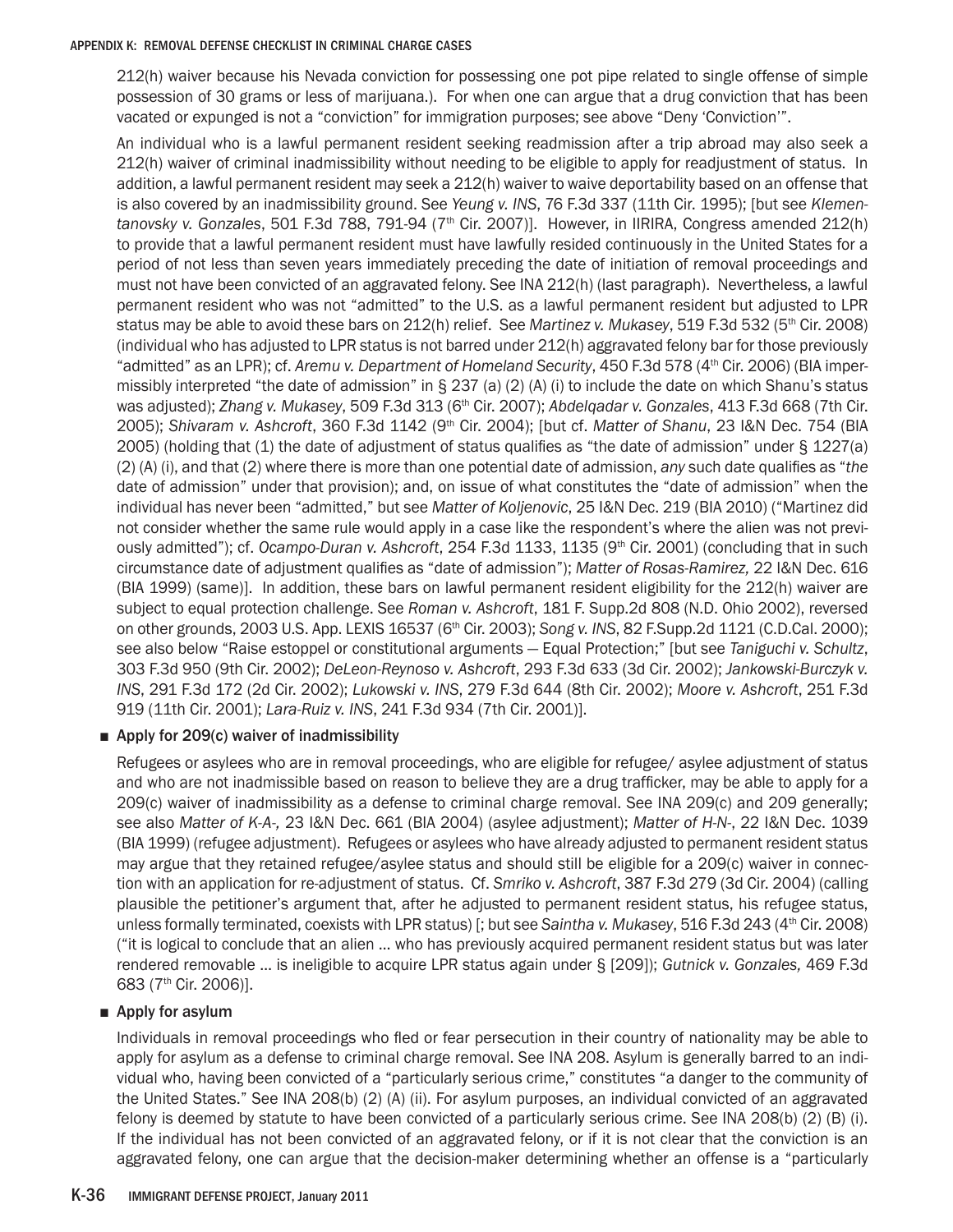serious crime" should look to the term's international law origins and international law sources, which set a minimum standard when they define a "serious" offense as a "capital crime or a very grave punishable act." See discussion below under "Apply for withholding of removal." In addition, although the BIA has indicated that the determination of whether an alien poses a danger to the community is subsumed within the analysis of whether the crime is "particularly serious," there is some support for nevertheless arguing — in the hope of a future change in this interpretation — that the decision-maker must make a separate determination that the noncitizen is actually "a danger to the community." See discussion below under "Apply for withholding of removal." It may also be possible to argue that the particularly serious crime asylum bar should not apply to pre-1990 convictions. See *Kankamalage v. INS*, 335 F.3d 858, 860, 863 (9th Cir. 2003) (immigration regulation promulgated in 1990, which made aliens convicted of "a particularly serious crime" ineligible for asylum, did not apply retroactively to an alien who pled guilty to robbery in 1988).

### ■ Apply for withholding of removal

Individuals in removal proceedings whose life or freedom would be threatened in the country of removal may be able to apply for withholding of removal as a defense to criminal charge removal. See INA 241(b)(3). Withholding of removal is generally barred to an individual who, having been convicted of a "particularly serious crime," is "a danger to the community of the United States." See INA 241(b)(3)(B)(ii). For withholding of removal purposes, however, an individual convicted of an aggravated felony or felonies is deemed by statute to have been convicted of a particularly serious crime only if he or she has been sentenced to an aggregate term of imprisonment of at least five years. See INA 241(b)(3)(B). A noncitizen sentenced to less than five years' imprisonment may be determined to have been convicted of a particularly serious crime only after an individual examination of (i) the nature of the conviction; (ii) the circumstances and underlying facts for the conviction; (iii) the type of sentence imposed; and (iv) whether the type and circumstances of the crime indicate that the individual will be a danger to the community. See *Matter of Frentescu*, 18 I&N Dec. 244 (BIA 1982); *Steinhouse v. Ashcroft*, 247 F.Supp.2d 201 (D.Conn. 2003) (remanding case to BIA for failure to examine whether the type and circumstances of the crime indicated that the individual would be a danger to the community)[; but see *Matter of N-A-M-,* 24 I. & N. Dec. 336 (B.I.A. 2007) ("We note that our approach to determining whether a crime is particularly serious has evolved since the issuance of our decision in *Matter of Frentescu, ...* . For example, once an alien is found to have committed a particularly serious crime, we no longer engage in a separate determination to address whether the alien is a danger to the community. … [T]he proper focus for determining whether a crime is particularly serious is on the nature of the crime and not the likelihood of future serious misconduct."); *Ursu v. INS*, *20 Fed. Appx. 702* (9th Cir. 2001) (holding that the determination of whether a crime qualifies as particularly serious requires a three-part examination and does not include the inquiry as to whether the individual will be a danger to the community)].

Although the BIA has indicated that the determination of whether an alien poses "a danger to the community" is subsumed within the analysis of whether the crime is "particularly serious," see *Matter of Carballe*, 19 I. & N. Dec. 357 (BIA 1986) ("If it is determined that the crime was a "particularly serious" one, the question of whether the alien is a danger to the community of the United States is answered in the affirmative. We do not find that there is a statutory requirement for a separate determination of dangerousness focusing on the likelihood of future serious misconduct on the part of the alien"); *Ahmetovic v. I.N.S.,* 62 F.3d 48, 53 (2d Cir. 1995) (collecting cases in which this "interpretation conflating the two requirements has been accepted by every circuit court that has considered the issue"), there is some support for nevertheless arguing — in the hope of a future change in this interpretation — that the decision-maker must make a separate determination that the noncitizen is actually "a danger to the community." See concurring opinion of Judge Henry in *N-A-M v. Holder*, 587 F.3d 1052 (10<sup>th</sup> Cir. 2009) ("To accept the BIA's recent contention that the "danger to the community" inquiry is subsumed within the "particularly serious" offense inquiry seems to run afoul of the clear language of the statute. The statute mentions both a "danger to the community" inquiry and a "particularly serious" offense inquiry; ignoring one of those inquiries does not give full effect to the meaning to the statute."); see also *Ahmetovic v. I.N.S.,* 62 F.3d at 52 ("we are … troubled by the BIA's failure to give separate consideration to whether [petitioner] is a 'danger to the community.'") In addition, international law supports reading the statute to require a separate finding of dangerousness. See concurring opinion of Judge Henry in *N-A-M v. Holder*, 587 F.3d 1052 (10<sup>th</sup> Cir. 2009) ("[A] wealth of persuasive authority reveals that under both the Convention and the Refugee Act implementing the Convention, the 'decisive factor is not the seriousness or categorization of the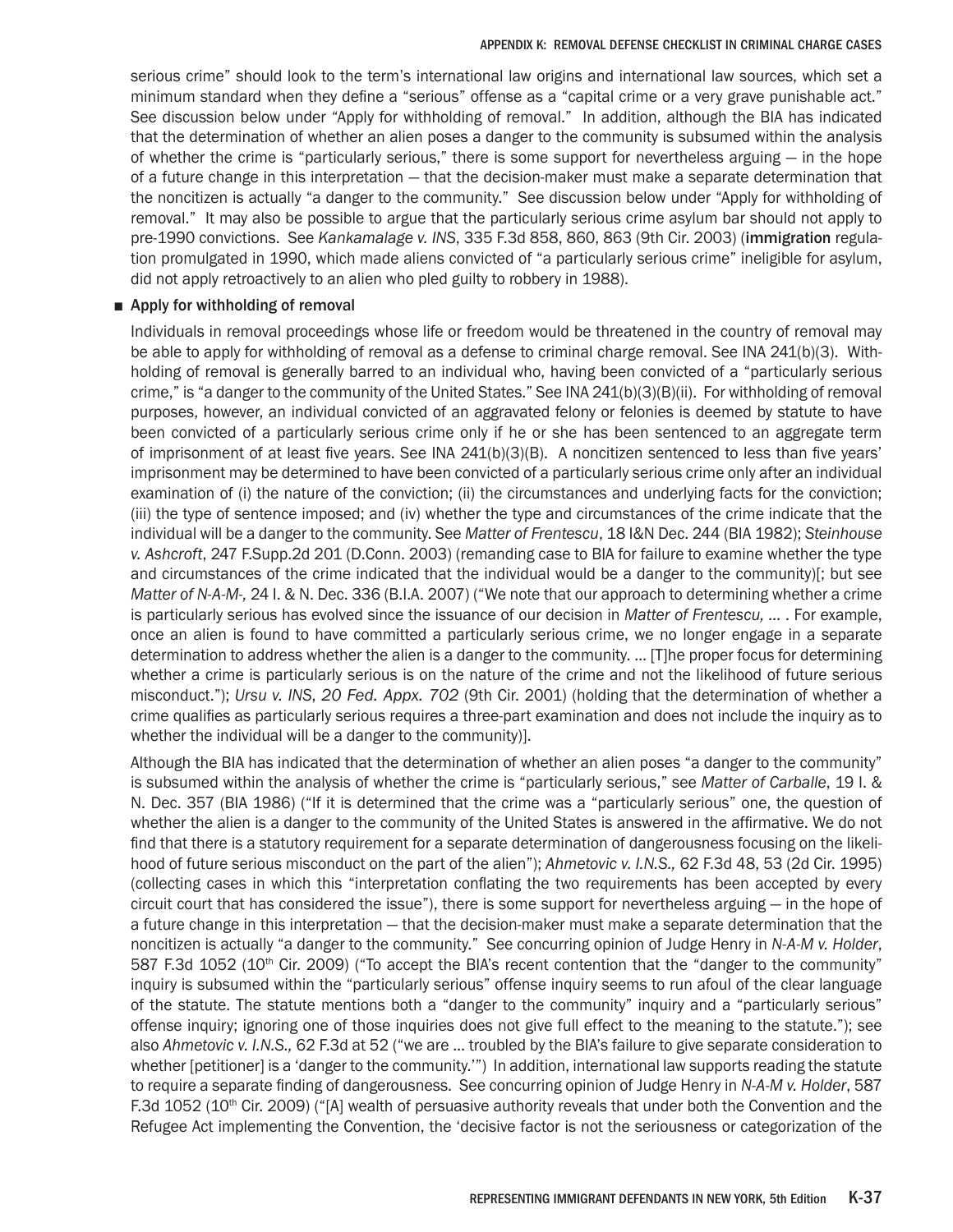crime that the refugee has committed, but, rather, whether the refugee, in light of the crime and conviction, poses a *future* danger to the community.'").

The "particularly serious crime" inquiry should not go beyond the record of conviction and sentencing information. See *Matter of L-S-*, 22 I. & N. Dec. 645, 651 (BIA 1999) (permissible to "look to the conviction records and sentencing information … [but] … not [to] engage in a retrial of the alien's criminal case or go behind the record of conviction to redetermine the alien's innocence or guilt."); *Morales v. Gonzales*, 478 F.3d 972 (9<sup>th</sup> Cir. 2007) (IJ erred in relying on the facts recited in a Washington appellate court's opinion because those facts were not admitted or established as "the circumstances and underlying facts of conviction.")[; but see *Matter of N-A-M-,* 24 I. & N. Dec. 336 (B.I.A. 2007) (citing *Matter of L-S-* to find that "once the elements of the offense are examined and found to potentially bring the offense within the amibit of a particularly serious crime, all reliable information may be considered in making a particularly serious crime determination, iincluding the conviction records and sentencing information, as well as other information outside the confines of a record of conviction")].

The Attorney General has through an adjudicative decision created a strong presumption that a drug trafficking offense resulting in a sentence of less than five years is a "particularly serious crime." See *Matter of Y-L-*, 23 I. & N. Dec. 270 (Op. Att'y Gen. 2002). However, the agency must still engage in an individualized determination. See *Chong v. Dist. Dir., INS*, 264 F.3d 378, 387 (3d Cir. 2001) (BIA must analyze the specific facts of the case "rather than blindly following a categorical rule, i.e., that all drug convictions qualify as 'particularly serious crimes.'"). In addition, one can argue that this presumption may not be applied retroactively. See *Miguel-Miguel v. Gonzales*, 500 F.3d 948 (9th Cir. 2007).

If the offense in question is not an aggravated felony, one can argue that it should not be deemed a particularly serious crime for withholding purposes. See concurring and dissenting opinion of Judge Berzon in *Delgado*  v. Holder, 563 F.3d 863, 877 (9<sup>th</sup> Cir. 2009) ("[T]he withholding of removal provision confers on the Attorney General the authority to determine that an offense is a 'particularly serious crime' notwithstanding the length of the sentence imposed, but does not confer any express authority to designate non-aggravated felonies as 'particularly serious.'"); *Alaka v. AG of the U.S.*, 456 F.3d 88 (3d Cir. 2006) ("text and structure of the statute suggest that an offense must be an aggravated felony to be 'particularly serious.'"); [but see *Matter of N-A-M-,* 24 I. & N. Dec. 336, 337-41 (B.I.A. 2007), aff'd, *N-A-M- v. Holder*, 587 F.3d 1052 (10th Cir. 2009); *Delgado v. Holder*, 563 F.3d 863 (9th Cir. 2009) (rehearing en banc granted on Sept. 2, 2010); *Zhan Gao v. Holder*, 595 F.3d 549 (4th Cir. 2010); *Nethagani v. Mukasey*, 532 F.3d 150 (2d Cir. 2008); *Ali v. Achim,* 468 F.3d 462 (7th Cir. 2006)].

If the statute is ambiguous as to whether an offense is an aggravated felony, or if there is uncertainty over whether the offense is otherwise a particularly serious crime, one can argue that the decision-maker should look to international law. See Brief for Human Rights First as Amicus Curiae in Support of Petitioners in *Lopez v. Gonzales*, No. 05-547 (U.S. Sup. Ct. 2006). This is because withholding of removal relief exists in order to comply with U.S. obligations under the 1967 U.N. Protocol Relating to the Status of Refugees. Where international obligations are involved, any statutory ambiguity must be resolved in a way that respects the international obligations. See *Murray v. The Schooner Charming Betsy*, 6 U.S. (2 Cranch) 64. A key relevant source of international law is the U.N. Handbook on Procedures and Criteria for Determining Refugee Status. The Handbook does not specifically define a "particularly serious crime," but sets a minimum standard when it defines a "serious" offense as a "capital crime or a very grave punishable act." Although the Supreme Court has determined that the Handbook is not legally binding on U.S. officials, the Court stated that it nevertheless provides "significant guidance" in construing the 1967 Protocol and in giving content to the obligations established therein. See *INS v. Cardoza-Fonseca*, 480 U.S. 421 (1987). See generally *Matter of Frentescu*, 18 I. & N. Dec. 244, 247 (BIA 1982) (looking at international law, states that "a 'particularly serious crime' is more serious than a 'serious nonpolitical crime'"); *Delgado v. Holder*, 563 F.3d 863 (9<sup>th</sup> Cir. 2009) (petitioner's DUI offenses "do not exceed the 'capital or grave' standard of 'serious' nonpolitical crimes, and *Frentescu* indicates that particularly serious crimes should exceed that standard") (rehearing en banc granted on Sept. 2, 2010).

### ■ Apply for relief under Torture Convention

Individuals in removal proceedings who may be tortured or suffer other cruel treatment in their country of removal may be eligible to apply for relief under the U.N. Torture Convention as a defense to criminal charge removal. See Article 3 of the United Nations Convention Against Torture and Other Cruel, Inhuman or Degrading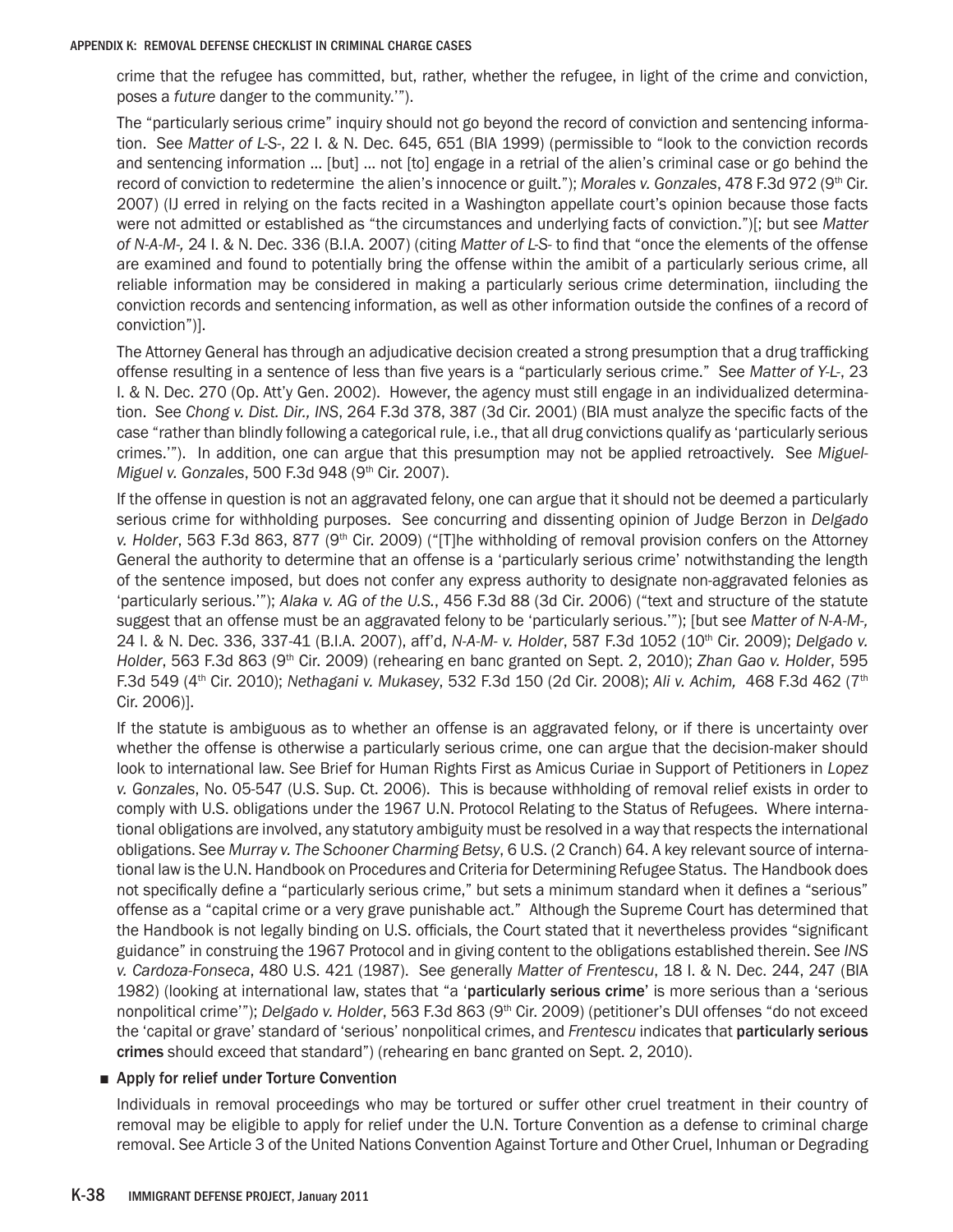Treatment or Punishment (in effect for the United States in 1994). The Convention does not include any bar on relief based on criminal record. And, while implementing legislation enacted in 1998 directs the prescribing of regulations excluding from eligibility those excluded from eligibility for withholding of removal (see above), the legislation recognizes that the regulations should do so only "[t]o the maximum extent consistent with the obligations of the United States under the Convention …" Foreign Affairs Reform and Restructuring Act of 1998 § 2242(c). Interim regulations, effective March 22, 1999, provide for withholding of removal for those who would not be excluded from eligibility for such relief, see 8 C.F.R. 208.16(c), and for "deferral" of removal for those who would be excluded from withholding based on criminal record. See 8 C.F.R. 208.17.

# ■ Apply for voluntary departure in lieu of a removal order

See INA 240B.

# $\Box$  Raise estoppel or constitutional or international law arguments

Whenever a removal case has a particularly unfair or unjust feel to it, there may be good estoppel and/or constitutional (or international law) arguments to be raised. Such an argument may eventually require going into federal court. This is because immigration judges and the BIA will generally not rule on an estoppel or constitutional argument. See *Matter of Hernandez-Puente*, 20 I&N Dec. 335 (BIA 1991) (estoppel claim); *Matter of U-M-*, 20 I&N Dec. 327 (BIA 1991) (constitutional claim). For that reason, however, one may be able to argue that one need not have raised such an argument at the administrative level in order to raise it before a federal court. See, e.g., *Garberding v. INS*, 30 F.3d 1187, 1188 n.1 (9th Cir. 1994) (although a party may be required to exhaust a procedural due process claim that could be remedied by the immigration judge, an equal protection claim that the immigration judge or the BIA cannot decide does not require exhaustion). One should, however, raise such an argument at the administrative level to avoid the risk of a later finding by a federal court that the argument has been waived for failure to raise it before the agency. See, e.g., *Ruiz-Macias v. INS*, 89 F.3d 846 (9th Cir. 1996) (alien's failure to raise estoppel argument before BIA constituted waiver of claim). In addition, even if an immigration judge or the BIA will not rule on the argument, they may consider it in ruling on other arguments. Finally, it may be necessary to raise the argument before an immigration judge in order to make the record necessary for later federal court review. See INA 242(b) (4) (A) ("the court of appeals shall decide the petition only on the administrative record on which the order of removal is based"); *INS v. Miranda*, 459 U.S. 14, 18 n.3 (1982) (noting, in refusing to find estoppel for unreasonable delay in processing, that "because the issue of estoppel was raised initially on appeal [to the BIA], the parties were unable to develop any factual record on the issue").

# ■ Estoppel

"Estoppel is an equitable doctrine invoked to avoid injustice in particular cases." *Heckler v. Community Health Services*, 467 U.S. 51 (1984). The law of estoppel has long recognized that a wrongdoer should not be permitted to reap unfair advantage from his or her own wrongful conduct. In the immigration context, estoppel-type arguments might be raised where a respondent has relied on a government misrepresentation to his or her detriment, or to prevent the government from gaining an unfair advantage from a wrongful act that deprives the respondent of a constitutionally protected liberty or property interest. In fact, it was in an immigration case that the United States Court of Appeals for the Second Circuit explained that the government may be precluded from benefiting from its own wrongful conduct even where the Act, "read in vacuo, might suggest a different result." *Corniel-Rodrigues v. INS*, 532 F.2d 301 (2d Cir. 1976).

The traditional elements of "equitable estoppel" are: (a) a misrepresentation; (b) that the party making the misrepresentation had reason to believe the party asserting estoppel would rely on it; (c) that it was reasonable for the party asserting estoppel to rely on the misrepresentation; and (d) that the party asserting estoppel relied on the misrepresentation to his detriment. *Heckler*, 467 U.S. at 59. Several federal circuit courts have found equitable estoppel to lie where there is an element of "affirmative misconduct" on the part of the government. See *Corniel-Rodrigues*, 532 F. 2d 301 (2d Cir. 1976) (INS failure to warn alien that her visa would automatically become invalid if she married before arriving to the United States sufficient to support estoppel); *Yang v. INS*, 574 F.2d 171, 174-75 (3rd Cir. 1978) (affirmative misconduct by government official gives rise to estoppel); *Fano v. O'Neill*, 806 F.2d 1262 (5th Cir. 1987) (allegation that INS acted "willfully, wantonly, recklessly, and negligently" in delaying processing of alien's visa application encompassed element of affirmative misconduct necessary to state equitable estoppel claim); *Mendoza-Hernandez v. INS*, 664 F.2d 631, 639 (7th Cir. 1981) (affirmative misconduct by government official gives rise to estoppel claim). Equitable estoppel doctrine may be useful in immigration cases where the respondent is seeking to stop a removal that may be said to have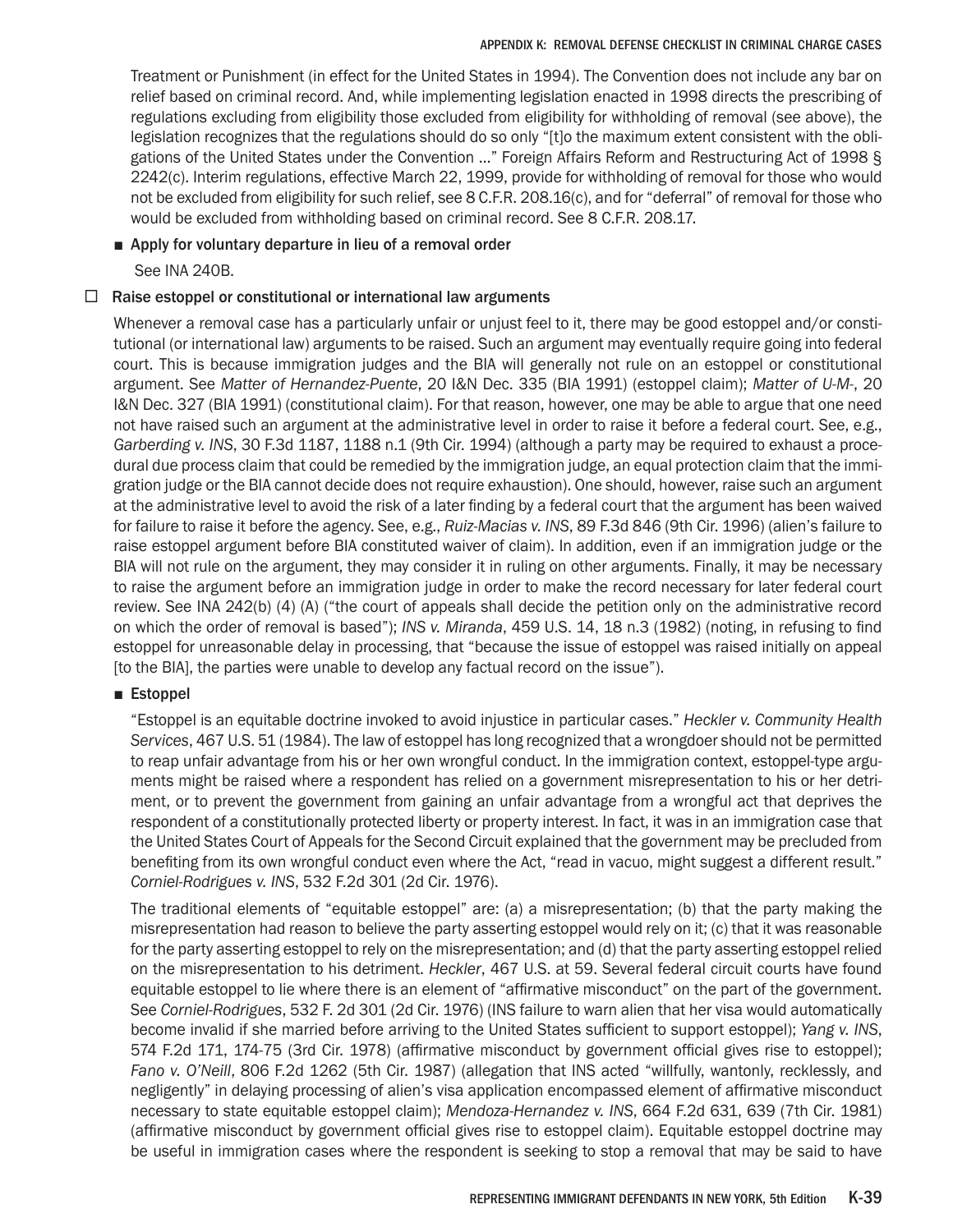resulted from affirmative misconduct by the government, e.g., where the respondent has lost waiver eligibility due to wrongful DHS (formerly INS) delay in commencing deportation or removal proceedings.

There is a another line of Supreme Court cases, which generally do not use the term estoppel, but which similarly preclude the government from gaining an unfair advantage from a wrongful act where the misconduct deprives a person of a constitutionally protected liberty or property interest. See, e.g., *United States ex rel. Accardi v. Shaughnessy*, 347 U.S. 260 (1954) (Court refused to permit the government to take advantage of a BIA ruling obtained by a procedure contrary to agency regulations); *Mapp v. Ohio*, 367 U.S. 643 (1961) (Court prevented the government from using the fruits of an illegal search and seizure as evidence in a criminal case); *Logan v. Zimmerman Brush Co.*, 455 U.S. 422 (1982) (Court ruled that government could not destroy a constitutionally protected property interest due to its negligent failure to hold a required mediation hearing within the statute of limitations period). This line of cases may also be useful in immigration cases where the respondent is seeking to stop a removal that may be said to have resulted in some way from government wrongdoing.

### ■ Procedural Due Process

The Fifth Amendment's due process clause protects against federal government deprivation of life, liberty, or property without fair and adequate procedures. See *Matthews v. Eldridge*, 424 U.S. 319 (1976). The Supreme Court recently reaffirmed that the protection of the due process clause "applies to all 'persons' within the United States, including aliens, whether their presence here is lawful, unlawful, temporary, or permanent." *Zadvydas v. Davis*, 533 US 678 (2001). While the Court recognized that prior precedent found that full constitutional protections might not apply to an alien who had not "entered" the United States (including individuals stopped at the border and/or "paroled" into the United States), the Court did not rule out that such precedent might no longer be good law. See *Zadvydas*.

Thus, for example, procedural due process challenges may be made to mandatory detention statutes or practices in certain situations. It is generally a violation of procedural due process for the government conclusively to presume unfitness for some benefit on the basis of some event or characteristic, without holding an individualized hearing on the issue of unfitness. Thus, procedural due process challenges may be made to mandatory detention rules that do not permit individualized hearing on the issue of whether an individual is a threat to the community or a risk of flight in certain situations. See above section entitled "Challenge mandatory detention during removal proceedings."

Another example of where a procedural due process challenge might be raised is where removal results from a DHS (formerly INS) failure to commence deportation proceedings when statutorily required to do so. See *Singh v. Reno*, 182 F.3d 504 (7th Cir. 1999) (INS foot-dragging in completing deportation proceedings until petitioner no longer statutorily eligible for relief stated the basis of a substantial constitutional due process claim); see also above discussion in subsection on "Estoppel" of the line of Supreme Court cases precluding the government from gaining an unfair advantage from a wrongful act where the misconduct deprives a person of a constitutionally protected liberty or property interest.

# ■ Substantive Due Process

The Fifth Amendment's due process clause also protects against government action infringing fundamental liberty interests, no matter what process is provided, where the infringement is not narrowly tailored to serve a compelling state interest. See *Reno v. Flores*, 507 U.S. 292, at 301-302 (1993). This fundamental or substantive due process "prevents the government from engaging in conduct that 'shocks the conscience,' or interferes with rights 'implicit in the concept of liberty.' " *United States v. Salerno*, 481 U.S. 739, 746 (1987), quoting *Rochin v. California*, 342 U.S. 165, 172 (1952). As the Supreme Court recently stated: "This constitutional concern, itself harkening back to the Magna Carta, arises out of the basic unfairness of depriving citizens of life, liberty, or property, through the application, not of law and legal processes, but of arbitrary coercion." *BMW of North America, Inc. v. Gore*, 517 U.S. 559, 587 (1996). Legislation imposing disproportionate penalties affecting liberty or property interests may be challenged under substantive due process notions. Id. In addition, legislation that has retroactive aspects affecting such interests may also be challenged as violative of due process where retroactive application is irrationally unfair. See *Usery v. Turner Elkhorn Mining Co.*, 428 U.S. 1, 17 (1976) ("The retrospective aspects of legislation … must meet the test of due process"); *General Motors Corp. v. Romein*, 503 U.S. 181, 191 (1992) ("Retroactive legislation presents problems of unfairness that are more serious than those posed by prospective legislation"); *BMW*, 517 U.S. at 574 ("Elementary notions of fairness enshrined in our constitutional jurisprudence dictate that a person receive fair notice not only of the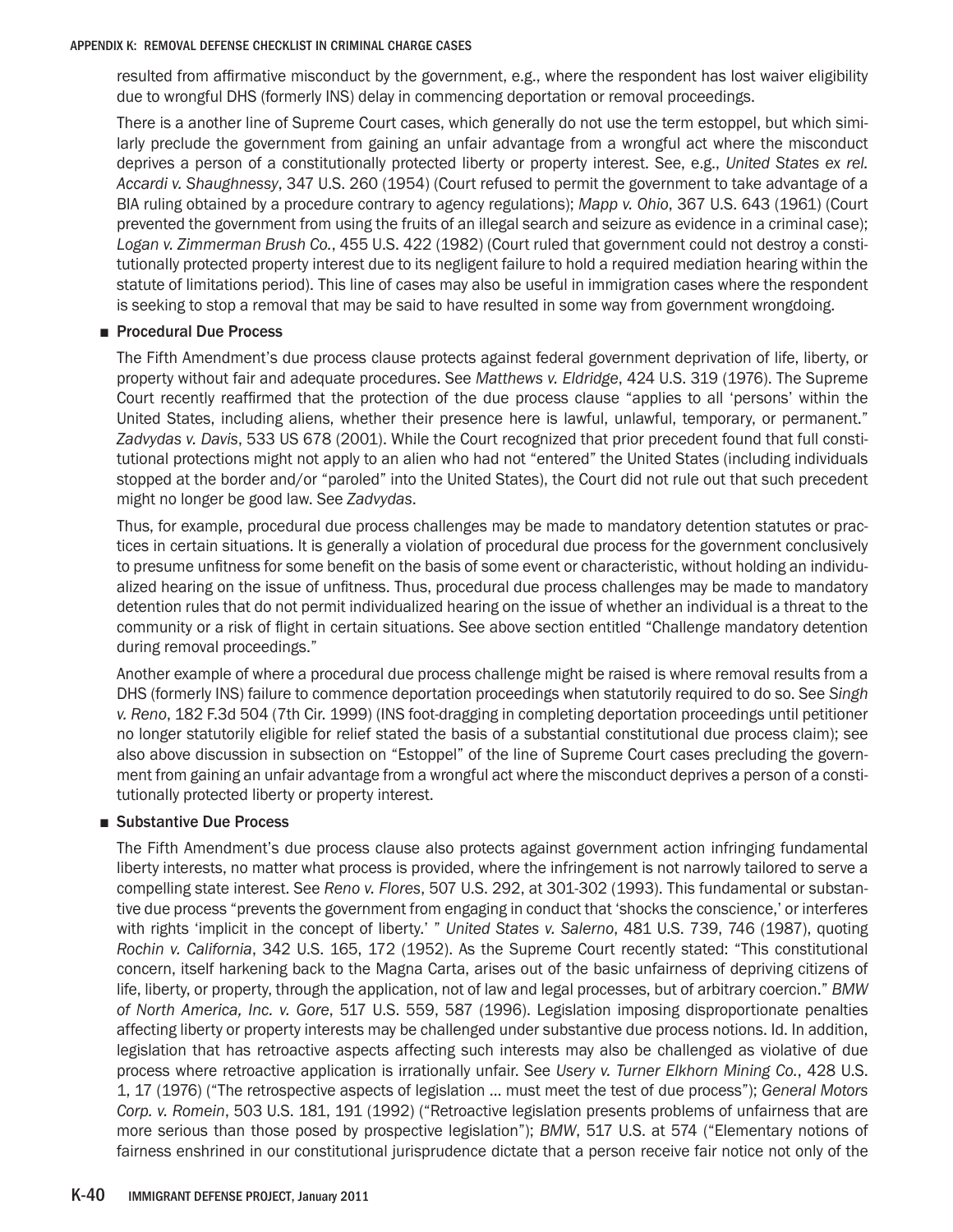conduct that will subject him to punishment but also of the severity of the penalty that a state may impose"). Thus, retroactive application of a new deportation statute may be found to violate the due process clause. See *United States v. Ubaldo-Figueroa*, 347 F.3d 718 (9th Cir. 2003) (reversing noncitizen defendant's conviction for illegal reentry after removal after finding that prior removal order was invalid as defendant had "plausible" claim that Congress' retroactive application of IIRIRA § 321(expanding categories of offenses falling within AF ground) violated due process);. *Mojica v. Reno*, 970 F. Supp. 130, 169-171 (E.D.N.Y. 1997), aff'd sub nom., *Henderson v. INS*, 157 F.3d 106 (2d Cir. 1998); see generally Nancy Morawetz, "Rethinking Retroactive Deportation Laws and the Due Process Clause," 73 N.Y.U. L. Rev. 97 (April 1998).

# ■ Equal Protection

While the equal protection clause of the Fourteenth Amendment applies only to the states, the Fifth Amendment's due process clause has also been interpreted to bar arbitrary discrimination by the federal government. Thus, certain irrational distinctions between similarly situated noncitizens made by the federal deportation laws, or how the federal government applies these laws, may be found unconstitutional. See, e.g., *Dillingham v. INS*, 267 F.3d 996 (9th Cir. 2001) (distinction between similarly situated individuals as to whether their expunged drug dispositions constitute convictions for immigration purposes struck down as irrational); *Yeung v. INS*, 76 F.3d 337 (11th Cir. 1995) (distinction between similarly situated individuals as to 212(h) waiver relief eligibility struck down as irrational); *Francis v. INS*, 532 F.2d 268 (2d Cir. 1976) (distinctions between similarly situated individuals as to 212(c) waiver relief eligibility struck down as irrational).

# ■ Naturalization Clause

When a noncitizen in one state is subject to more adverse immigration consequences than a noncitizen in another state for a similar offense solely because of varying state criminal law standards and definitions, the noncitizen may argue that such disparate treatment violates the Constitution's Naturalization Clause, which requires a "uniform Rule" of naturalization (and hence of deportation law). See Iris Bennett, "The Unconstitutionality of Nonuniform Immigration Consequences of "Aggravated Felony" Convictions," 74 N.Y.U. L. Rev. 1696 (December 1999); see also Point III in Brief of the American Bar Association as Amicus Curiae in *Lopez v. Gonzales*, No. 05-547 (U.S. Sup. Ct. 2006). Alternatively, the noncitizen may argue that his or her rights to equal protection of the laws has been violated. See above subsection on "Equal Protection."

# ■ Ex Post Facto

Although challenges to retroactive deportation laws under the ex post facto clause have been rejected in the past on the basis that the clause only applies to criminal punishment, the now often mandatory imposition of the "civil" penalty of removal upon conviction suggests that it may be worth preserving such a claim in the hope that the courts will revisit the issue. See *Padilla v. Kentucky*, \_\_ U.S. \_\_, 2010 U.S. LEXIS 2928 (2010) ("Although removal proceedings are civil in nature, deportation is nevertheless intimately related to the criminal process. … And, importantly, recent changes in our immigration law have made removal nearly an automatic result for a broad class of noncitizen offenders. Thus, we find it 'most difficult' to divorce the penalty from the conviction in the deportation context."); *Eastern Enterprises v. Apfel*, 524 U.S. 498 (1998) (concurring opinion of Justice Thomas) (expressing willingness to reconsider whether retroactive civil laws are unconstitutional under the ex post facto clause); *Scheidemann v. INS*, 83 F.3d 1517, 1527 (3d Cir. 1996) (Sarokin, J., concurring) ("If deportation under such circumstances is not punishment, it is difficult to envision what is"); see also Robert Pauw, "A New Look at Deportation as Punishment: Why at Least Some of the Constitution's Criminal Procedure Protections Must Apply," 52 Adm. L.R. 305 (Winter 2000); Javier Bleichmar, "Deportation as Punishment: A Historical Analysis of the British Practice of Banishment and its Impact on Modern Constitutional Law," 14 Geo. Immgr. L.J. 115 (Fall 1999).

# ■ Double Jeopardy

- Cruel and Unusual Punishment
- International Law

Where international obligations are involved, any statutory ambiguity must be resolved in a way that respects the international obligations. See *Murray v. The Schooner Charming Betsy*, 6 U.S. (2 Cranch) 64; see also Brief for Human Rights First as Amicus Curiae in Support of Petitioners in *Lopez v. Gonzales*, No. 05-547 (U.S. Sup. Ct. 2006). For an example of a court decision that applies international law obligations to the interpretation of an immigration statute, see *Maria v. McElroy*, 68 F. Supp. 2d 206 (E.D.N.Y. 1999), aff'd, 2000 WL 186477 (2d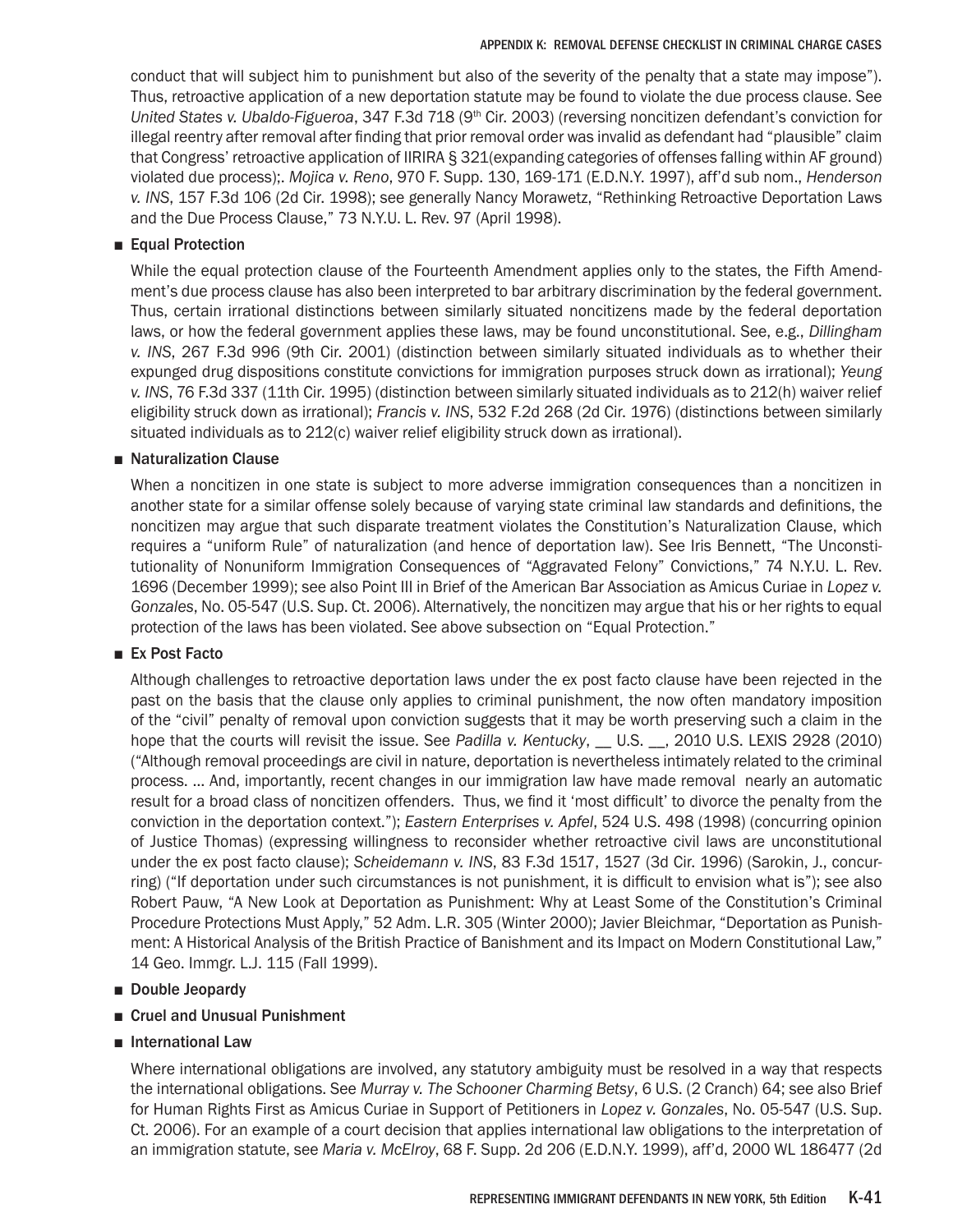Cir. 2000) (aff'd on other grounds in an unpublished opinion) (district court decision interpreting IIRIRA amendments in a way that avoided retroactive application to pre-IIRIRA conduct in order to avoid conflict with U.S. obligations under international law); see also *Delgado v. Holder*, 563 F.3d 863 (9th Cir. 2009) (petitioner's DUI offenses are not "particularly serious crimes" as they "do not exceed the 'capital or grave' standard of 'serious' nonpolitical crimes" based on the international law origins of the "particularly serious crime" term).

# $\Box$  Pursue post-conviction relief or other non-immigration remedies

### ■ Criminal court vacatur or resentencing

If a conviction has been vacated on legal or constitutional grounds, see, e.g., *Padilla v. Kentucky*, \_\_ U.S. \_\_, 130 S. Ct. 1473 (2010) (allowing to go forward an action to vacate a conviction based on a finding of ineffective assistance of counsel for failure to give correct advice regarding deportation consequences of a guilty plea), that vacatur should be respected by the immigration authorities. See *Matter of Adamiak*, 23 I&N Dec. 878 (BIA 2006) (conviction vacated for failure of the trial court to advise the alien defendant of the possible immigration consequences of a guilty plea is no longer a valid conviction for immigration purposes); *Matter of Rodriguez-Ruiz*, 22 I&N Dec. 1378 (BIA 2000) ("We will … accord full faith and credit to this state court judgment [vacating a conviction under New York state law]"); *Matter of Sirhan*, 13 I&N Dec. 592, 600 (BIA 1970) ("[W]hen a court … vacates an original judgment of guilt, its action must be respected); see also *Matter of O'Sullivan*, 10 I&N Dec. 320 (BIA 1963). See generally Norton Tooby, *Post-Conviction Relief for Immigrants* (Law Offices of Norton Tooby, Oakland, California 2004); Dan Kesselbrenner and Lory D. Rosenberg, *Immigration Law and Crimes* (West Group, 2009), Chapter 4 ("Amelioration of Criminal Activity: Post-Conviction Remedies); Norton Tooby, *Criminal Defense of Immigrants, National Edition* (Law Offices of Norton Tooby, Oakland, California 2007), Chapter 8 ("Vacating Criminal Convictions"); Katherine A. Brady, *Defending Immigrants in the Ninth Circuit: Impact of Crimes under California and Other State Laws, 10th edition* (Immigrant Legal Resource Center, San Francisco, California 2009), Chapter 8 ("Post-Conviction Relief" by Norton Tooby); Manuel D. Vargas, *Representing Immigrant Defendants in New York, 4th edition* (New York State Defenders Association, Albany, New York 2006), Section 5.3.M ("Seek post-judgment relief").

In *Rodriguez-Ruiz*, the Board distinguished the New York State statute under which Mr. Rodriguez-Ruiz' conviction was vacated from an expungement statute or other rehabilitative statute. Thus, it may be important for an individual whose conviction has been vacated to show that the vacatur is based on legal error in the underlying criminal proceedings as opposed to an expungement or other rehabilitative statute. See *Matter of Pickering*, 23 I&N Dec. 621 (BIA 2003) (held that a conviction vacatur was ineffective to eliminate its immigration consequences since the "quashing of the conviction was not based on a defect in the conviction or in the proceedings underlying the conviction, but instead appears to have been entered solely for immigration purposes."); *Ali v. Ashcroft,* 395 F.3d 722, 728-29 (7th Cir. 2005) (deferring to *Matter of Pickering*, held that a state conviction remained valid for immigration purposes even though it was amended to a misdemeanor by the state court). However, some federal courts, including the Sixth Circuit in reversing *Matter of Pickering*, have put the burden on the government to show that the vacatur was solely to avoid adverse immigration consequences or other rehabilitative reasons, as opposed to legal defect. See *Pickering v. Gonzales*, 454 F.3d 525 (6<sup>th</sup> Cir. 2006); see also *Barakat v. Holder*, 2010 U.S. App. LEXIS 19213, F.3d (6<sup>th</sup> Cir. 2010) (following prior Sixth Circuit decision in *Pickering* and finding that BIA improperly placed burden on immigrant, and distinguishing *Sanusi* by observing that, in *Sanusi*, the state court filings were included as part of the administrative record, and thus, there was a factual basis for the BIA to conclude that the conviction at issue was vacated for rehabilitative or immigration reasons.); *Nath v. Gonzales, 467 F.3d 1185, 1188-89 (9<sup>th</sup> Cir. 2006)* (held that the DHS has the burden of showing that a vacated conviction remains valid for immigration purposes); see also discussion above under "Deny deportability or inadmissibility — Deny 'conviction' — The criminal conviction has been vacated"; [but compare with *Sanusi v. Gonzales*, 474 F.3d 341 (6<sup>th</sup> Cir. 2007) (distinguished prior Sixth Circuit decision in *Pickering* to find that it would not give effect to Arkansas vacatur where state court *coram nobis*  petition and the state court order failed to provide the evidence from which it may be reasonably inferred that the writ was granted on any recognized legal ground); *Rumierz v. Gonzales,* 456 F.3d 31 (1st Cir. 2006) (held that the BIA did not err in placing the burden on the alien to show the effect of convictions which were vacated or modified after final orders of removal had entered because such a position was not contrary to the applicable statutes, which did not address the burden in such situations, was consistent with BIA regulations, and served the interest of finality)].